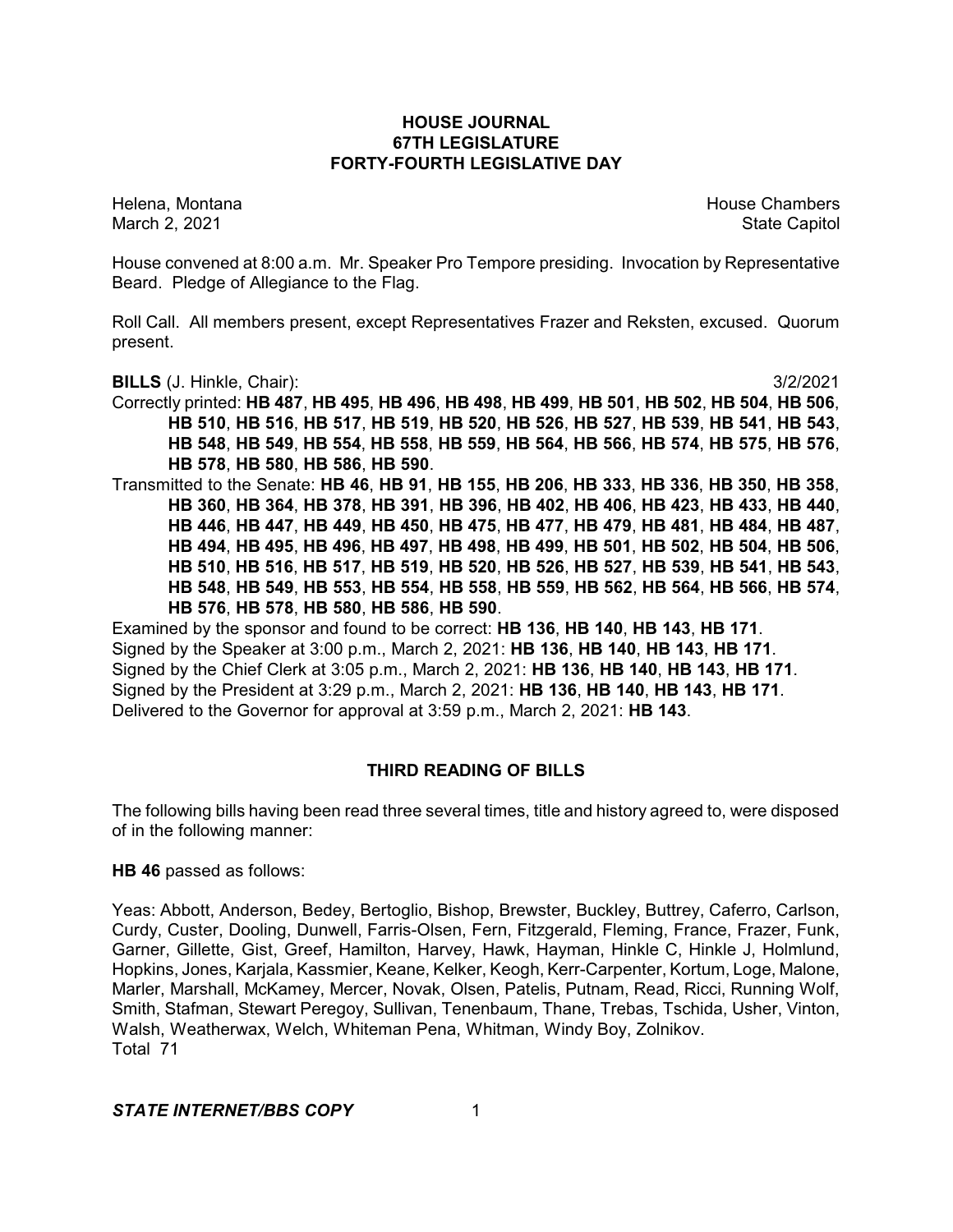Nays: Bartel, Beard, Berglee, Binkley, Duram, Fielder, Fuller, Galloway, Gunderson, Hill, Kerns, Knudsen C, Knudsen R, Lenz, Ler, Mitchell, Moore, Nave, Noland, Phalen, Regier A, Regier M, Schillinger, Seekins-Crowe, Sheldon-Galloway, Skees, Stromswold, Mr. Speaker. Total 28 Voted absentee: None.

Excused: Reksten. Total 1

Absent or not voting: None. Total 0

**HB 91** passed as follows:

Yeas: Abbott, Anderson, Beard, Bedey, Bertoglio, Bishop, Brewster, Buckley, Buttrey, Caferro, Carlson, Curdy, Custer, Dooling, Dunwell, Farris-Olsen, Fern, Fitzgerald, Fleming, France, Frazer, Funk, Garner, Greef, Gunderson, Hamilton, Harvey, Hawk, Hayman, Hinkle C, Hinkle J, Holmlund, Jones, Karjala, Keane, Kelker, Keogh, Kerr-Carpenter, Knudsen C, Kortum, Loge, Malone, Marler, McKamey, Novak, Olsen, Putnam, Regier A, Ricci, Running Wolf, Seekins-Crowe, Smith, Stafman, Stewart Peregoy, Stromswold, Sullivan, Tenenbaum, Thane, Vinton, Walsh, Weatherwax, Welch, Whiteman Pena, Whitman, Windy Boy, Zolnikov, Mr. Speaker. Total 67

Nays: Bartel, Berglee, Binkley, Duram, Fielder, Fuller, Galloway, Gillette, Gist, Hill, Hopkins, Kassmier, Kerns, Knudsen R, Lenz, Ler, Marshall, Mercer, Mitchell, Moore, Nave, Noland, Patelis, Phalen, Read, Regier M, Schillinger, Sheldon-Galloway, Skees, Trebas, Tschida, Usher. Total 32

Voted absentee: None.

Excused: Reksten. Total 1

Absent or not voting: None. Total 0

**HB 155** passed as follows:

Yeas: Abbott, Anderson, Bartel, Beard, Bedey, Berglee, Bertoglio, Binkley, Bishop, Brewster, Buckley, Buttrey, Caferro, Carlson, Curdy, Custer, Dooling, Dunwell, Duram, Farris-Olsen, Fern, Fielder, Fitzgerald, Fleming, France, Frazer, Fuller, Funk, Galloway, Garner, Gillette, Gist, Greef, Gunderson, Hamilton, Harvey, Hawk, Hayman, Hill, Hinkle C, Hinkle J, Holmlund, Hopkins, Jones, Karjala, Kassmier, Keane, Kelker, Keogh, Kerns, Kerr-Carpenter, Knudsen C, Knudsen R, Kortum, Lenz, Ler, Loge, Malone, Marler, Marshall, McKamey, Mercer, Mitchell, Moore, Nave, Noland, Novak, Olsen, Patelis, Phalen, Putnam, Read, Regier A, Regier M, Ricci, Running Wolf, Schillinger.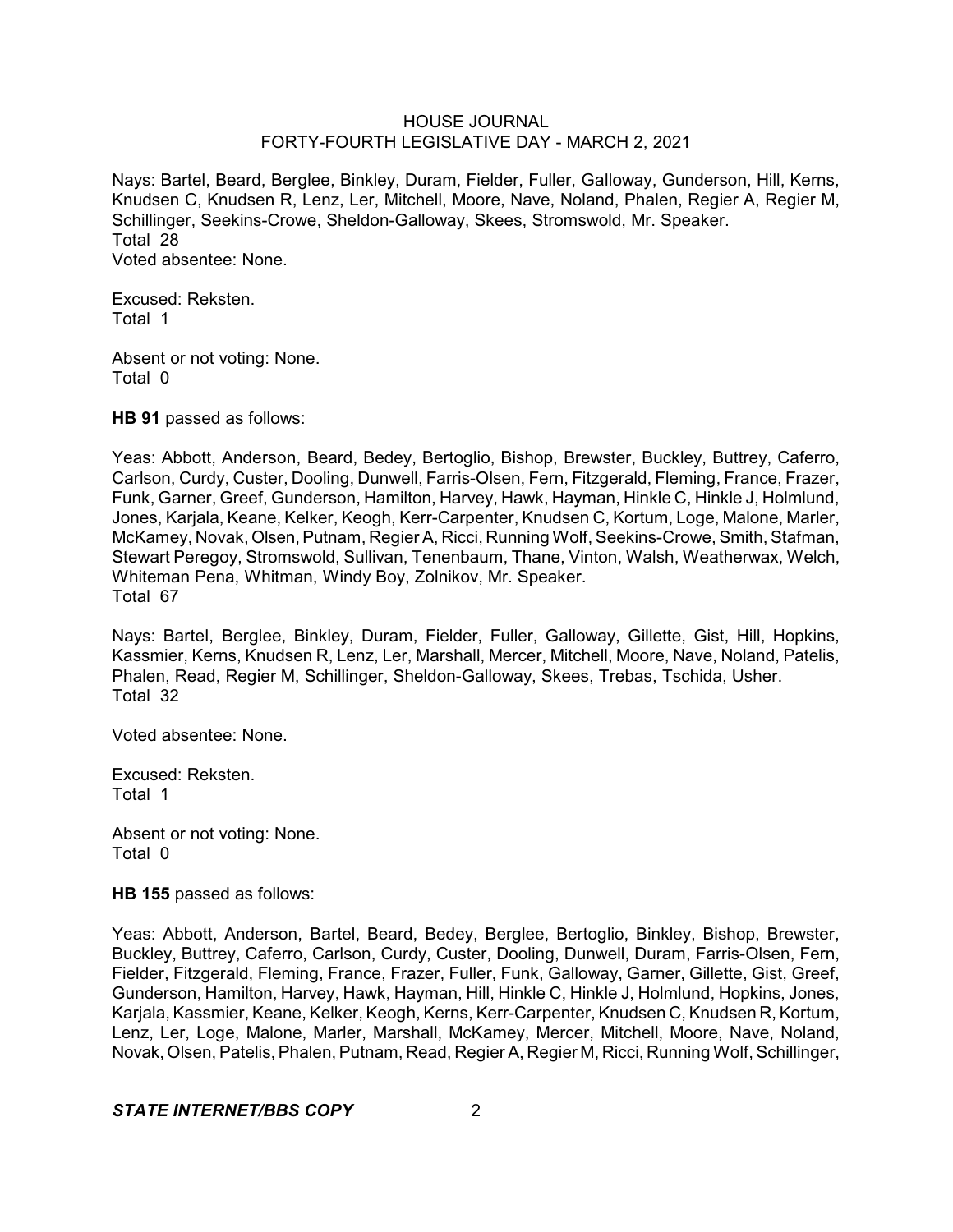Seekins-Crowe, Sheldon-Galloway, Skees, Smith, Stafman, Stewart Peregoy, Stromswold, Sullivan, Tenenbaum, Thane, Trebas, Tschida, Usher, Vinton, Walsh, Weatherwax, Welch, Whiteman Pena, Whitman, Windy Boy, Zolnikov, Mr. Speaker. Total 99

Nays: None. Total 0

Voted absentee: None.

Excused: Reksten. Total 1

Absent or not voting: None. Total 0

**HB 206** passed as follows:

Yeas: Abbott, Anderson, Bartel, Beard, Bedey, Berglee, Bertoglio, Binkley, Bishop, Brewster, Buckley, Buttrey, Caferro, Carlson, Curdy, Custer, Dooling, Dunwell, Duram, Farris-Olsen, Fern, Fielder, Fitzgerald, Fleming, France, Frazer, Fuller, Funk, Galloway, Garner, Gillette, Gist, Greef, Gunderson, Hamilton, Harvey, Hawk, Hayman, Hill, Hinkle C, Hinkle J, Holmlund, Hopkins, Jones, Karjala, Kassmier, Keane, Kelker, Keogh, Kerns, Kerr-Carpenter, Knudsen C, Knudsen R, Kortum, Lenz, Ler, Loge, Malone, Marler, Marshall, McKamey, Mercer, Mitchell, Moore, Noland, Novak, Olsen, Patelis, Phalen, Putnam, Read, Regier A, Regier M, Ricci, Running Wolf, Schillinger, Seekins-Crowe, Sheldon-Galloway, Skees, Smith, Stafman, Stewart Peregoy, Stromswold, Sullivan, Tenenbaum, Thane, Trebas, Tschida, Usher, Vinton, Walsh, Weatherwax, Welch, Whiteman Pena, Whitman, Windy Boy, Zolnikov, Mr. Speaker. Total 98

Nays: Nave. Total 1

Voted absentee: None.

Excused: Reksten. Total 1

Absent or not voting: None. Total 0

**HB 333** passed as follows:

Yeas: Abbott, Anderson, Bartel, Beard, Bedey, Berglee, Bertoglio, Binkley, Bishop, Brewster, Buckley, Caferro, Curdy, Custer, Dooling, Dunwell, Duram, Farris-Olsen, Fern, Fielder, Fitzgerald,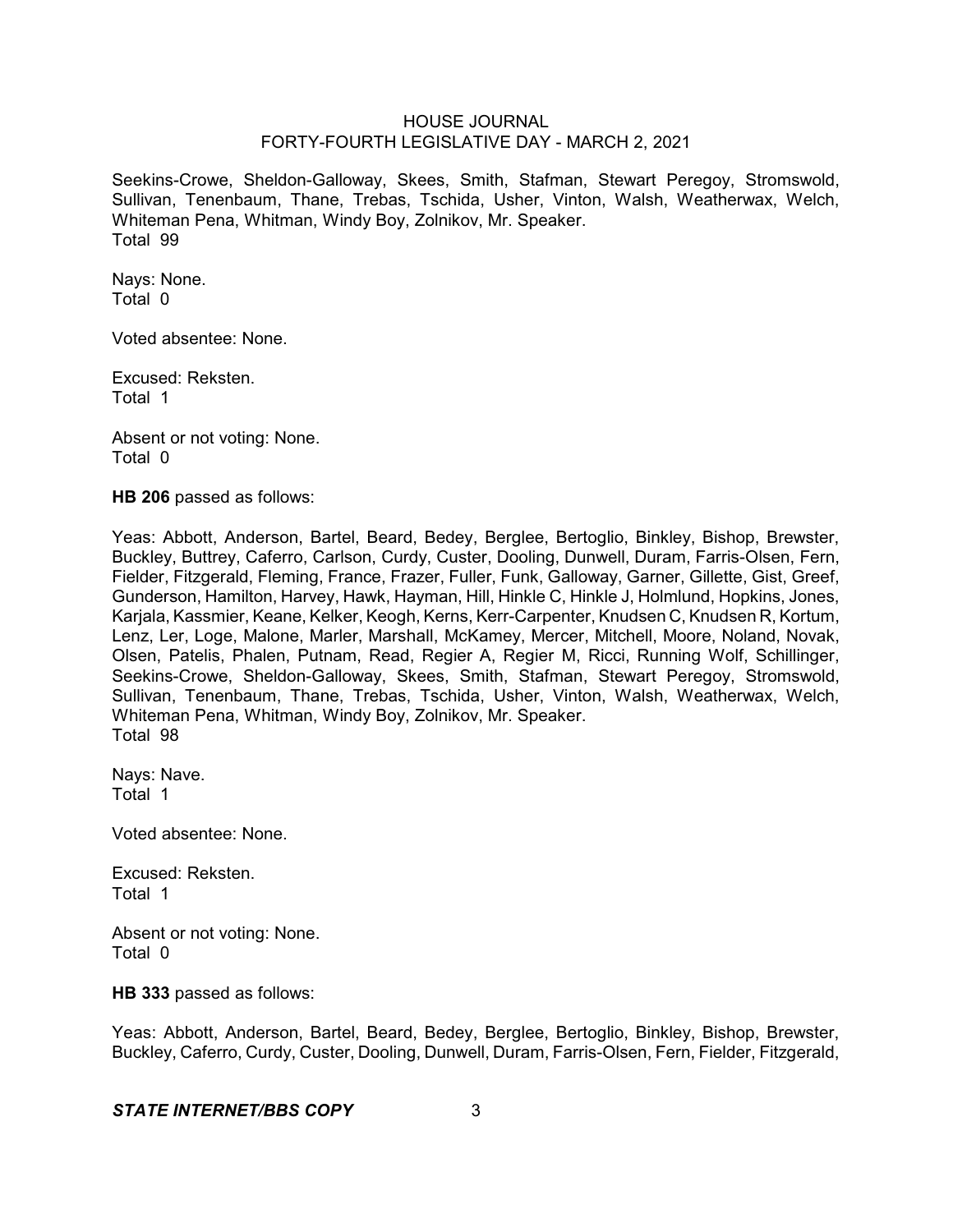Fleming, France, Frazer, Fuller, Funk, Galloway, Garner, Gillette, Gist, Greef, Gunderson, Hamilton, Harvey, Hawk, Hayman, Hill, Holmlund, Hopkins, Jones, Karjala, Kassmier, Keane, Kelker, Keogh, Kerns, Kerr-Carpenter, Knudsen R, Kortum, Lenz, Loge, Malone, Marler, Marshall, Mercer, Mitchell, Moore, Nave, Noland, Novak, Olsen, Patelis, Phalen, Putnam, Regier A, Regier M, Ricci, Running Wolf, Schillinger, Seekins-Crowe, Sheldon-Galloway, Skees, Smith, Stafman, Stewart Peregoy, Sullivan, Thane, Trebas, Tschida, Usher, Vinton, Walsh, Weatherwax, Welch, Whiteman Pena, Whitman, Windy Boy, Zolnikov. Total 88

Nays: Buttrey, Carlson, Hinkle C, Hinkle J, Knudsen C, Ler, McKamey, Read, Stromswold, Tenenbaum, Mr. Speaker. Total 11

Voted absentee: None.

Excused: Reksten. Total 1

Absent or not voting: None. Total 0

**HB 336** passed as follows:

Yeas: Abbott, Anderson, Bartel, Beard, Bedey, Berglee, Bertoglio, Binkley, Bishop, Brewster, Buckley, Buttrey, Caferro, Carlson, Curdy, Custer, Dooling, Duram, Farris-Olsen, Fielder, Fitzgerald, Fleming, France, Frazer, Fuller, Funk, Galloway, Garner, Gillette, Gist, Greef, Gunderson, Hamilton, Harvey, Hawk, Hayman, Hill, Hinkle C, Hinkle J, Holmlund, Hopkins, Jones, Kassmier, Keane, Kelker, Keogh, Kerns, Kerr-Carpenter, Knudsen C, Knudsen R, Kortum, Lenz, Ler, Loge, Malone, Marler, Marshall, McKamey, Mercer, Mitchell, Moore, Nave, Noland, Novak, Patelis, Phalen, Putnam, Read, Regier A, Regier M, Ricci, Running Wolf, Schillinger, Seekins-Crowe, Sheldon-Galloway, Skees, Smith, Stafman, Stewart Peregoy, Stromswold, Sullivan, Tenenbaum, Thane, Trebas, Tschida, Usher, Vinton, Walsh, Weatherwax, Welch, Whiteman Pena, Whitman, Windy Boy, Zolnikov, Mr. Speaker. Total 95

Nays: Dunwell, Fern, Karjala, Olsen. Total 4

Voted absentee: None.

Excused: Reksten. Total 1

Absent or not voting: None. Total 0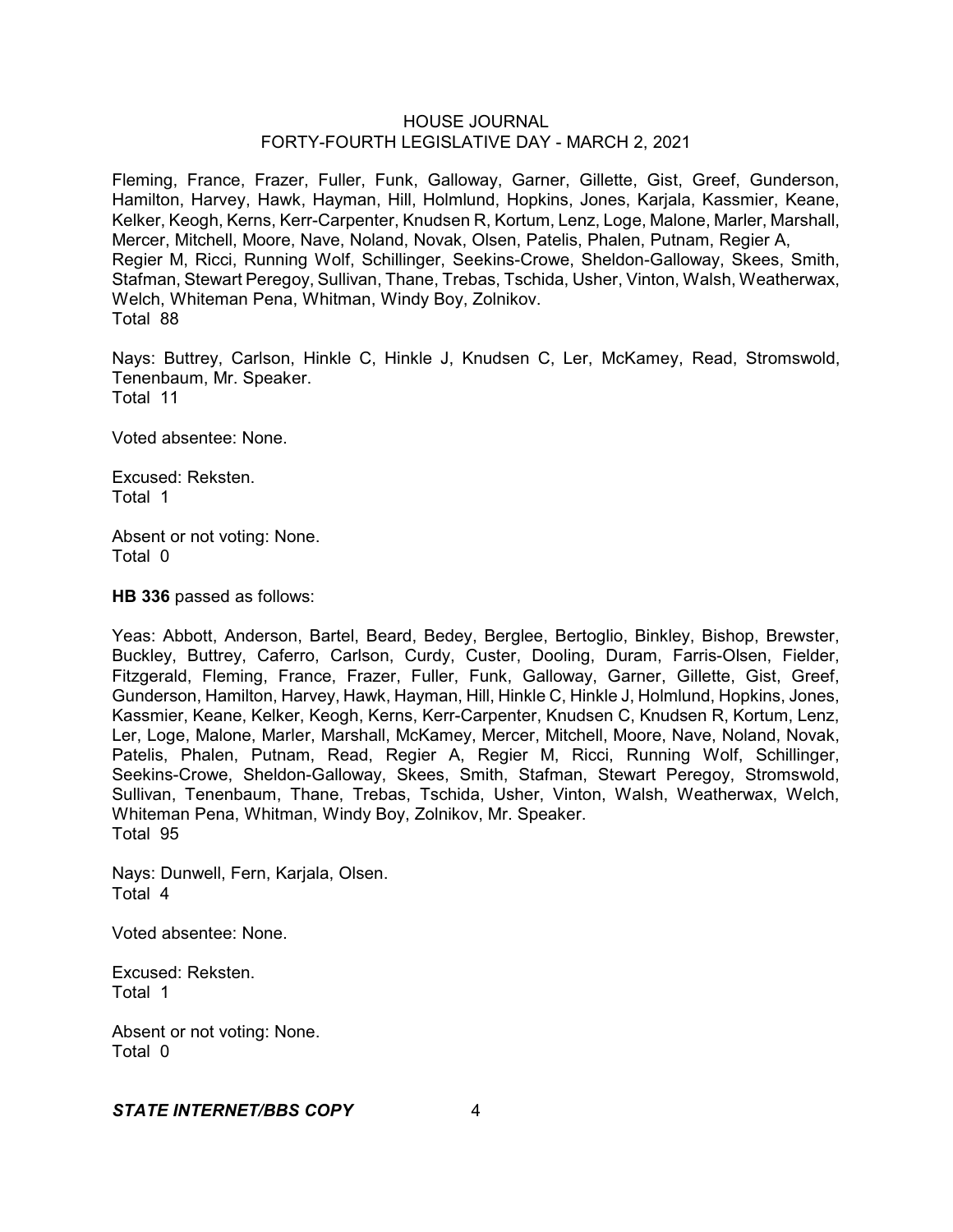**HB 350** passed as follows:

Yeas: Abbott, Anderson, Beard, Bedey, Bertoglio, Bishop, Brewster, Buckley, Buttrey, Caferro, Carlson, Curdy, Custer, Dooling, Dunwell, Duram, Farris-Olsen, Fern, Fitzgerald, France, Frazer, Funk, Garner, Gillette, Gist, Greef, Hamilton, Harvey, Hawk, Hayman, Holmlund, Hopkins, Jones, Karjala, Kassmier, Keane, Kelker, Keogh, Kerr-Carpenter, Kortum, Loge, Malone, Marler, McKamey, Mercer, Nave, Novak, Olsen, Putnam, Read, Running Wolf, Smith, Stafman, Stewart Peregoy, Sullivan, Tenenbaum, Thane, Vinton, Walsh, Weatherwax, Welch, Whiteman Pena, Whitman, Windy Boy. Total 64

Nays: Bartel, Berglee, Binkley, Fielder, Fleming, Fuller, Galloway, Gunderson, Hill, Hinkle C, Hinkle J, Kerns, Knudsen C, Knudsen R, Lenz, Ler, Marshall, Mitchell, Moore, Noland, Patelis, Phalen, Regier A, Regier M, Ricci, Schillinger, Seekins-Crowe, Sheldon-Galloway, Skees, Stromswold, Trebas, Tschida, Usher, Zolnikov, Mr. Speaker. Total 35

Voted absentee: None.

Excused: Reksten. Total 1

Absent or not voting: None. Total 0

**HB 356 failed** as follows:

Yeas: Anderson, Bartel, Beard, Berglee, Binkley, Brewster, Carlson, Duram, Fielder, Fleming, Fuller, Galloway, Gillette, Gunderson, Hayman, Hill, Hinkle C, Hinkle J, Kassmier, Kerns, Knudsen C, Knudsen R, Lenz, Ler, Malone, Marshall, Mitchell, Moore, Nave, Noland, Olsen, Phalen, Read, Regier A, Regier M, Ricci, Schillinger, Seekins-Crowe, Sheldon-Galloway, Skees, Stromswold, Tenenbaum, Trebas, Tschida, Usher, Vinton, Walsh, Zolnikov, Mr. Speaker. Total 49

Nays: Abbott, Bedey, Bertoglio, Bishop, Buckley, Buttrey, Caferro, Curdy, Custer, Dooling, Dunwell, Farris-Olsen, Fern, Fitzgerald, France, Frazer, Funk, Garner, Gist, Greef, Hamilton, Harvey, Hawk, Holmlund, Hopkins, Jones, Karjala, Keane, Kelker, Keogh, Kerr-Carpenter, Kortum, Loge, Marler, McKamey, Mercer, Novak, Patelis, Putnam, Running Wolf, Smith, Stafman, Stewart Peregoy, Sullivan, Thane, Weatherwax, Welch, Whiteman Pena, Whitman, Windy Boy. Total 50

Voted absentee: None.

Excused: Reksten. Total 1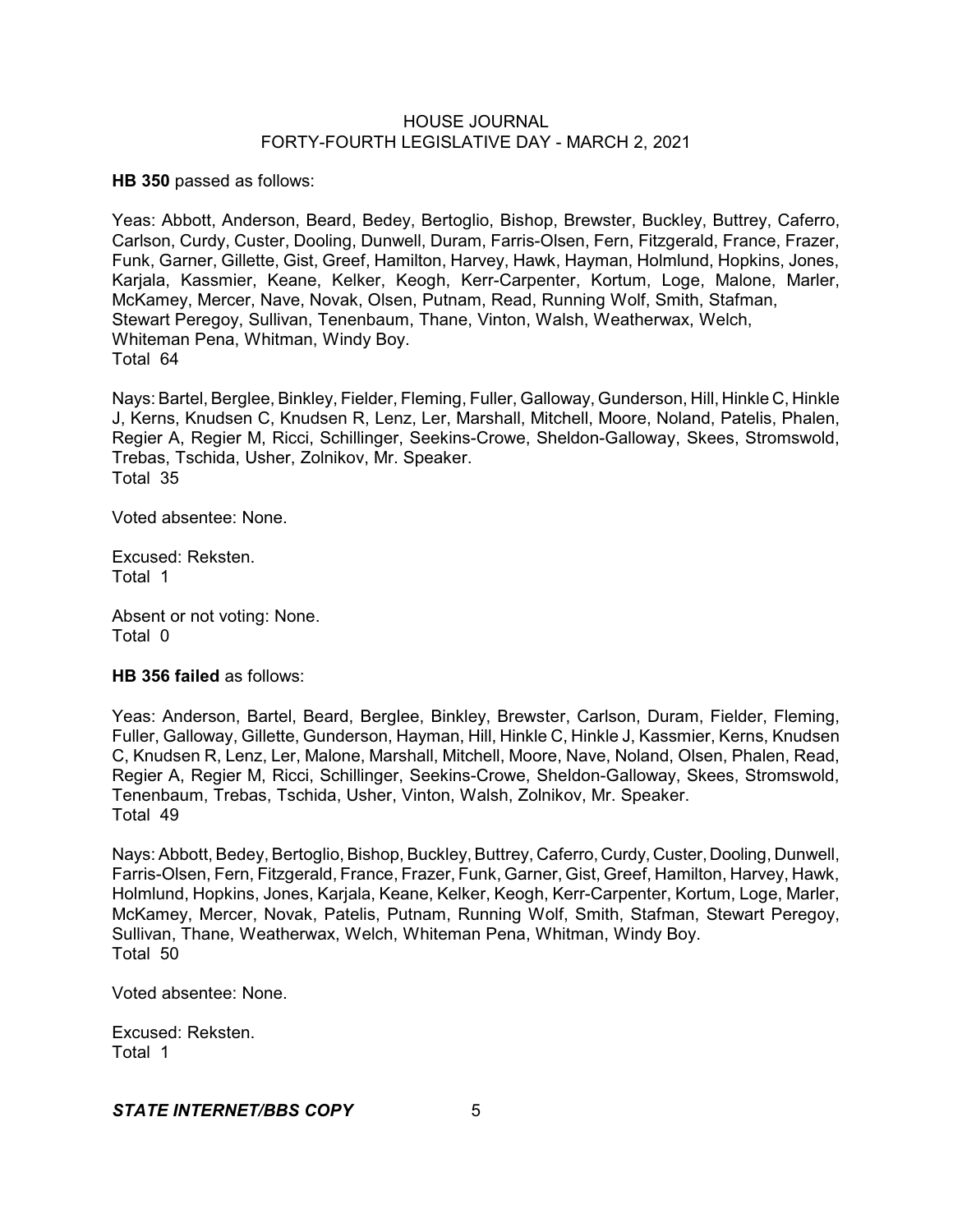Absent or not voting: None. Total 0

**HB 358** passed as follows:

Yeas: Abbott, Anderson, Bartel, Beard, Bedey, Berglee, Bertoglio, Binkley, Bishop, Brewster, Buckley, Buttrey, Caferro, Carlson, Curdy, Custer, Dooling, Dunwell, Duram, Fern, Fielder, Fitzgerald, Fleming, France, Frazer, Fuller, Funk, Galloway, Garner, Gillette, Gist, Greef, Gunderson, Hamilton, Harvey, Hawk, Hill, Hinkle C, Hinkle J, Holmlund, Hopkins, Jones, Karjala, Kassmier, Keane, Kelker, Keogh, Kerns, Knudsen C, Knudsen R, Lenz, Ler, Loge, Malone, Marler, Marshall, McKamey, Mercer, Mitchell, Moore, Nave, Noland, Novak, Patelis, Phalen, Putnam, Read, Regier A, Regier M, Ricci, Running Wolf, Schillinger, Seekins-Crowe, Sheldon-Galloway, Skees, Smith, Stafman, Stromswold, Sullivan, Tenenbaum, Thane, Trebas, Tschida, Usher, Vinton, Walsh, Welch, Whitman, Zolnikov, Mr. Speaker. Total 90

Nays: Farris-Olsen, Kerr-Carpenter, Kortum, Olsen, Stewart Peregoy, Weatherwax, Whiteman Pena, Windy Boy. Total 8

Voted absentee: None.

Excused: Reksten. Total 1

Absent or not voting: Hayman. Total 1

**HB 360** passed as follows:

Yeas: Abbott, Anderson, Bartel, Beard, Bedey, Berglee, Binkley, Bishop, Brewster, Caferro, Carlson, Dooling, Dunwell, Duram, Farris-Olsen, Fern, Fielder, Fleming, France, Fuller, Funk, Galloway, Gillette, Gist, Gunderson, Hamilton, Harvey, Hawk, Hayman, Hill, Hinkle C, Hinkle J, Hopkins, Karjala, Kelker, Keogh, Kerns, Kerr-Carpenter, Knudsen R, Kortum, Ler, Malone, Marler, Marshall, Mercer, Mitchell, Moore, Nave, Noland, Novak, Olsen, Patelis, Phalen, Read, Regier A, Regier M, Ricci, Schillinger, Seekins-Crowe, Sheldon-Galloway, Skees, Stafman, Stromswold, Sullivan, Tenenbaum, Thane, Trebas, Tschida, Usher, Vinton, Zolnikov, Mr. Speaker. Total 72

Nays: Bertoglio, Buckley, Buttrey, Curdy, Custer, Fitzgerald, Frazer, Garner, Greef, Holmlund, Jones, Kassmier, Keane, Knudsen C, Lenz, Loge, McKamey, Putnam, Running Wolf, Smith, Stewart Peregoy, Walsh, Weatherwax, Welch, Whiteman Pena, Whitman, Windy Boy. Total 27

Voted absentee: None.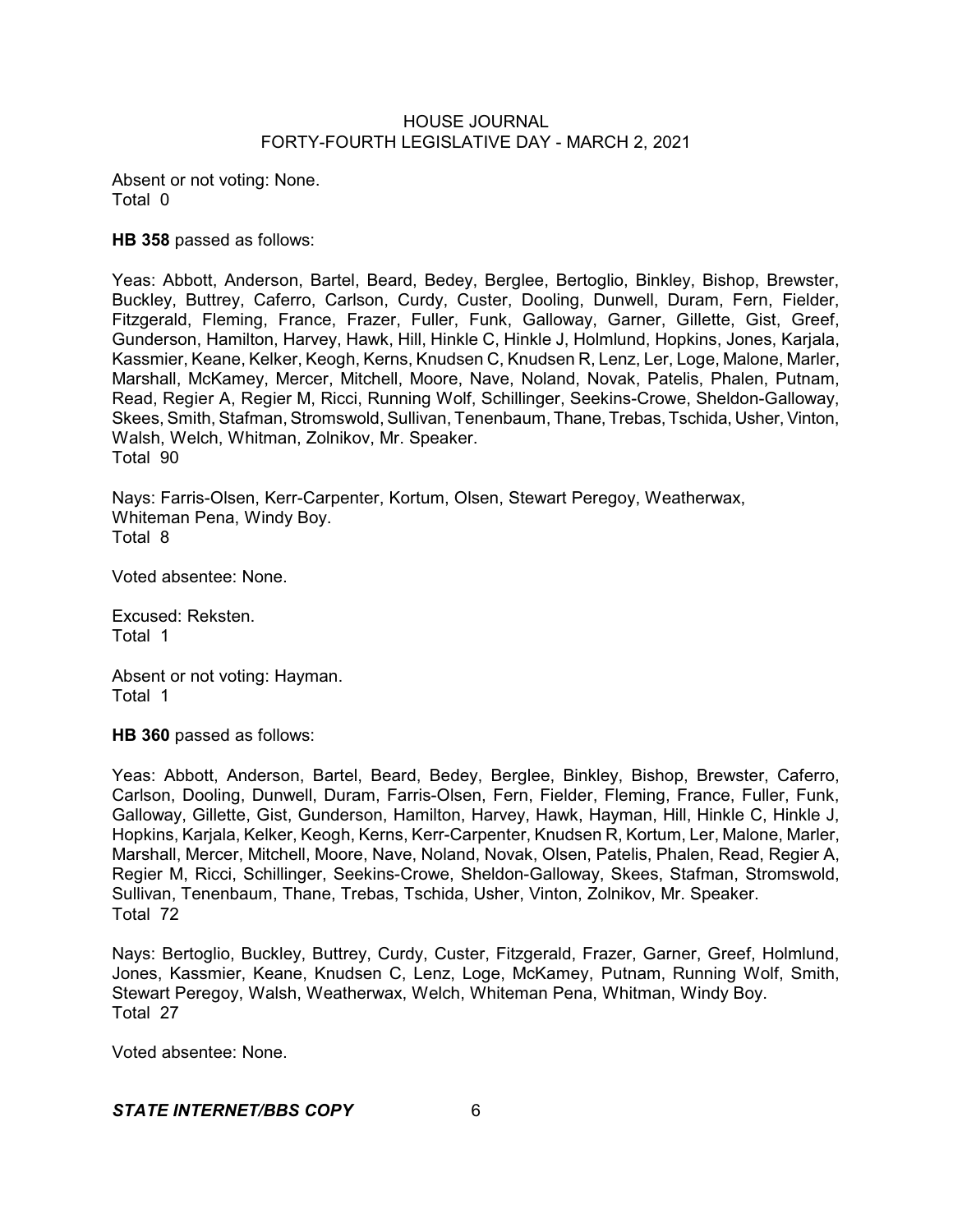Excused: Reksten. Total 1

Absent or not voting: None. Total 0

**HB 364** passed as follows:

Yeas: Abbott, Anderson, Bartel, Beard, Bedey, Berglee, Bertoglio, Binkley, Bishop, Brewster, Buckley, Buttrey, Carlson, Curdy, Custer, Dooling, Dunwell, Duram, Farris-Olsen, Fern, Fielder, Fitzgerald, Fleming, France, Frazer, Fuller, Funk, Galloway, Garner, Gillette, Gist, Greef, Gunderson, Hamilton, Harvey, Hawk, Hayman, Hill, Hinkle C, Hinkle J, Holmlund, Hopkins, Jones, Karjala, Kassmier, Keane, Kelker, Keogh, Kerns, Kerr-Carpenter, Knudsen C, Knudsen R, Kortum, Lenz, Ler, Loge, Malone, Marler, Marshall, McKamey, Mercer, Mitchell, Moore, Nave, Noland, Novak, Patelis, Phalen, Putnam, Read, Regier A, Regier M, Ricci, Running Wolf, Schillinger, Seekins-Crowe, Sheldon-Galloway, Skees, Smith, Stafman, Stewart Peregoy, Stromswold, Sullivan, Tenenbaum, Thane, Trebas, Tschida, Usher, Vinton, Walsh, Weatherwax, Welch, Whitman, Zolnikov, Mr. Speaker. Total 95

Nays: Caferro, Olsen, Whiteman Pena, Windy Boy. Total 4

Voted absentee: None.

Excused: Reksten. Total 1

Absent or not voting: None. Total 0

**HB 378** passed as follows:

Yeas: Abbott, Anderson, Beard, Bedey, Berglee, Bertoglio, Bishop, Brewster, Buckley, Buttrey, Caferro, Curdy, Custer, Dooling, Dunwell, Duram, Farris-Olsen, Fern, Fitzgerald, Fleming, Frazer, Fuller, Funk, Galloway, Garner, Gillette, Gist, Greef, Gunderson, Hamilton, Harvey, Hawk, Hayman, Hill, Holmlund, Jones, Karjala, Kassmier, Keane, Kelker, Keogh, Kerns, Kerr-Carpenter, Knudsen C, Knudsen R, Kortum, Lenz, Ler, Loge, Malone, Marler, Marshall, McKamey, Mercer, Mitchell, Nave, Noland, Novak, Olsen, Phalen, Putnam, Read, Regier A, Ricci, Running Wolf, Schillinger, Seekins-Crowe, Sheldon-Galloway, Skees, Smith, Stafman, Stewart Peregoy, Stromswold, Sullivan, Tenenbaum, Thane, Trebas, Vinton, Walsh, Welch, Whitman, Windy Boy, Zolnikov, Mr. Speaker.

Total 84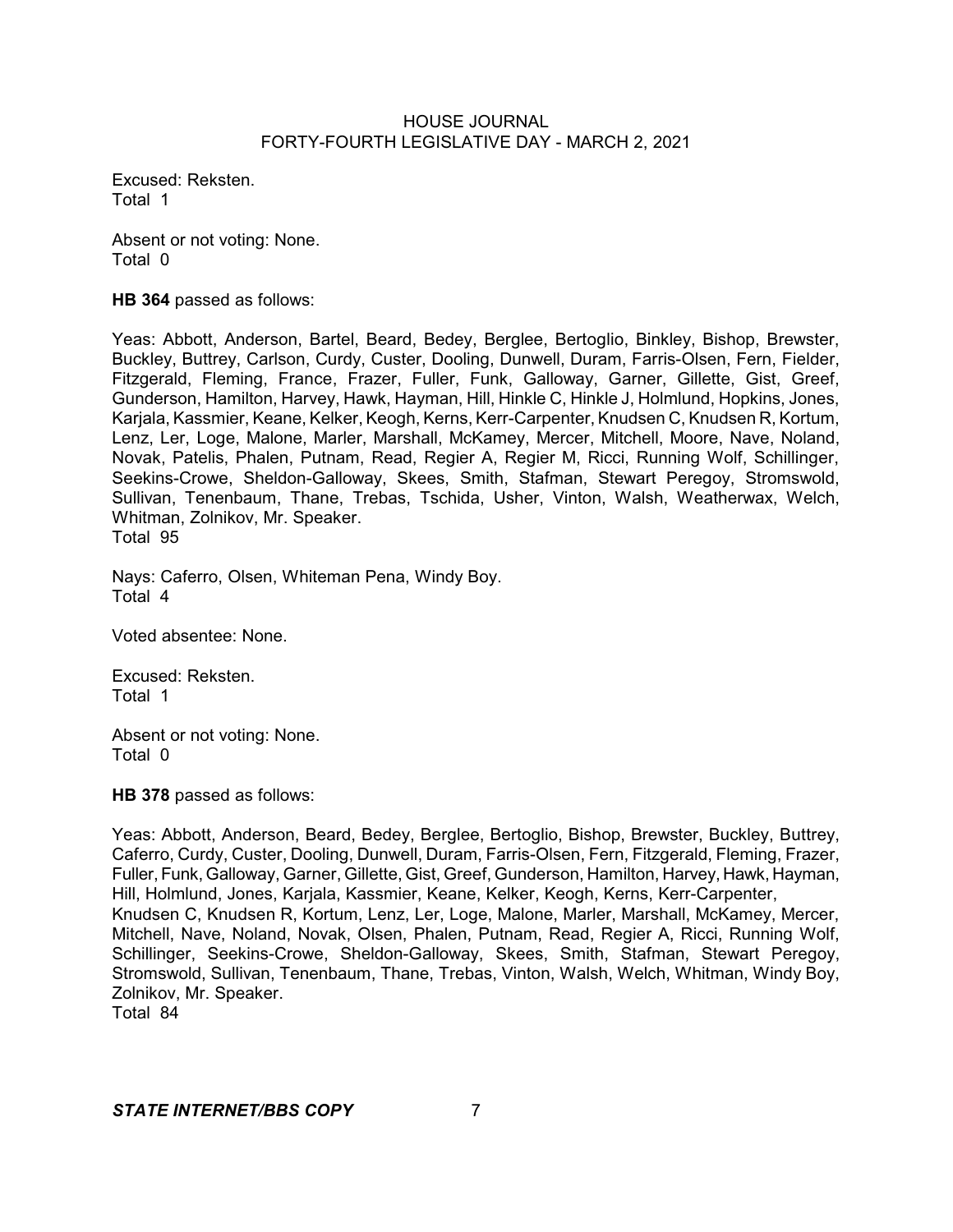Nays: Bartel, Binkley, Carlson, Fielder, Hinkle C, Hinkle J, Hopkins, Moore, Patelis, Regier M, Tschida, Usher, Weatherwax, Whiteman Pena. Total 14

Voted absentee: None.

Excused: Reksten. Total 1

Absent or not voting: France. Total 1

**HB 391** passed as follows:

Yeas: Anderson, Bartel, Beard, Bedey, Berglee, Bertoglio, Binkley, Bishop, Brewster, Buttrey, Carlson, Custer, Dooling, Duram, Fielder, Fitzgerald, Fleming, Frazer, Fuller, Funk, Galloway, Garner, Gillette, Gist, Greef, Gunderson, Hill, Hinkle C, Hinkle J, Holmlund, Hopkins, Jones, Kassmier, Keane, Kerns, Knudsen C, Knudsen R, Lenz, Ler, Loge, Malone, Marler, Marshall, McKamey, Mercer, Mitchell, Moore, Nave, Noland, Novak, Patelis, Phalen, Putnam, Read, Regier A, Regier M, Ricci, Schillinger, Seekins-Crowe, Sheldon-Galloway, Skees, Smith, Trebas, Tschida, Usher, Vinton, Walsh, Weatherwax, Welch, Whitman, Zolnikov, Mr. Speaker. Total 72

Nays: Abbott, Buckley, Caferro, Curdy, Dunwell, Farris-Olsen, Fern, France, Hamilton, Harvey, Hawk, Hayman, Karjala, Kelker, Keogh, Kerr-Carpenter, Kortum, Olsen, Running Wolf, Stafman, Stewart Peregoy, Stromswold, Sullivan, Tenenbaum, Thane, Whiteman Pena, Windy Boy. Total 27

Voted absentee: None.

Excused: Reksten. Total 1

Absent or not voting: None. Total 0

**HB 396** passed as follows:

Yeas: Abbott, Anderson, Bartel, Beard, Bedey, Berglee, Bertoglio, Binkley, Bishop, Brewster, Buckley, Buttrey, Caferro, Carlson, Curdy, Custer, Dooling, Dunwell, Duram, Farris-Olsen, Fern, Fielder, Fitzgerald, Fleming, France, Frazer, Fuller, Funk, Galloway, Garner, Gillette, Gist, Greef, Gunderson, Hamilton, Harvey, Hawk, Hayman, Hill, Hinkle C, Hinkle J, Holmlund, Hopkins, Jones, Karjala, Kassmier, Keane, Kelker, Keogh, Kerns, Kerr-Carpenter, Knudsen C, Knudsen R, Kortum, Lenz, Ler, Loge, Malone, Marler, Marshall, McKamey, Mercer, Mitchell, Moore, Nave, Noland, Novak, Olsen, Patelis, Phalen, Putnam, Read, Regier A, Regier M, Ricci, Running Wolf, Schillinger,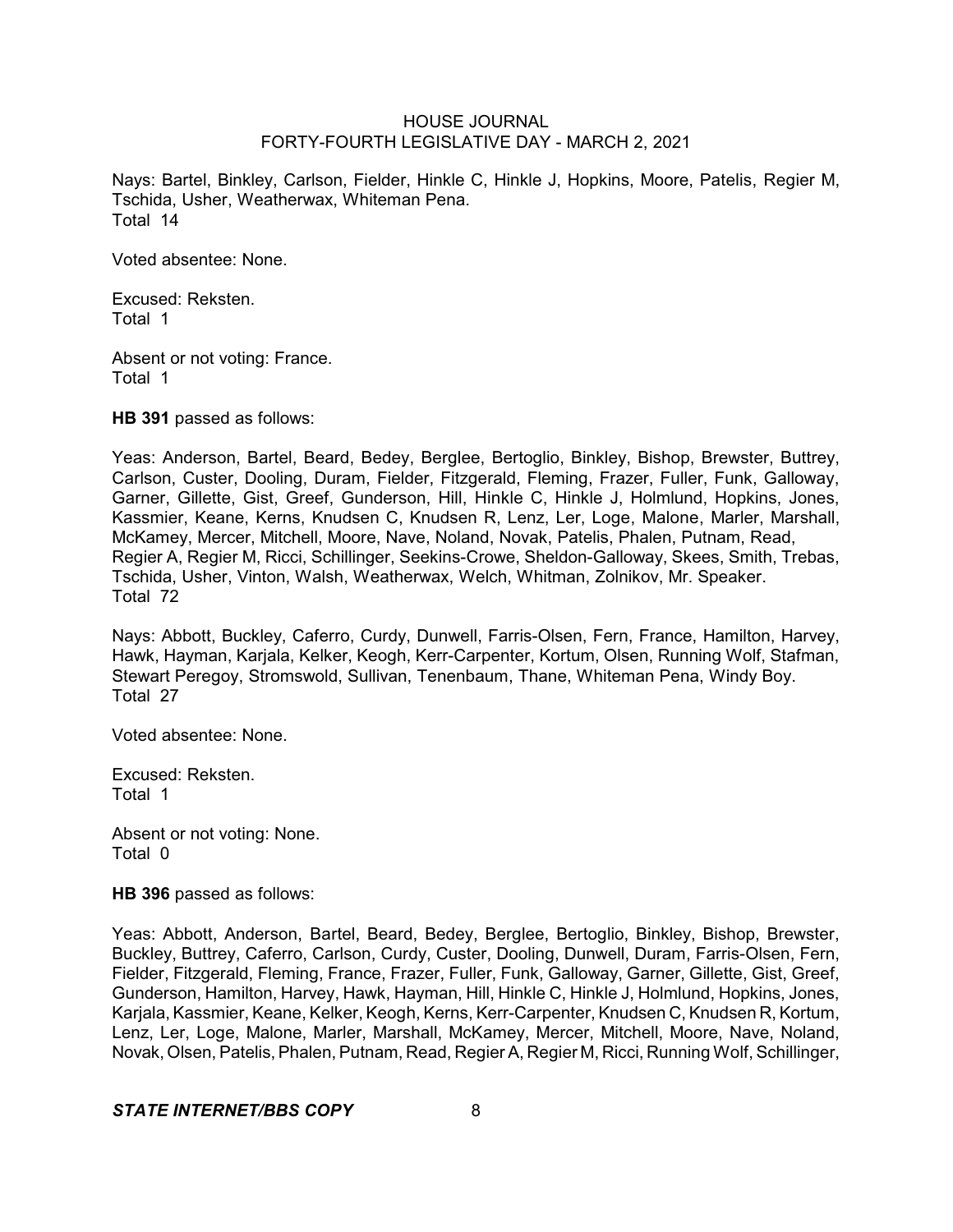Seekins-Crowe, Sheldon-Galloway, Skees, Smith, Stafman, Stewart Peregoy, Stromswold, Sullivan, Tenenbaum, Thane, Trebas, Tschida, Usher, Vinton, Walsh, Welch, Whiteman Pena, Whitman, Windy Boy, Zolnikov, Mr. Speaker. Total 98

Nays: Weatherwax. Total 1

Voted absentee: None.

Excused: Reksten. Total 1

Absent or not voting: None. Total 0

**HB 402** passed as follows:

Yeas: Anderson, Bartel, Beard, Bedey, Berglee, Bertoglio, Binkley, Brewster, Buttrey, Carlson, Custer, Dooling, Fielder, Fitzgerald, Fleming, Frazer, Fuller, Galloway, Garner, Gillette, Gist, Greef, Gunderson, Hill, Hinkle C, Hinkle J, Holmlund, Hopkins, Jones, Kassmier, Kerns, Knudsen C, Knudsen R, Lenz, Ler, Loge, Malone, Marshall, McKamey, Mitchell, Moore, Nave, Noland, Patelis, Phalen, Putnam, Read, Regier A, Regier M, Ricci, Schillinger, Seekins-Crowe, Sheldon-Galloway, Skees, Stromswold, Trebas, Tschida, Usher, Vinton, Walsh, Welch, Whitman, Zolnikov, Mr. Speaker.

Total 64

Nays: Abbott, Bishop, Buckley, Caferro, Curdy, Dunwell, Duram, Farris-Olsen, Fern, France, Funk, Hamilton, Harvey, Hawk, Hayman, Karjala, Keane, Kelker, Keogh,Kerr-Carpenter, Kortum, Marler, Novak, Olsen, Running Wolf, Smith, Stafman, Stewart Peregoy, Sullivan, Tenenbaum, Thane, Weatherwax, Whiteman Pena, Windy Boy. Total 34

Voted absentee: None.

Excused: Reksten. Total 1

Absent or not voting: Mercer. Total 1

**HB 406** passed as follows:

Yeas: Anderson, Bartel, Beard, Bedey, Berglee, Bertoglio, Binkley, Brewster, Buttrey, Carlson, Custer, Dooling, Duram, Fielder, Fleming, Frazer, Fuller, Galloway, Gillette, Gist, Greef,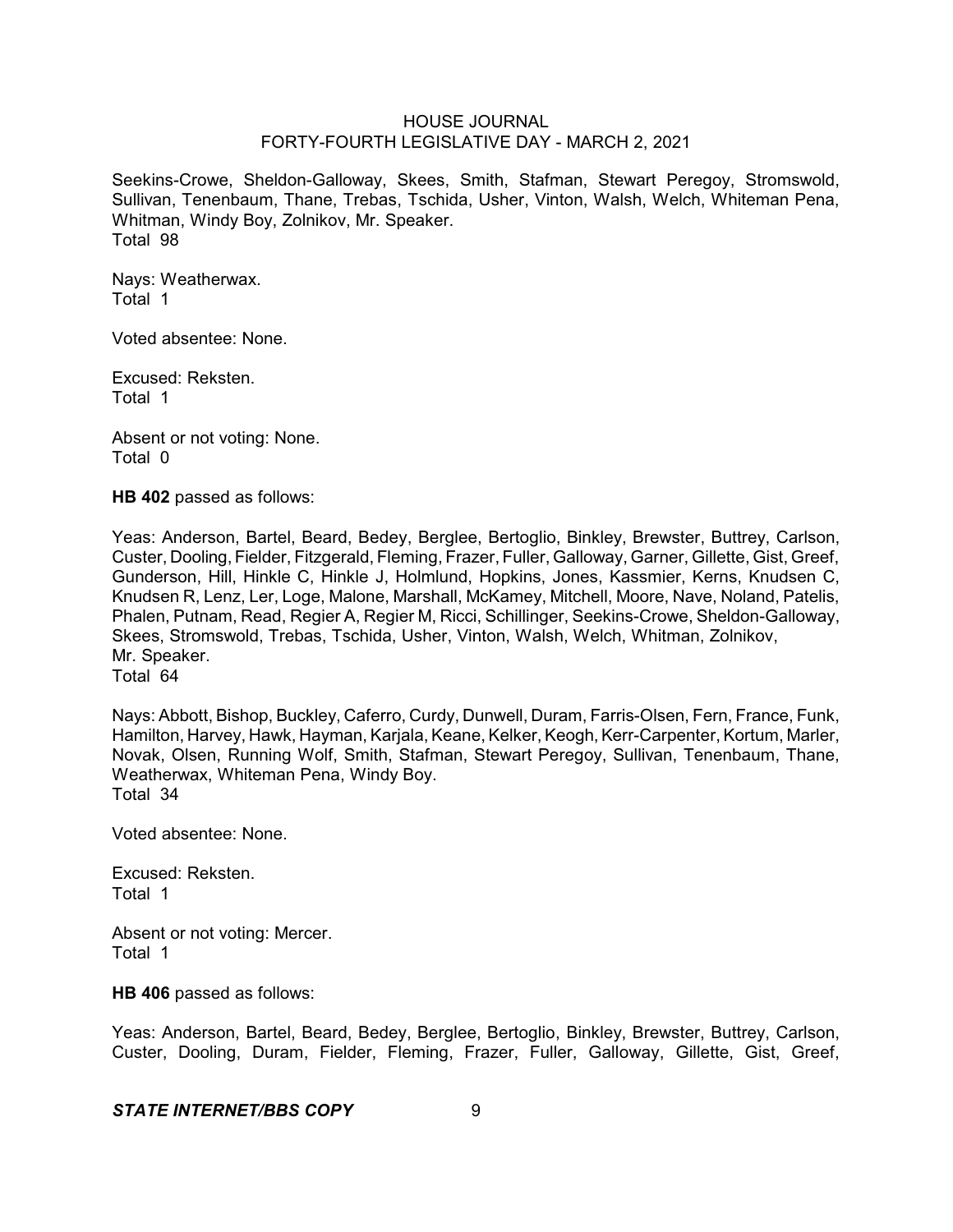Gunderson, Hill, Hinkle C, Hinkle J, Holmlund, Hopkins, Jones, Kassmier, Kerns, Knudsen C, Knudsen R, Lenz, Ler, Loge, Malone, Marshall, McKamey, Mercer, Mitchell, Moore, Nave, Noland, Patelis, Phalen, Putnam, Read, Regier A, Regier M, Ricci, Schillinger, Seekins-Crowe, Sheldon-Galloway, Skees, Stromswold, Trebas, Tschida, Usher, Vinton, Walsh, Welch, Zolnikov, Mr. Speaker. Total 63

Nays: Abbott, Bishop, Buckley, Caferro, Curdy, Dunwell, Farris-Olsen, Fern, Fitzgerald, France, Funk, Garner, Hamilton, Harvey, Hawk, Hayman, Karjala, Keane, Kelker, Keogh, Kerr-Carpenter, Kortum, Marler, Novak, Olsen, Running Wolf, Smith, Stafman, Stewart Peregoy, Sullivan, Tenenbaum, Thane, Weatherwax, Whiteman Pena, Whitman, Windy Boy. Total 36

Voted absentee: None.

Excused: Reksten. Total 1

Absent or not voting: None. Total 0

**HB 422 failed** as follows:

Yeas: Abbott, Bishop, Buckley, Caferro, Curdy, Custer, Dunwell, Farris-Olsen, Fern, France, Funk, Galloway, Hamilton, Harvey, Hawk, Hayman, Holmlund, Karjala, Kelker, Keogh, Kerr-Carpenter, Kortum, Malone, Marler, Novak, Olsen, Running Wolf, Smith, Stafman, Stewart Peregoy, Sullivan, Tenenbaum, Thane, Weatherwax, Windy Boy. Total 35

Nays: Anderson, Bartel, Beard, Bedey, Berglee, Bertoglio, Binkley, Brewster, Buttrey, Carlson, Dooling, Duram, Fielder, Fitzgerald, Fleming, Frazer, Fuller, Garner, Gillette, Gist, Greef, Gunderson, Hill, Hinkle C, Hinkle J, Hopkins, Jones, Kassmier, Keane, Kerns, Knudsen C, Knudsen R, Lenz, Ler, Loge, Marshall, McKamey, Mercer, Mitchell, Moore, Nave, Noland, Patelis, Phalen, Putnam, Read, Regier A, Regier M, Ricci, Schillinger, Seekins-Crowe, Sheldon-Galloway, Skees, Stromswold, Trebas, Tschida, Usher, Vinton, Walsh, Welch, Whiteman Pena, Whitman, Zolnikov, Mr. Speaker. Total 64

Voted absentee: None.

Excused: Reksten. Total 1

Absent or not voting: None. Total 0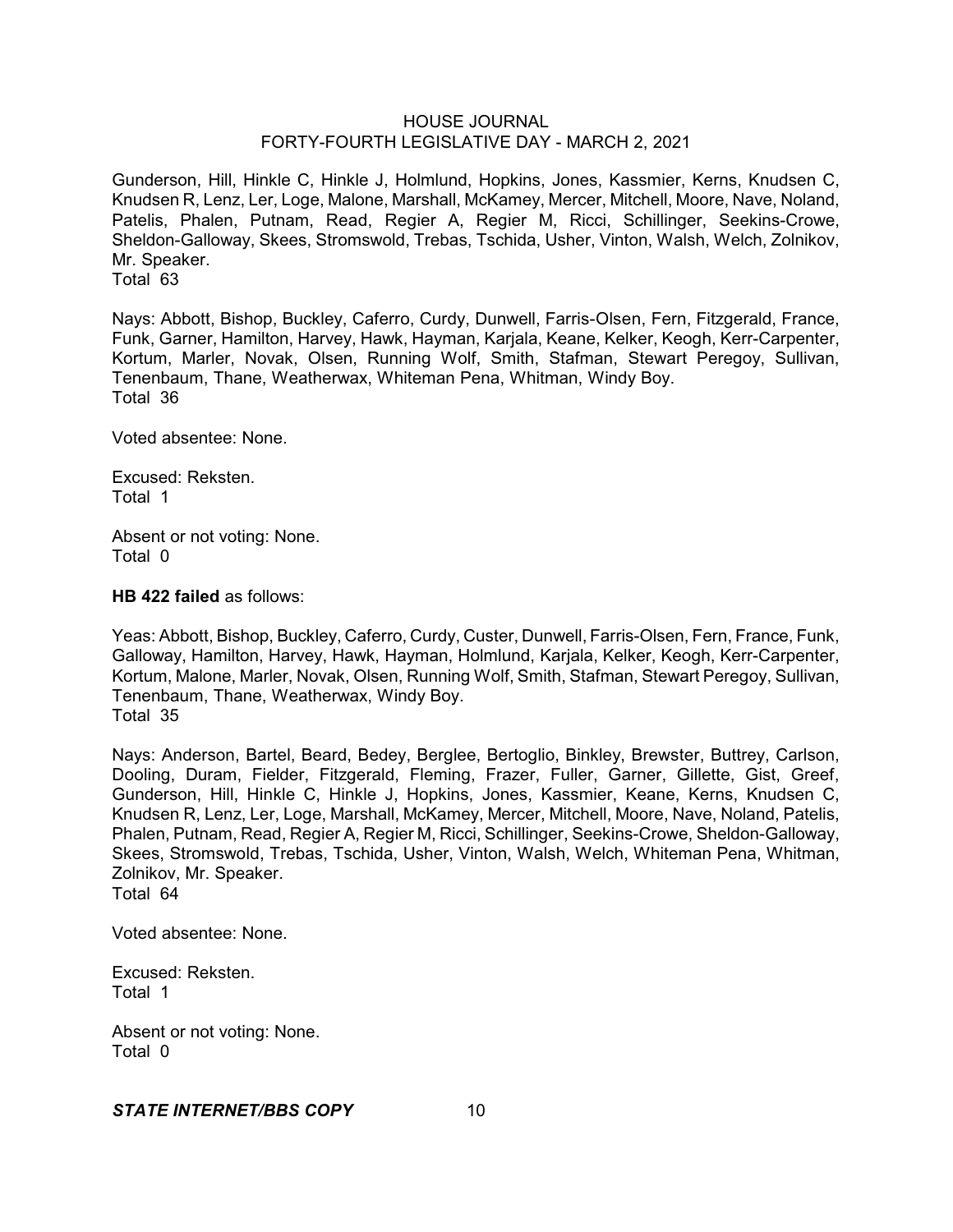**HB 423** passed as follows:

Yeas: Abbott, Anderson, Bartel, Beard, Bedey, Berglee, Bertoglio, Bishop, Brewster, Buckley, Buttrey, Caferro, Carlson, Curdy, Custer, Dooling, Dunwell, Duram, Farris-Olsen, Fern, Fielder, Fitzgerald, Fleming, France, Frazer, Fuller, Funk, Galloway, Garner, Gillette, Gist, Greef, Gunderson, Harvey, Hawk, Hayman, Hill, Hinkle C, Hinkle J, Holmlund, Hopkins, Jones, Kassmier, Keane, Kelker, Keogh, Kerns, Kerr-Carpenter, Knudsen C, Knudsen R, Kortum, Lenz, Ler, Loge, Malone, Marler, Marshall, McKamey, Mercer, Mitchell, Nave, Noland, Novak, Olsen, Patelis, Phalen, Putnam, Read, Regier A, Ricci, Running Wolf, Schillinger, Seekins-Crowe, Sheldon-Galloway, Skees, Smith, Stafman, Stewart Peregoy, Stromswold, Sullivan, Thane, Trebas, Tschida, Usher, Vinton, Walsh, Weatherwax, Welch, Whiteman Pena, Whitman, Windy Boy, Zolnikov, Mr. Speaker. Total 93

Nays: Binkley, Hamilton, Moore, Regier M, Tenenbaum. Total 5

Voted absentee: None.

Excused: Reksten. Total 1

Absent or not voting: Karjala. Total 1

**HB 433** passed as follows:

Yeas: Abbott, Anderson, Bartel, Beard, Bedey, Berglee, Bertoglio, Binkley, Bishop, Brewster, Buckley, Buttrey, Caferro, Carlson, Curdy, Custer, Dooling, Duram, Farris-Olsen, Fern, Fielder, Fitzgerald, Fleming, France, Frazer, Fuller, Funk, Galloway, Garner, Gillette, Gist, Greef, Gunderson, Hamilton, Harvey, Hayman, Hill, Hinkle C, Hinkle J, Holmlund, Hopkins, Jones, Karjala, Kassmier, Keane, Kelker, Kerns, Kerr-Carpenter, Knudsen C, Knudsen R, Lenz, Ler, Loge, Malone, Marler, Marshall, McKamey, Mercer, Mitchell, Moore, Nave, Noland, Novak, Patelis, Phalen, Putnam, Read, Regier A, Regier M, Ricci, Running Wolf, Schillinger, Seekins-Crowe, Sheldon-Galloway, Skees, Smith, Stewart Peregoy, Stromswold, Sullivan, Tenenbaum, Thane, Trebas, Tschida, Usher, Vinton, Walsh, Weatherwax, Welch, Whiteman Pena, Whitman, Windy Boy, Zolnikov, Mr. Speaker. Total 93

Nays: Dunwell, Hawk, Keogh, Kortum, Olsen, Stafman. Total 6

Voted absentee: None.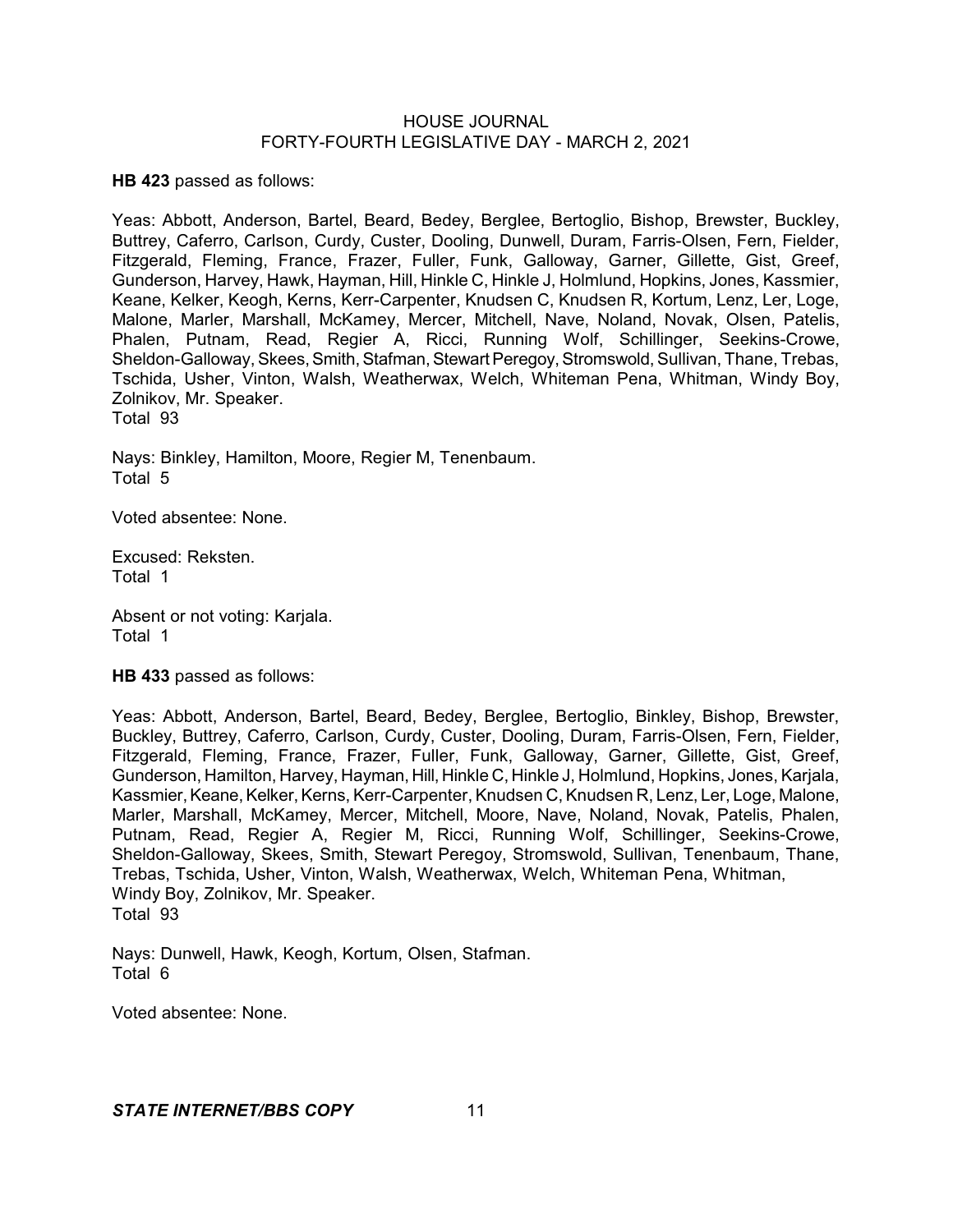Excused: Reksten. Total 1

Absent or not voting: None. Total 0

**HB 440** passed as follows:

Yeas: Abbott, Anderson, Bedey, Berglee, Bertoglio, Bishop, Buckley, Buttrey, Caferro, Carlson, Curdy, Custer, Dunwell, Duram, Farris-Olsen, Fern, Fitzgerald, Fleming, France, Frazer, Fuller, Funk, Garner, Gillette, Greef, Hamilton, Harvey, Hawk, Hayman, Holmlund, Hopkins, Jones, Karjala, Kassmier, Keane, Kelker, Keogh, Kerr-Carpenter, Kortum, Loge, Malone, Marler, Mercer, Moore, Novak, Olsen, Running Wolf, Schillinger, Seekins-Crowe, Smith, Stafman, Stewart Peregoy, Stromswold, Sullivan, Tenenbaum, Thane, Trebas, Tschida, Usher, Vinton, Walsh, Weatherwax, Welch, Whitman, Windy Boy, Mr. Speaker. Total 66

Nays: Bartel, Beard, Binkley, Brewster, Dooling, Fielder, Galloway, Gist, Gunderson, Hill, Hinkle C, Hinkle J, Kerns, Knudsen C, Knudsen R, Lenz, Ler, Marshall, McKamey, Mitchell, Nave, Noland, Patelis, Phalen, Putnam, Read, Regier A, Regier M, Ricci, Sheldon-Galloway, Skees, Zolnikov. Total 32

Voted absentee: None.

Excused: Reksten. Total 1

Absent or not voting: Whiteman Pena. Total 1

**HB 442 failed** as follows:

Yeas: Bartel, Beard, Berglee, Binkley, Carlson, Duram, Fielder, Fleming, Frazer, Fuller, Galloway, Gillette, Gist, Gunderson, Hill, Hinkle C, Hinkle J, Hopkins, Kassmier, Kerns, Knudsen C, Knudsen R, Lenz, Ler, Malone, Marshall, Mercer, Mitchell, Moore, Nave, Noland, Patelis, Phalen, Read, Regier A, Regier M, Ricci, Schillinger, Seekins-Crowe, Sheldon-Galloway, Skees, Stromswold, Trebas, Tschida, Usher, Vinton, Zolnikov, Mr. Speaker. Total 48

Nays: Abbott, Anderson, Bedey, Bertoglio, Bishop, Brewster, Buckley, Buttrey, Caferro, Curdy, Custer, Dooling, Dunwell, Farris-Olsen, Fern, Fitzgerald, France, Funk, Garner, Greef, Hamilton, Harvey, Hawk, Hayman, Holmlund, Jones, Karjala, Keane, Kelker, Keogh, Kerr-Carpenter, Kortum, Loge, Marler, McKamey, Novak, Olsen, Putnam, Running Wolf, Smith, Stafman, Stewart Peregoy, Sullivan, Tenenbaum, Thane, Walsh, Weatherwax, Welch, Whiteman Pena, Whitman, WindyBoy. Total 51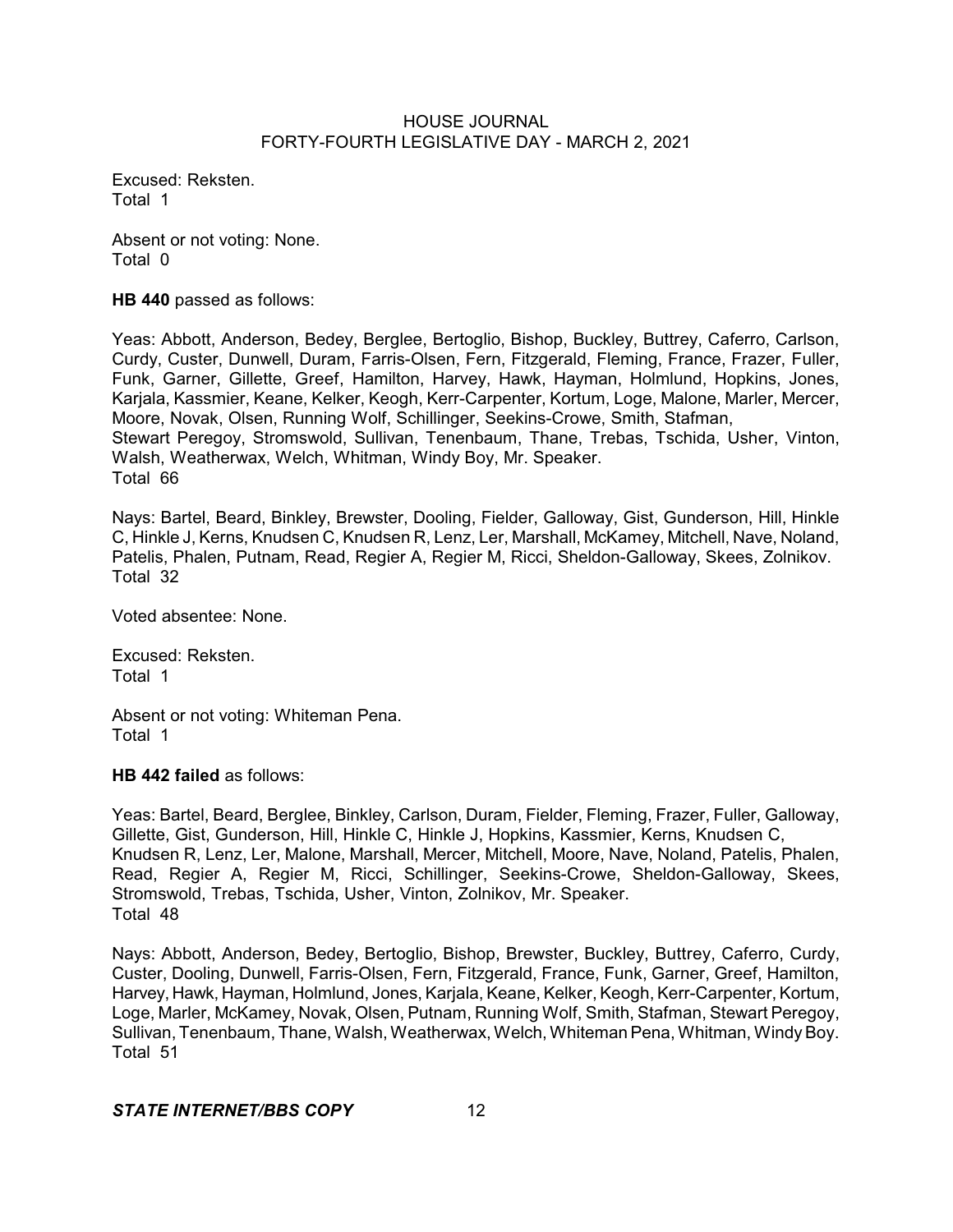Voted absentee: None.

Excused: Reksten. Total 1

Absent or not voting: None. Total 0

**HB 446** passed as follows:

Yeas: Anderson, Bartel, Beard, Bedey, Berglee, Bertoglio, Binkley, Brewster, Buttrey, Carlson, Custer, Dooling, Duram, Fielder, Fitzgerald, Fleming, Frazer, Fuller, Galloway, Garner, Gillette, Gist, Greef, Gunderson, Hill, Hinkle C, Hinkle J, Holmlund, Hopkins, Jones, Kassmier, Kerns, Knudsen C, Knudsen R, Lenz, Ler, Loge, Malone, Marshall, McKamey, Mercer, Mitchell, Moore, Nave, Noland, Patelis, Phalen, Putnam, Read, Regier A, Regier M, Ricci, Schillinger, Seekins-Crowe, Sheldon-Galloway, Skees, Stromswold, Trebas, Tschida, Usher, Vinton, Walsh, Welch, Whitman, Zolnikov, Mr. Speaker. Total 66

Nays: Abbott, Bishop, Buckley, Caferro, Curdy, Dunwell, Farris-Olsen, Fern, France, Funk, Hamilton, Harvey, Hawk, Hayman, Karjala, Keane, Kelker, Keogh, Kerr-Carpenter, Kortum, Marler, Novak, Olsen, Running Wolf, Smith, Stafman, Stewart Peregoy, Sullivan, Tenenbaum, Thane, Weatherwax, Whiteman Pena, Windy Boy. Total 33

Voted absentee: None.

Excused: Reksten. Total 1

Absent or not voting: None. Total 0

**HB 447** passed as follows:

Yeas: Anderson, Bartel, Beard, Bedey, Berglee, Bertoglio, Binkley, Brewster, Buttrey, Caferro, Carlson, Custer, Dooling, Duram, Fern, Fielder, Fitzgerald, Fleming, Frazer, Fuller, Galloway, Garner, Gillette, Gist, Greef, Gunderson, Hill, Hinkle C, Hinkle J, Holmlund, Hopkins, Jones, Kassmier, Keane, Kerns, Knudsen C, Knudsen R, Lenz, Ler, Loge, Malone, Marshall, McKamey, Mercer, Mitchell, Moore, Nave, Noland, Patelis, Phalen, Putnam, Read, Regier A, Regier M, Ricci, Schillinger, Seekins-Crowe, Sheldon-Galloway, Skees, Stromswold, Thane, Trebas, Tschida, Usher, Vinton, Walsh, Welch, Whiteman Pena, Whitman, Zolnikov, Mr. Speaker. Total 71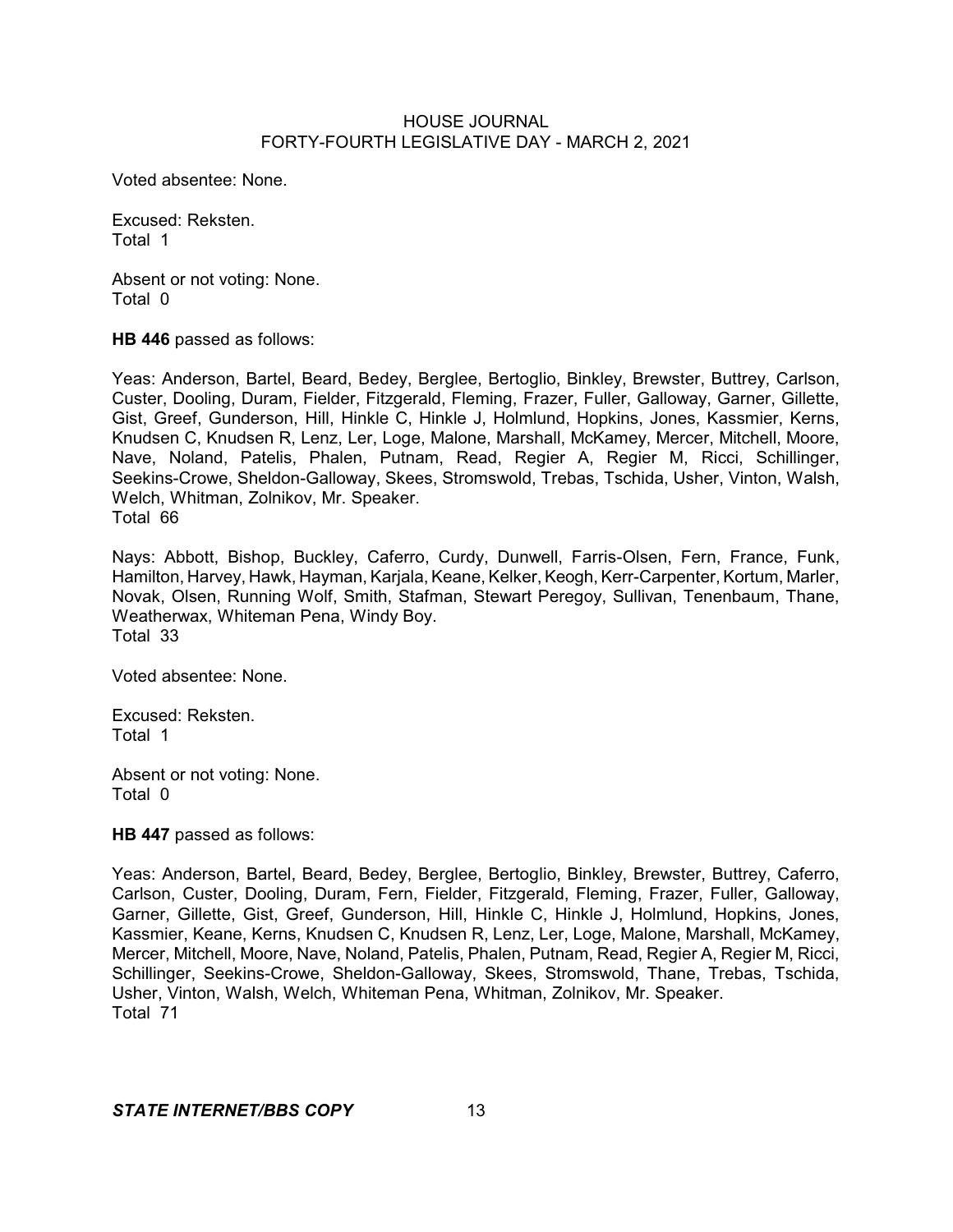Nays: Abbott, Bishop, Buckley, Curdy, Dunwell, Farris-Olsen, France, Funk, Hamilton, Harvey, Hawk, Hayman, Karjala, Kelker, Keogh, Kerr-Carpenter, Kortum, Marler, Novak, Olsen, Running Wolf, Smith, Stafman, Stewart Peregoy, Sullivan, Tenenbaum, Weatherwax, Windy Boy. Total 28

Voted absentee: None.

Excused: Reksten. Total 1

Absent or not voting: None. Total 0

**HB 449** passed as follows:

Yeas: Abbott, Anderson, Bartel, Beard, Bedey, Berglee, Bertoglio, Binkley, Bishop, Brewster, Buckley, Buttrey, Caferro, Carlson, Curdy, Custer, Dooling, Dunwell, Duram, Farris-Olsen, Fern, Fielder, Fitzgerald, Fleming, France, Frazer, Fuller, Funk, Galloway, Garner, Gillette, Gist, Greef, Gunderson, Hamilton, Harvey, Hawk, Hayman, Hill, Hinkle C, Hinkle J, Holmlund, Hopkins, Jones, Karjala, Kassmier, Keane, Kelker, Keogh, Kerns, Kerr-Carpenter, Knudsen C, Knudsen R, Kortum, Lenz, Ler, Loge, Malone, Marler, Marshall, McKamey, Mercer, Mitchell, Moore, Nave, Noland, Novak, Olsen,Patelis, Phalen, Putnam, Read, RegierA, Regier M, Ricci, Running Wolf, Schillinger, Seekins-Crowe, Sheldon-Galloway, Skees, Smith, Stafman, Stewart Peregoy, Stromswold, Sullivan, Tenenbaum, Thane, Trebas, Tschida, Usher, Vinton, Walsh, Weatherwax, Welch, Whiteman Pena, Whitman, Windy Boy, Zolnikov, Mr. Speaker. Total 99

Nays: None. Total 0

Voted absentee: None.

Excused: Reksten. Total 1

Absent or not voting: None. Total 0

**HB 450** passed as follows:

Yeas: Abbott, Anderson, Bartel, Beard, Bedey, Berglee, Bertoglio, Binkley, Bishop, Brewster, Buckley, Buttrey, Caferro, Carlson, Curdy, Custer, Dooling, Dunwell, Duram, Farris-Olsen, Fern, Fielder, Fitzgerald, Fleming, France, Frazer, Fuller, Funk, Galloway, Garner, Gillette, Gist, Greef, Hamilton, Harvey, Hawk, Hayman, Hill, Hinkle C, Holmlund, Hopkins, Jones, Karjala, Kassmier, Keane, Kelker, Keogh, Kerns, Kerr-Carpenter, Knudsen C, Knudsen R, Kortum, Lenz, Ler, Loge,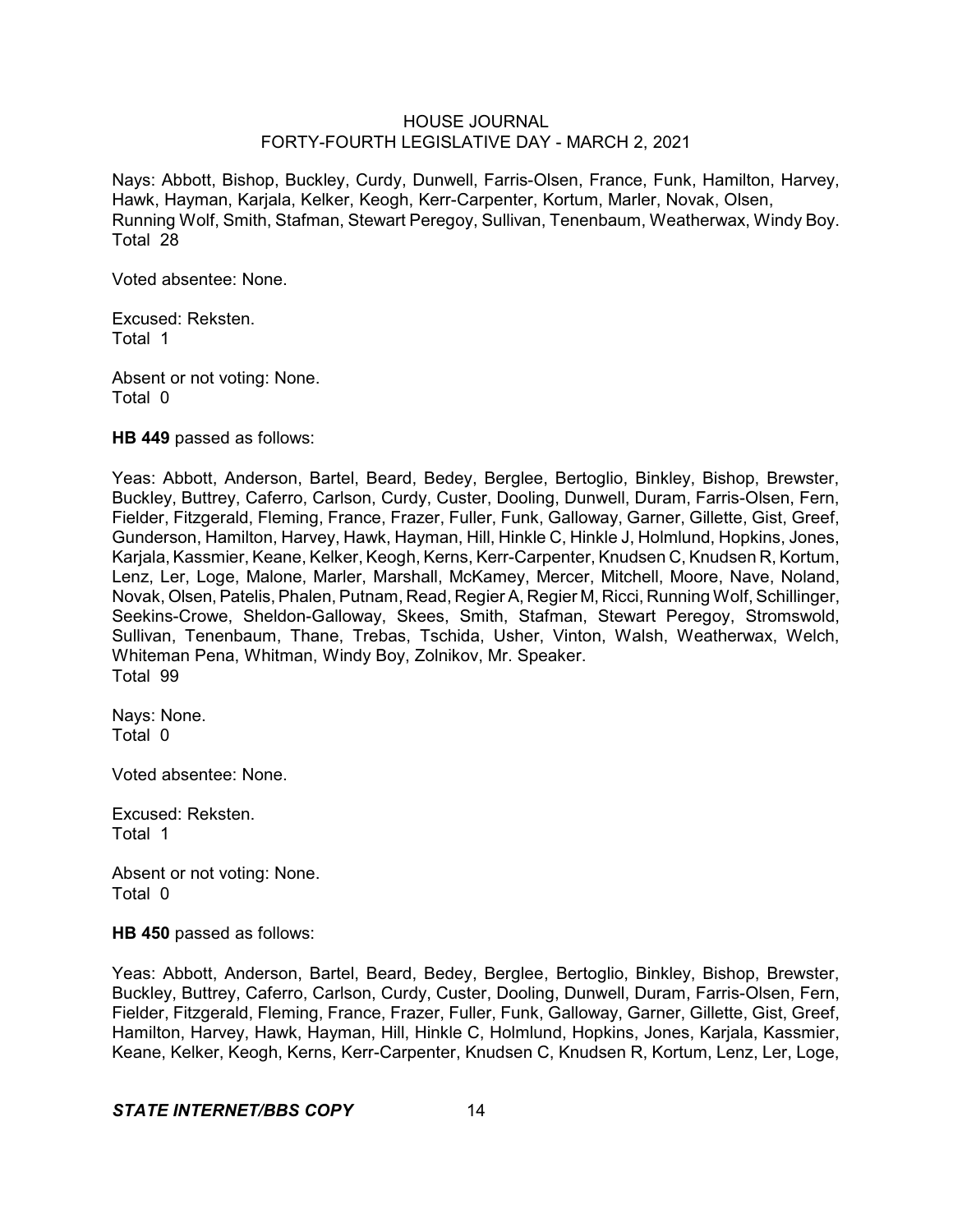Malone, Marler, Marshall, McKamey, Mercer, Mitchell, Moore, Nave, Noland, Novak, Patelis, Phalen, Putnam, Read, Regier A, Regier M, Ricci, Running Wolf, Schillinger, Seekins-Crowe, Sheldon-Galloway, Skees, Smith, Stafman, Stewart Peregoy, Stromswold, Sullivan, Tenenbaum, Thane, Trebas, Tschida, Usher, Vinton, Walsh, Weatherwax, Welch, Whiteman Pena, Whitman, Windy Boy, Zolnikov, Mr. Speaker. Total 96

Nays: Hinkle J, Olsen. Total 2

Voted absentee: None.

Excused: Reksten. Total 1

Absent or not voting: Gunderson. Total 1

**HB 475** passed as follows:

Yeas: Anderson, Bartel, Beard, Bedey, Berglee, Bertoglio, Binkley, Brewster, Buttrey, Carlson, Custer, Dooling, Duram, Fielder, Fitzgerald, Fleming, Frazer, Fuller, Galloway, Garner, Gillette, Gist, Greef, Gunderson, Harvey, Hill, Hinkle C, Hinkle J, Holmlund, Hopkins, Jones, Kassmier, Kerns, Knudsen C, Knudsen R, Lenz, Ler, Loge, Malone, Marshall, McKamey, Mercer, Mitchell, Moore, Nave, Noland, Novak, Patelis, Phalen, Putnam, Read, Regier A, Regier M, Ricci, Schillinger, Seekins-Crowe, Sheldon-Galloway, Skees, Stromswold, Trebas, Tschida, Usher, Vinton, Walsh, Welch, Whitman, Zolnikov, Mr. Speaker. Total 68

Nays: Abbott, Bishop, Buckley, Caferro, Curdy, Dunwell, Farris-Olsen, Fern, France, Funk, Hamilton, Hawk, Hayman, Karjala, Keane, Kelker, Keogh, Kerr-Carpenter, Kortum, Marler, Olsen, Running Wolf, Smith, Stafman, Stewart Peregoy, Sullivan, Tenenbaum, Thane, Weatherwax, Whiteman Pena, Windy Boy. Total 31

Voted absentee: None.

Excused: Reksten. Total 1

Absent or not voting: None. Total 0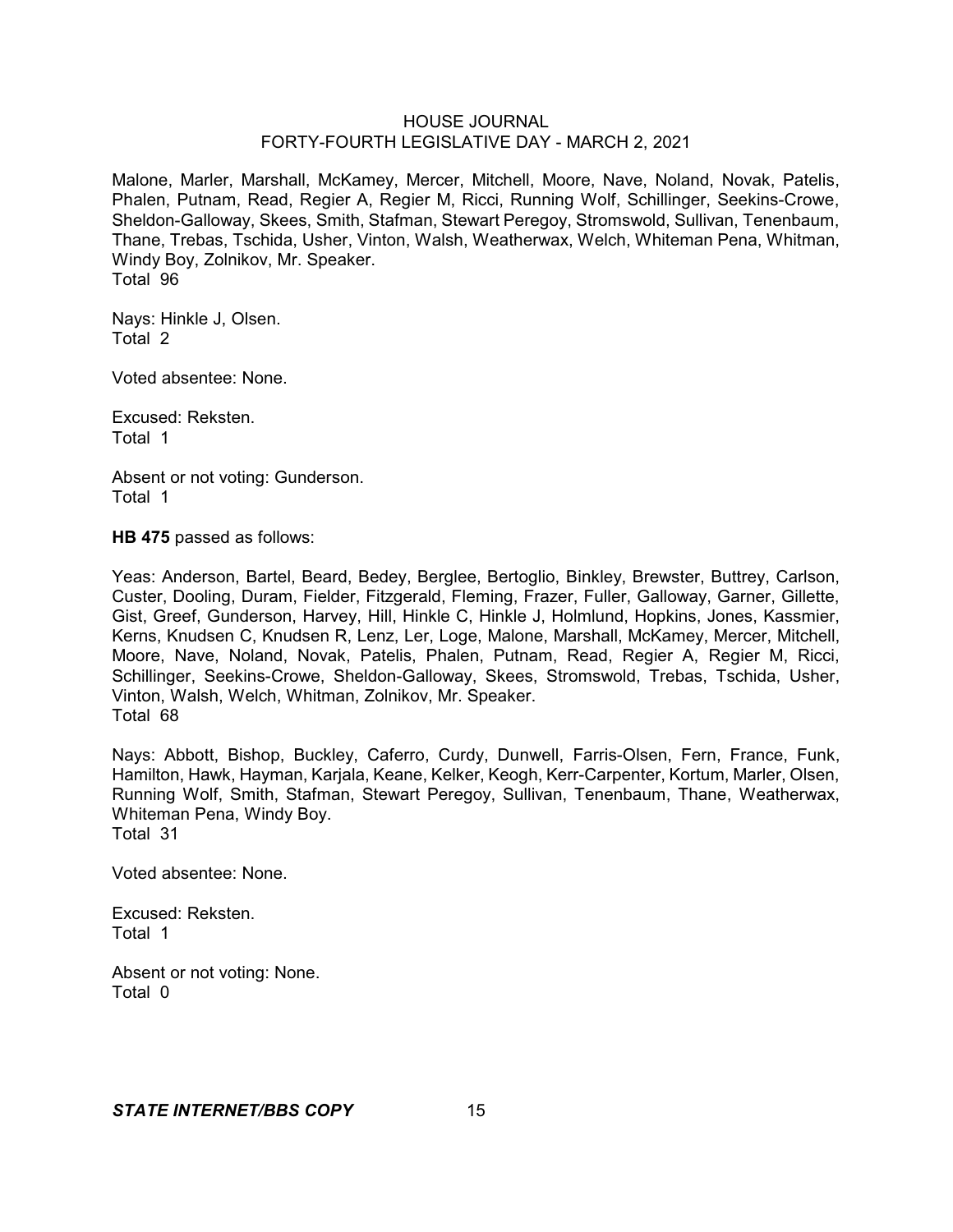**HB 477** passed as follows:

Yeas: Abbott, Anderson, Bartel, Beard, Bedey, Berglee, Bertoglio, Binkley, Bishop, Brewster, Buckley, Buttrey, Caferro, Curdy, Custer, Dooling, Dunwell, Duram, Farris-Olsen, Fern, Fielder, Fitzgerald, Fleming, France, Frazer, Fuller, Funk, Galloway, Garner, Gillette, Gist, Greef, Gunderson, Hamilton, Harvey, Hawk, Hayman, Hill, Hinkle C, Hinkle J, Holmlund, Hopkins, Jones, Karjala, Kassmier, Keane, Kelker, Keogh, Kerns, Kerr-Carpenter, Knudsen C, Knudsen R, Kortum, Lenz, Ler, Loge, Malone, Marler, Marshall, McKamey, Mitchell, Moore, Nave, Noland, Novak, Olsen, Patelis, Phalen, Putnam, Read, Regier A, Regier M, Ricci, Running Wolf, Schillinger, Seekins-Crowe, Sheldon-Galloway, Skees, Smith, Stafman, Stewart Peregoy, Stromswold, Sullivan, Tenenbaum, Thane, Trebas, Tschida, Usher, Vinton, Walsh, Weatherwax, Welch, Whiteman Pena, Whitman, Windy Boy, Zolnikov, Mr. Speaker. Total 97

Nays: Carlson, Mercer. Total 2

Voted absentee: None.

Excused: Reksten. Total 1

Absent or not voting: None. Total 0

**HB 479** passed as follows:

Yeas: Abbott, Anderson, Bartel, Bedey, Berglee, Bertoglio, Bishop, Brewster, Buckley, Buttrey, Caferro, Carlson, Curdy, Custer, Dooling, Dunwell, Duram, Farris-Olsen, Fern, Fitzgerald, Fleming, France, Frazer, Fuller, Funk, Garner, Gist, Greef, Gunderson, Hamilton, Harvey, Hawk, Hayman, Hinkle C, Hinkle J, Holmlund, Hopkins, Jones, Karjala, Kassmier, Keane, Kelker, Keogh, Kerns, Kerr-Carpenter, Knudsen C, Knudsen R, Kortum, Ler, Loge, Malone, Marler, Marshall, McKamey, Moore, Nave, Noland, Novak, Olsen, Patelis, Putnam, Regier A, Running Wolf, Seekins-Crowe, Sheldon-Galloway, Smith, Stafman, Stewart Peregoy, Stromswold, Sullivan, Tenenbaum, Thane, Trebas, Vinton, Walsh, Weatherwax, Welch, Whiteman Pena, Whitman, Windy Boy, Zolnikov, Mr. Speaker. Total 82

Nays: Beard, Binkley, Fielder, Gillette, Hill, Lenz, Mercer, Mitchell, Phalen, Read, Regier M, Ricci, Schillinger, Skees, Tschida, Usher. Total 16

Voted absentee: None.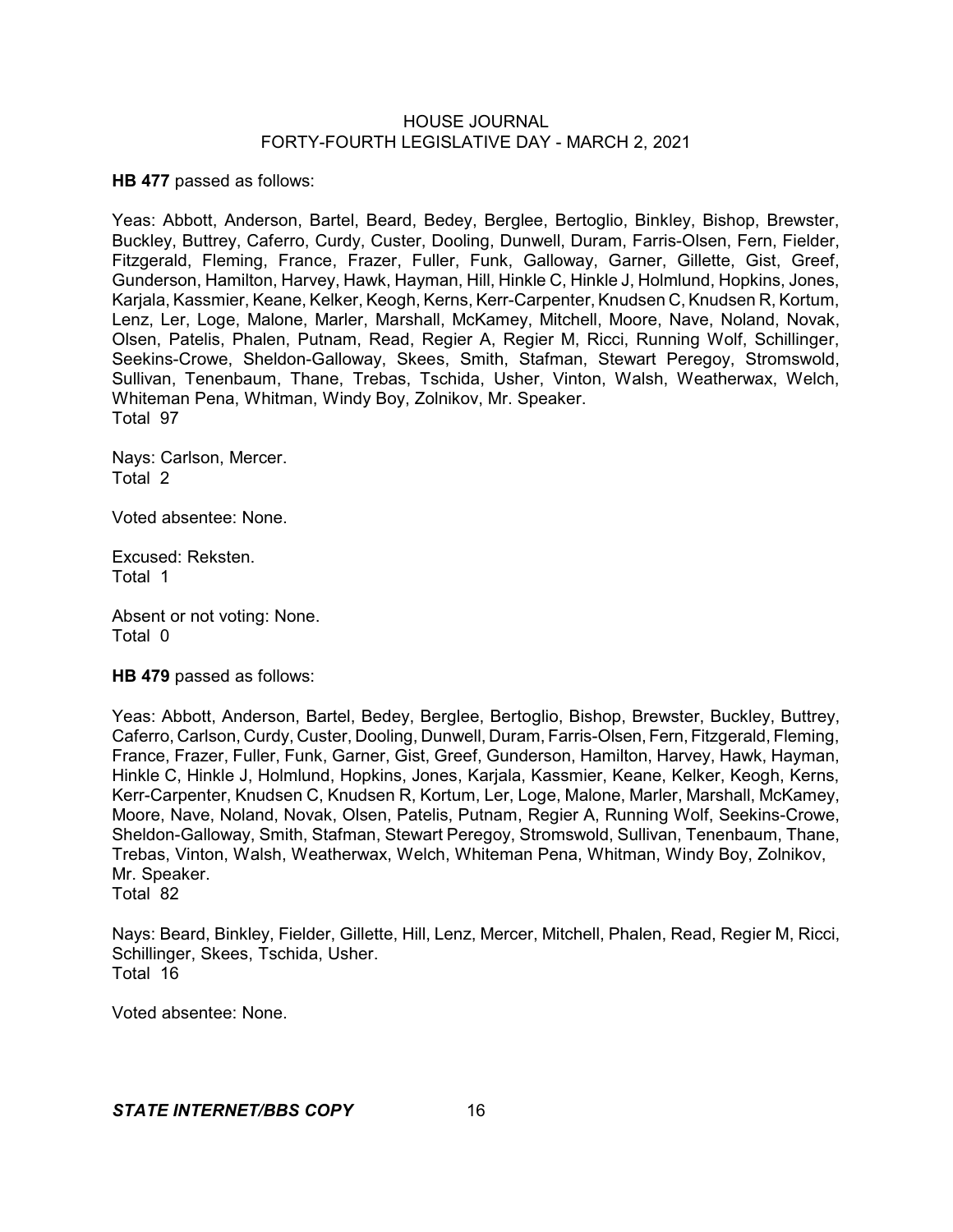Excused: Reksten. Total 1

Absent or not voting: Galloway. Total 1

**HB 481** passed as follows:

Yeas: Anderson, Bartel, Beard, Bedey, Berglee, Bertoglio, Binkley, Brewster, Buttrey, Carlson, Custer, Dooling, Duram, Fielder, Fitzgerald, Fleming, Frazer, Fuller, Galloway, Garner, Gillette, Gist, Greef, Gunderson, Hill, Hinkle C, Hinkle J, Holmlund, Hopkins, Jones, Kassmier, Kerns, Knudsen C, Knudsen R, Lenz, Ler, Loge, Malone, Marshall, McKamey, Mercer, Mitchell, Moore, Nave, Noland, Patelis, Phalen, Read, Regier A, Regier M, Ricci, Schillinger, Seekins-Crowe, Sheldon-Galloway, Skees, Stromswold, Trebas, Tschida, Usher, Vinton, Walsh, Welch, Whitman, Zolnikov, Mr. Speaker. Total 65

Nays: Abbott, Bishop, Buckley, Caferro, Curdy, Dunwell, Farris-Olsen, Fern, France, Funk, Hamilton, Harvey, Hawk, Hayman, Karjala, Keane, Kelker, Keogh, Kerr-Carpenter, Kortum, Marler, Novak, Olsen, Putnam, Running Wolf, Smith, Stafman, Stewart Peregoy, Sullivan, Tenenbaum, Thane, Weatherwax, Whiteman Pena, Windy Boy. Total 34

Voted absentee: None.

Excused: Reksten. Total 1

Absent or not voting: None. Total 0

**HB 484** passed as follows:

Yeas: Anderson, Bartel, Beard, Bedey, Berglee, Bertoglio, Binkley, Bishop, Brewster, Buckley, Buttrey, Carlson, Curdy, Custer, Dooling, Dunwell, Duram, Fern, Fielder, Fitzgerald, Fleming, France, Frazer, Galloway, Garner, Gillette, Gist, Greef, Gunderson, Hamilton, Harvey, Hawk, Hill, Hinkle C, Holmlund, Hopkins, Jones, Karjala, Kassmier, Keane, Kelker, Keogh, Kerns, Kerr-Carpenter, Kortum, Lenz, Ler, Malone, Marshall, McKamey, Mercer, Mitchell, Noland, Novak, Patelis, Phalen, Putnam, Read, Regier A, Regier M, Ricci, Running Wolf, Schillinger, Seekins-Crowe, Skees, Smith, Stafman, Stromswold, Sullivan, Tenenbaum, Thane, Trebas, Tschida, Usher, Vinton, Walsh, Weatherwax, Welch, Whiteman Pena, Whitman, Windy Boy, Mr. Speaker.

Total 82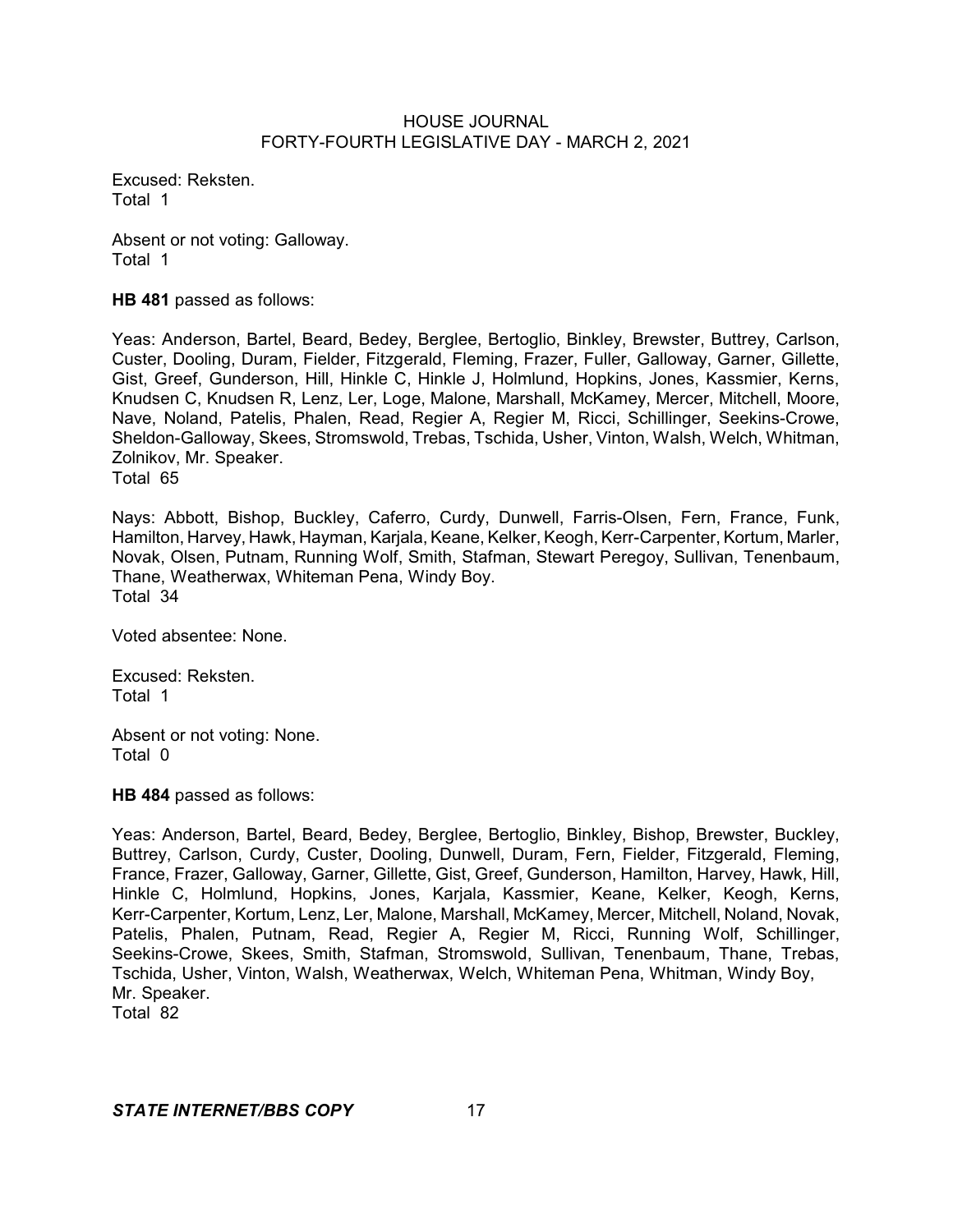Nays: Abbott, Caferro, Farris-Olsen, Fuller, Funk, Hayman, Hinkle J,Knudsen C, Knudsen R, Loge, Marler, Moore, Nave, Olsen, Sheldon-Galloway, Stewart Peregoy, Zolnikov. Total 17

Voted absentee: None.

Excused: Reksten. Total 1

Absent or not voting: None. Total 0

**HB 485 failed** as follows:

Yeas: Bartel, Beard, Berglee, Binkley, Carlson, Duram, Fielder, Fleming, Fuller, Galloway, Gillette, Gist, Gunderson, Hill, Hinkle C, Hinkle J, Kerns, Knudsen C, Knudsen R, Lenz, Ler, Malone, Marshall, Mercer, Mitchell, Moore, Nave, Noland, Phalen, Read, Regier A, Regier M, Ricci, Schillinger, Seekins-Crowe, Sheldon-Galloway, Skees, Stromswold, Trebas, Tschida, Usher, Vinton, Zolnikov, Mr. Speaker. Total 44

Nays: Abbott, Anderson, Bedey, Bertoglio, Bishop, Brewster, Buckley, Buttrey, Caferro, Curdy, Custer, Dooling, Dunwell, Farris-Olsen, Fern, Fitzgerald, France, Frazer, Funk, Garner, Greef, Hamilton, Harvey, Hawk, Hayman, Holmlund, Hopkins, Jones, Karjala, Kassmier, Keane, Kelker, Keogh, Kerr-Carpenter, Kortum, Loge, Marler, McKamey, Novak, Olsen, Patelis, Putnam, Running Wolf, Smith, Stafman, Stewart Peregoy, Sullivan, Tenenbaum, Thane, Walsh, Weatherwax, Welch, Whiteman Pena, Whitman, Windy Boy. Total 55

Voted absentee: None.

Excused: Reksten. Total 1

Absent or not voting: None. Total 0

**HB 487** passed as follows:

Yeas: Abbott, Anderson, Bartel, Bedey, Bertoglio, Bishop, Brewster, Buckley, Buttrey, Caferro, Carlson, Curdy, Custer, Dunwell, Farris-Olsen, Fern, Fitzgerald, France, Frazer, Funk, Garner, Gillette, Gist, Greef, Hamilton, Harvey, Hawk, Hayman, Hinkle C, Holmlund, Hopkins, Jones, Karjala, Keane, Kelker, Keogh, Kerns, Kerr-Carpenter, Knudsen C, Knudsen R, Kortum, Lenz,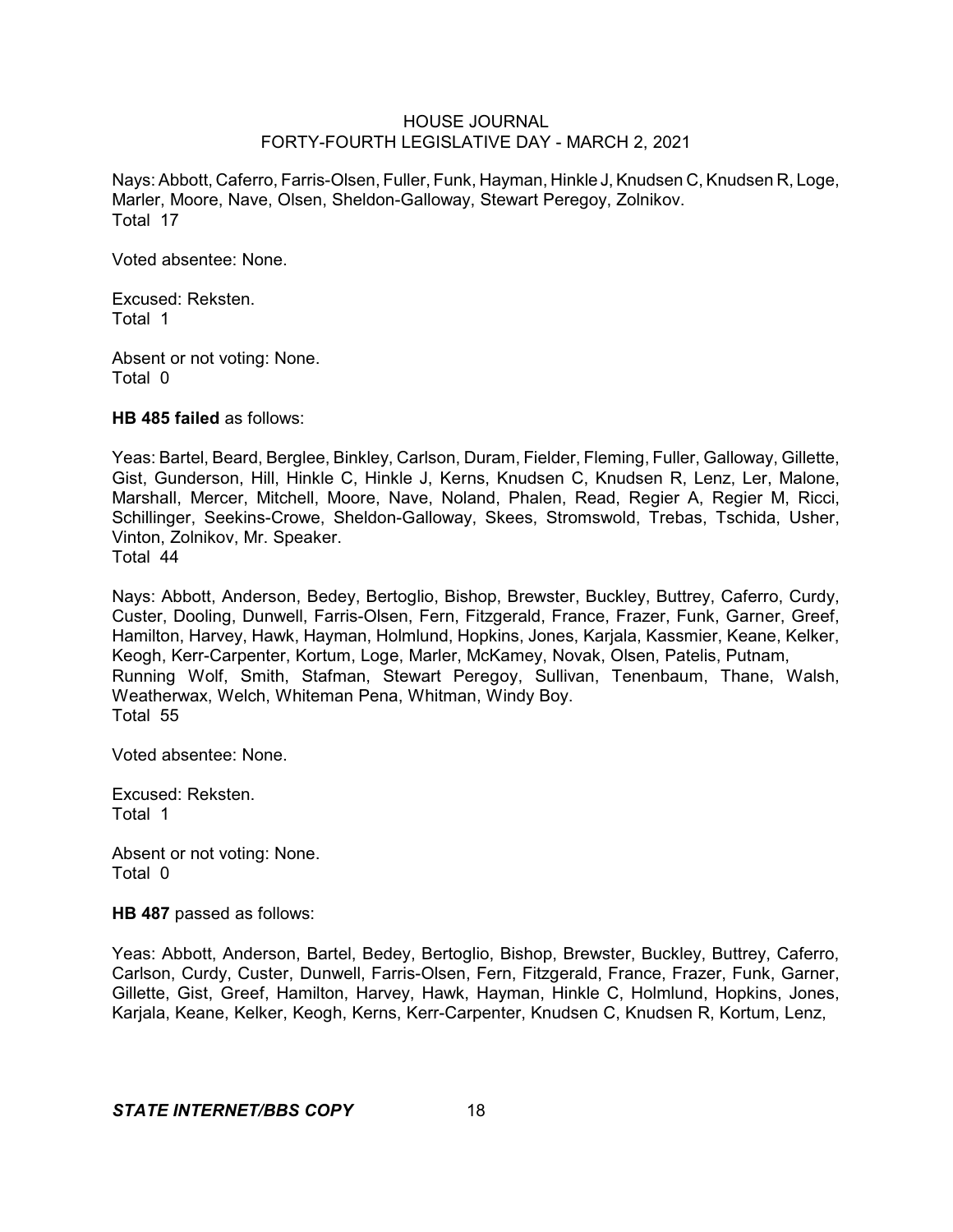Malone, Marler, Marshall, McKamey, Nave, Novak, Olsen, Patelis, Putnam, Running Wolf, Smith, Stafman, Stewart Peregoy, Sullivan, Tenenbaum, Thane, Walsh, Weatherwax, Welch, Whiteman Pena, Whitman, Windy Boy. Total 64

Nays: Beard, Berglee, Binkley, Dooling, Duram, Fielder, Fleming, Fuller, Galloway, Gunderson, Hill, Hinkle J, Kassmier, Ler, Loge, Mercer, Mitchell, Moore, Noland, Phalen, Read, Regier A, Regier M, Ricci, Schillinger, Seekins-Crowe, Sheldon-Galloway, Skees, Stromswold, Trebas, Tschida, Usher, Vinton, Zolnikov, Mr. Speaker. Total 35

Voted absentee: None.

Excused: Reksten. Total 1

Absent or not voting: None. Total 0

**HB 494** passed as follows:

Yeas: Abbott, Anderson, Bartel, Beard, Bedey, Berglee, Bertoglio, Binkley, Bishop, Brewster, Buckley, Buttrey, Caferro, Carlson, Curdy, Custer, Dooling, Dunwell, Duram, Farris-Olsen, Fern, Fielder, Fitzgerald, Fleming, France, Frazer, Fuller, Funk, Galloway, Garner, Gillette, Gist, Greef, Gunderson, Hamilton, Harvey, Hawk, Hayman, Hill, Hinkle C, Holmlund, Hopkins, Jones, Karjala, Kassmier, Keane, Kelker, Keogh, Kerns, Kerr-Carpenter, Knudsen C, Knudsen R, Kortum, Lenz, Ler, Loge, Malone, Marler, Marshall, McKamey, Mercer, Mitchell, Moore, Nave, Noland, Novak, Olsen, Patelis, Phalen, Putnam, Read, Regier A, Regier M, Ricci, Running Wolf, Schillinger, Seekins-Crowe, Sheldon-Galloway, Skees, Smith, Stafman, Stewart Peregoy, Stromswold, Sullivan, Tenenbaum, Thane, Trebas, Tschida, Usher, Vinton, Walsh, Weatherwax, Welch, Whiteman Pena, Whitman, Windy Boy, Zolnikov, Mr. Speaker. Total 98

Nays: Hinkle J. Total 1

Voted absentee: None.

Excused: Reksten. Total 1

Absent or not voting: None. Total 0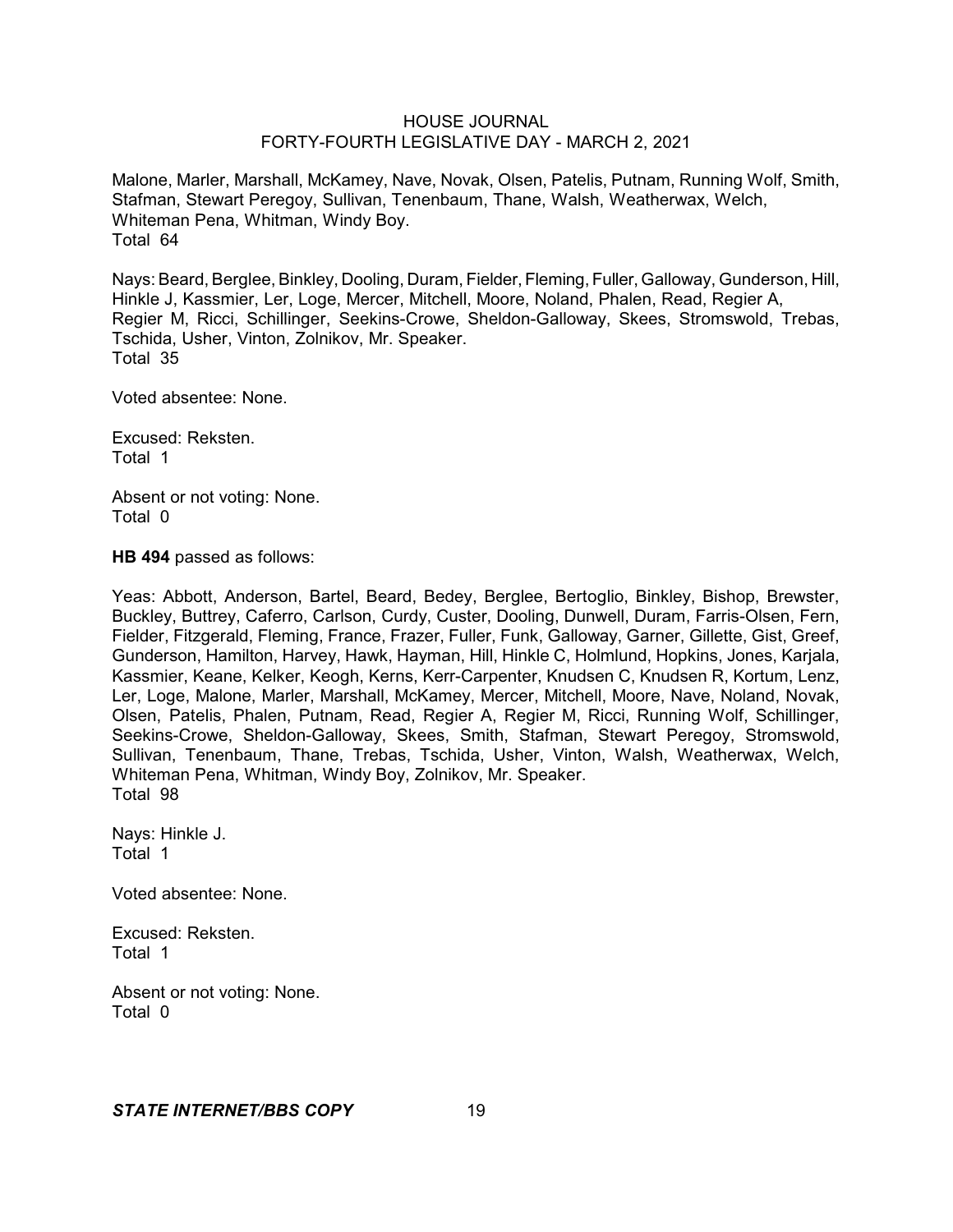**HB 495** passed as follows:

Yeas: Abbott, Bedey, Berglee, Bertoglio, Bishop, Brewster, Buckley, Buttrey, Caferro, Carlson, Curdy, Custer, Dunwell, Duram, Farris-Olsen, Fern, Fitzgerald, France, Frazer, Funk, Garner, Greef, Gunderson, Hamilton, Harvey, Hawk, Hayman, Hill, Holmlund, Jones, Karjala, Kassmier, Keane, Kelker, Keogh, Kerr-Carpenter, Kortum, Loge, Malone, Marler, McKamey, Mercer, Novak, Olsen, Putnam, Read, Regier A, Ricci, Running Wolf, Schillinger, Seekins-Crowe, Smith, Stafman, Stewart Peregoy, Sullivan, Tenenbaum, Thane, Walsh, Weatherwax, Welch, Whiteman Pena, Whitman, Windy Boy.

Total 63

Nays: Anderson, Bartel, Beard, Binkley, Dooling, Fielder, Fleming, Fuller, Galloway, Gillette, Gist, Hinkle C, Hinkle J, Hopkins, Kerns, Knudsen C, Knudsen R, Lenz, Ler, Marshall, Mitchell, Moore, Nave, Noland, Patelis, Phalen, Regier M, Sheldon-Galloway, Skees, Stromswold, Trebas, Tschida, Usher, Vinton, Zolnikov, Mr. Speaker. Total 36

Voted absentee: None.

Excused: Reksten. Total 1

Absent or not voting: None. Total 0

**HB 496** passed as follows:

Yeas: Abbott, Anderson, Bartel, Beard, Bedey, Berglee, Bertoglio, Binkley, Bishop, Brewster, Buckley, Buttrey, Caferro, Carlson, Curdy, Custer, Dooling, Dunwell, Duram, Fern, Fielder, Fitzgerald, Fleming, France, Frazer, Fuller, Funk, Galloway, Garner, Gillette, Gist, Greef, Gunderson, Hamilton, Harvey, Hawk, Hayman, Hill, Hinkle C, Hinkle J, Holmlund, Hopkins, Jones, Karjala, Kassmier, Keane, Kelker, Keogh, Kerns, Kerr-Carpenter, Knudsen C, Knudsen R, Kortum, Lenz, Ler, Loge, Malone, Marler, Marshall, McKamey, Mercer, Mitchell, Moore, Nave, Noland, Novak, Patelis, Phalen, Putnam, Read, Regier A, Regier M, Ricci, Running Wolf, Schillinger, Seekins-Crowe, Sheldon-Galloway, Skees, Smith, Stafman, Stewart Peregoy, Stromswold, Tenenbaum, Thane, Trebas, Tschida, Usher,Vinton, Walsh, Weatherwax, Welch, Whiteman Pena, Whitman, Windy Boy, Zolnikov, Mr. Speaker. Total 96

Nays: Farris-Olsen, Olsen, Sullivan. Total 3

Voted absentee: None.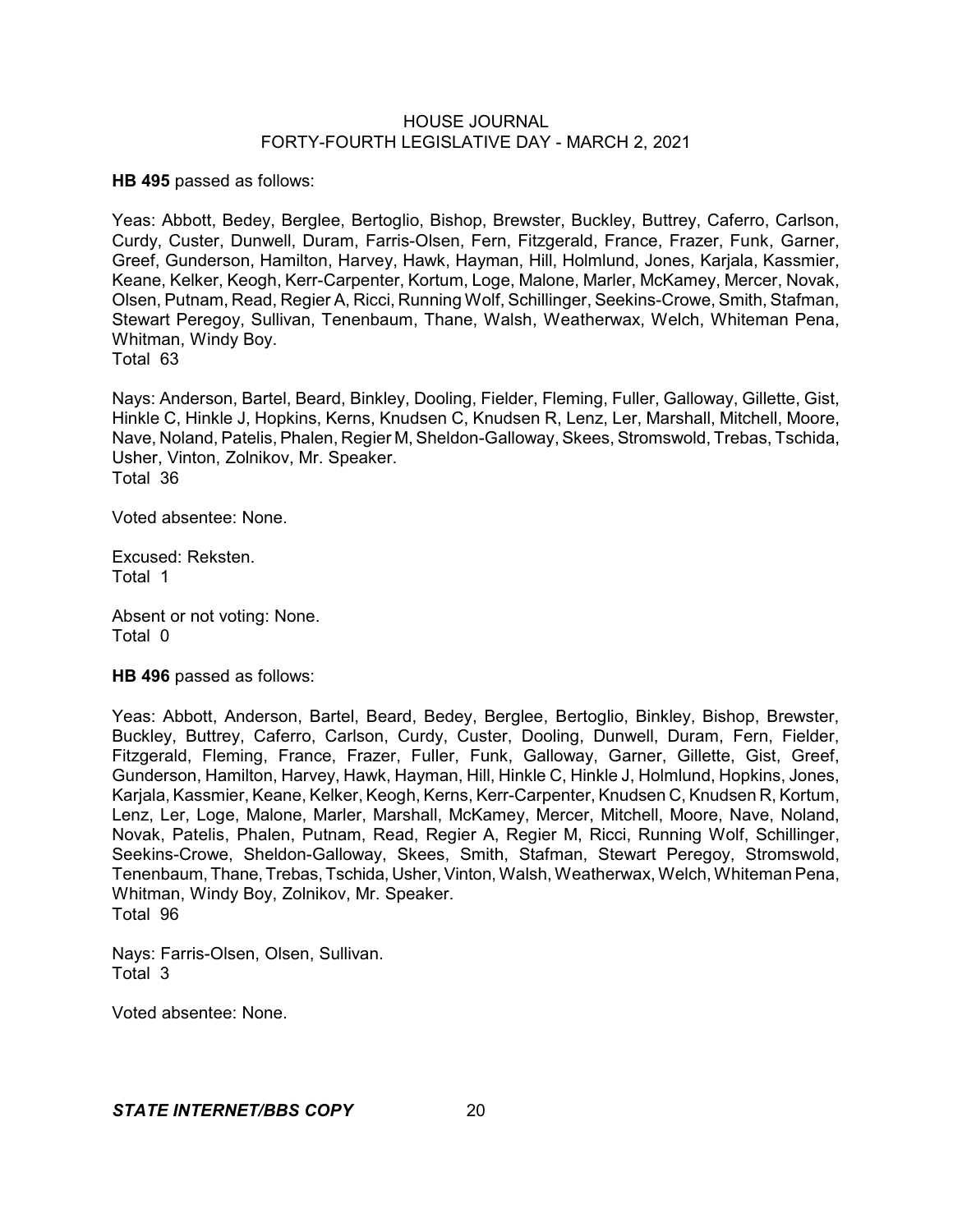Excused: Reksten. Total 1

Absent or not voting: None. Total 0

**HB 497** passed as follows:

Yeas: Anderson, Bartel, Beard, Bedey, Berglee, Bertoglio, Binkley, Brewster, Buckley, Buttrey, Caferro, Carlson, Custer, Dooling, Duram, Farris-Olsen, Fern, Fielder, Fitzgerald, Fleming, France, Frazer, Fuller, Galloway, Garner, Gillette, Gist, Greef, Gunderson, Hill, Hinkle C, Hinkle J, Holmlund, Hopkins, Jones, Kassmier, Kerns, Kerr-Carpenter, Knudsen C, Knudsen R, Lenz, Ler, Loge, Malone, Marshall, McKamey, Mercer, Mitchell, Moore, Nave, Noland, Patelis, Phalen, Putnam, Read, Regier A, Regier M, Ricci, Schillinger, Seekins-Crowe, Sheldon-Galloway, Skees, Stromswold, Trebas, Tschida, Usher, Vinton, Walsh, Welch, Whitman, Zolnikov, Mr. Speaker. Total 72

Nays: Abbott, Bishop, Curdy, Dunwell, Funk, Hamilton, Harvey, Hawk, Hayman, Karjala, Keane, Kelker, Keogh, Kortum, Marler, Novak, Olsen, Running Wolf, Smith, Stafman, Stewart Peregoy, Sullivan, Tenenbaum, Thane, Weatherwax, Whiteman Pena, Windy Boy. Total 27

Voted absentee: None.

Excused: Reksten. Total 1

Absent or not voting: None. Total 0

**HB 498** passed as follows:

Yeas: Anderson, Bartel, Beard, Bedey, Berglee, Bertoglio, Binkley, Brewster, Buttrey, Carlson, Custer, Dooling, Duram, Fielder, Fitzgerald, Fleming, Frazer, Fuller, Galloway, Garner, Gillette, Gist, Greef, Gunderson, Hill, Hinkle C, Hinkle J, Holmlund, Hopkins, Jones, Kassmier, Kerns, Knudsen C, Knudsen R, Lenz, Ler, Loge, Malone, Marshall, McKamey, Mercer, Mitchell, Moore, Nave, Noland, Patelis, Phalen, Putnam, Read, Regier A, Regier M, Ricci, Schillinger, Seekins-Crowe, Sheldon-Galloway, Skees, Stromswold, Trebas, Tschida, Usher, Vinton, Walsh, Welch, Whitman, Zolnikov, Mr. Speaker. Total 66

Nays: Abbott, Bishop, Buckley, Caferro, Curdy, Dunwell, Farris-Olsen, Fern, France, Funk, Hamilton, Harvey, Hawk, Hayman, Karjala, Keane, Kelker, Keogh, Kerr-Carpenter, Kortum, Marler,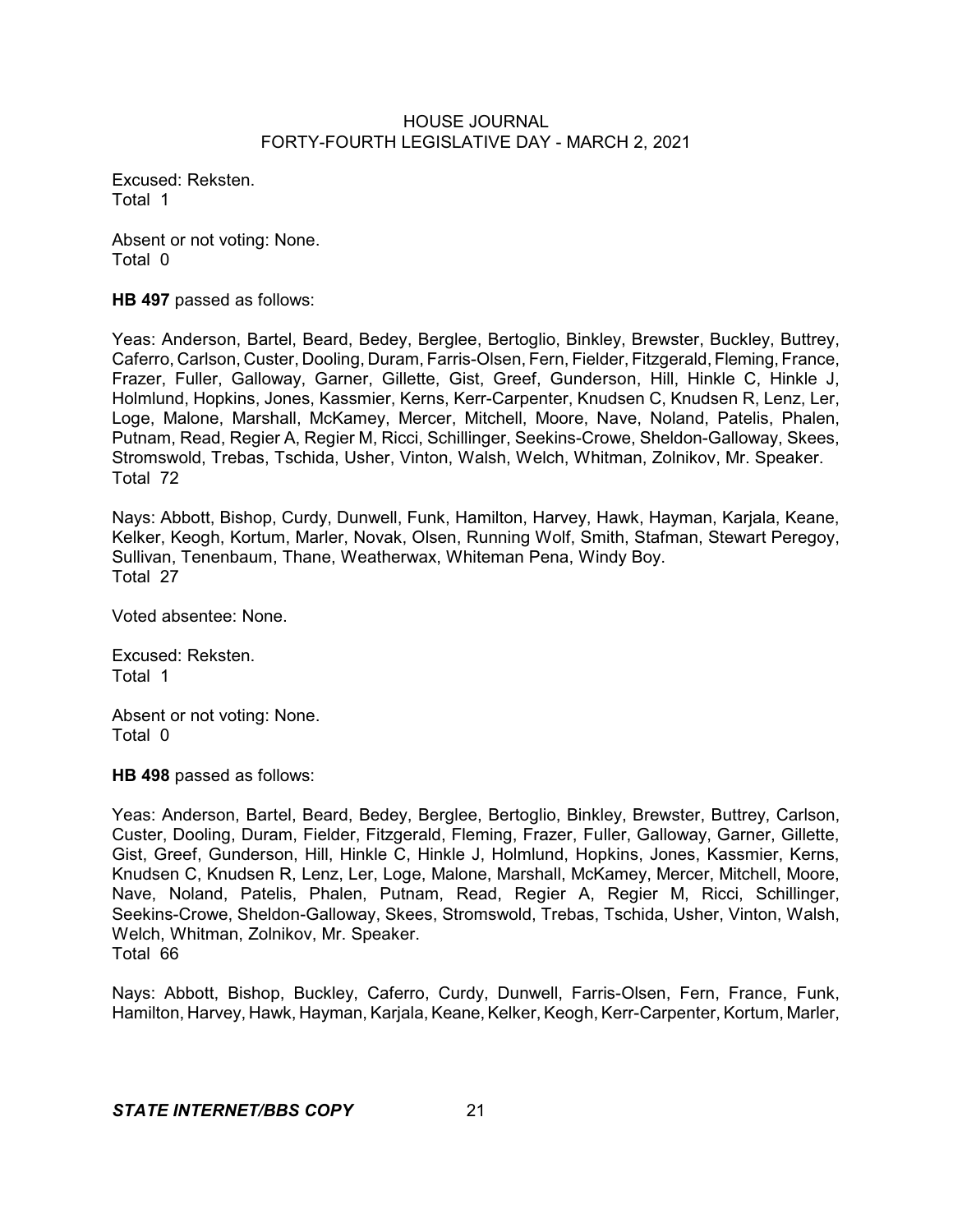Novak, Olsen, Running Wolf, Smith, Stafman, Stewart Peregoy, Sullivan, Tenenbaum, Thane, Weatherwax, Whiteman Pena, Windy Boy. Total 33

Voted absentee: None.

Excused: Reksten. Total 1

Absent or not voting: None. Total 0

**HB 499** passed as follows:

Yeas: Abbott, Anderson, Bartel, Beard, Bedey, Berglee, Bertoglio, Binkley, Bishop, Brewster, Buckley, Buttrey, Caferro, Carlson, Curdy, Custer, Dooling, Dunwell, Duram, Farris-Olsen, Fern, Fielder, Fitzgerald, Fleming, France, Frazer, Fuller, Funk, Galloway, Garner, Gillette, Gist, Greef, Gunderson, Hamilton, Harvey, Hawk, Hayman, Hill, Hinkle C, Hinkle J, Holmlund, Jones, Karjala, Kassmier, Keane, Kelker, Keogh, Kerns, Kerr-Carpenter, Knudsen C, Knudsen R, Kortum, Lenz, Ler, Loge, Malone, Marler, Marshall, McKamey, Mercer, Mitchell, Moore, Nave, Noland, Novak, Patelis, Phalen, Putnam, Read, Regier A, Regier M, Ricci, Running Wolf, Schillinger, Seekins-Crowe, Sheldon-Galloway, Skees, Smith, Stafman, Stewart Peregoy, Stromswold, Sullivan, Tenenbaum, Thane, Trebas, Tschida, Usher, Vinton, Walsh, Weatherwax, Welch, Whiteman Pena, Whitman, Windy Boy, Zolnikov, Mr. Speaker. Total 97

Nays: Hopkins, Olsen. Total 2

Voted absentee: None.

Excused: Reksten. Total 1

Absent or not voting: None. Total 0

**HB 501** passed as follows:

Yeas: Anderson, Bartel, Beard, Bedey, Berglee, Bertoglio, Binkley, Buttrey, Carlson, Dooling, Duram, Fielder, Fleming, Fuller, Galloway, Gillette, Gist, Gunderson, Hill, Hinkle C, Hinkle J, Holmlund, Jones, Kassmier, Kerns, Knudsen C, Knudsen R, Lenz, Ler, Loge, Malone, Marshall,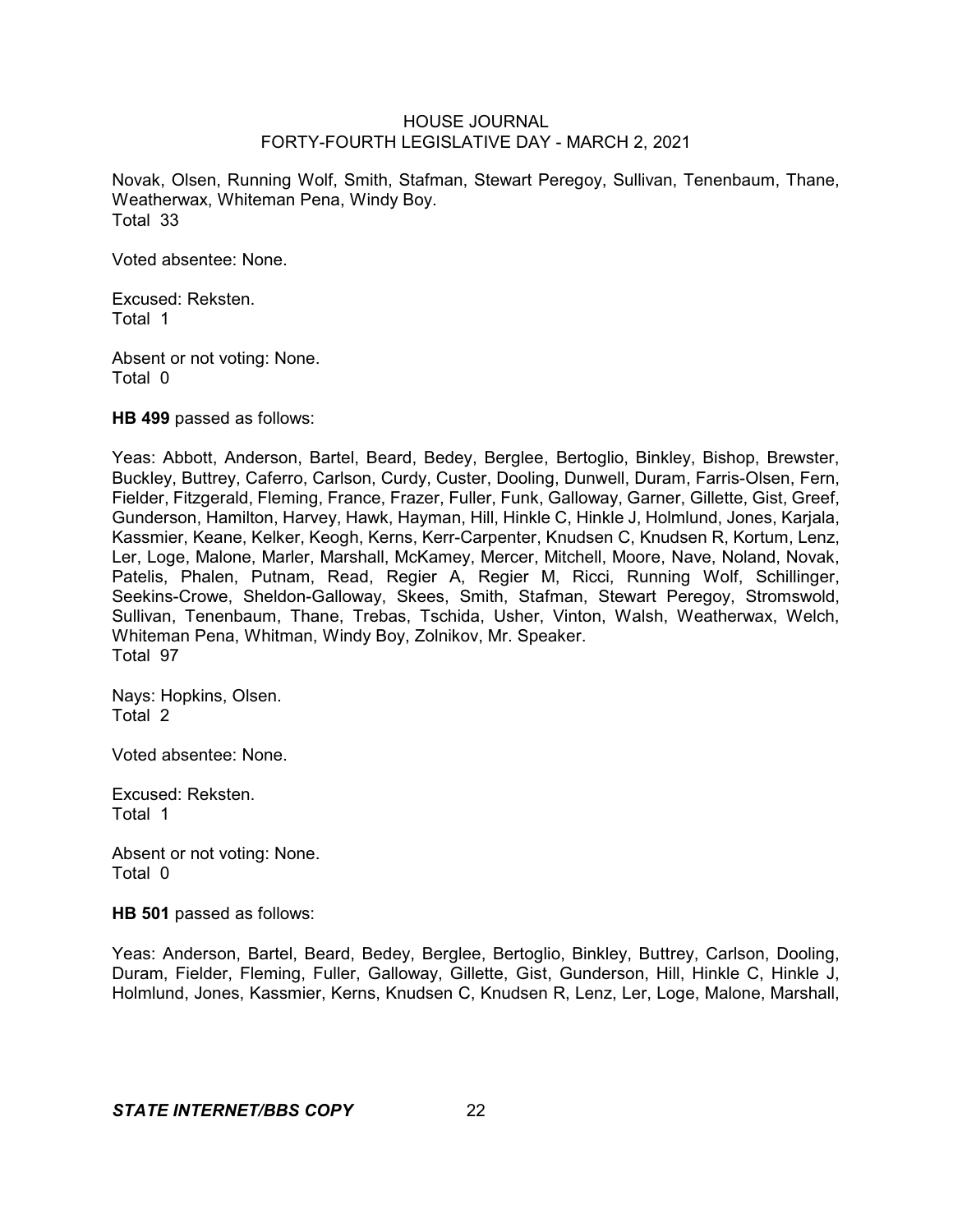Mercer, Mitchell, Moore, Nave, Noland, Patelis, Phalen, Regier A, Regier M, Ricci, Schillinger, Seekins-Crowe, Sheldon-Galloway, Skees, Stromswold, Trebas, Tschida, Usher, Vinton, Zolnikov, Mr. Speaker. Total 53

Nays: Abbott, Bishop, Brewster, Buckley, Caferro, Curdy, Custer, Dunwell, Farris-Olsen, Fern, Fitzgerald, France, Frazer, Funk, Garner, Greef, Hamilton, Harvey, Hawk, Hayman, Hopkins, Karjala, Keane, Kelker, Keogh, Kerr-Carpenter, Kortum, Marler, McKamey, Novak, Olsen, Putnam, Read, Running Wolf, Smith, Stafman, Stewart Peregoy, Sullivan, Tenenbaum, Thane, Walsh, Weatherwax, Welch, Whiteman Pena, Whitman, Windy Boy. Total 46

Voted absentee: None.

Excused: Reksten. Total 1

Absent or not voting: None. Total 0

**HB 502** passed as follows:

Yeas: Anderson, Bartel, Beard, Bedey, Berglee, Bertoglio, Binkley, Brewster, Carlson, Custer, Dooling, Duram, Fielder, Fitzgerald, Fleming, Frazer, Fuller, Galloway, Garner, Gillette, Gist, Greef, Gunderson, Hill, Hinkle C, Hinkle J, Holmlund, Hopkins, Jones, Kassmier, Kerns, Knudsen C, Knudsen R, Lenz, Ler, Loge, Malone, Marshall, McKamey, Mercer, Mitchell, Moore, Nave, Noland, Patelis, Phalen, Read, Regier A, Regier M, Ricci, Schillinger, Seekins-Crowe, Sheldon-Galloway, Skees, Stromswold, Trebas, Tschida, Usher, Vinton, Walsh, Welch, Whitman, Zolnikov, Mr. Speaker. Total 64

Nays: Abbott, Bishop, Buckley, Buttrey, Caferro, Curdy, Dunwell, Farris-Olsen, Fern, France, Funk, Hamilton, Harvey, Hawk, Hayman, Keane, Kelker, Keogh, Kerr-Carpenter, Kortum, Marler, Novak, Olsen, Putnam, Running Wolf, Smith, Stafman, Stewart Peregoy, Sullivan, Tenenbaum, Thane, Weatherwax, Whiteman Pena, Windy Boy. Total 34

Voted absentee: None.

Excused: Reksten. Total 1

Absent or not voting: Karjala. Total 1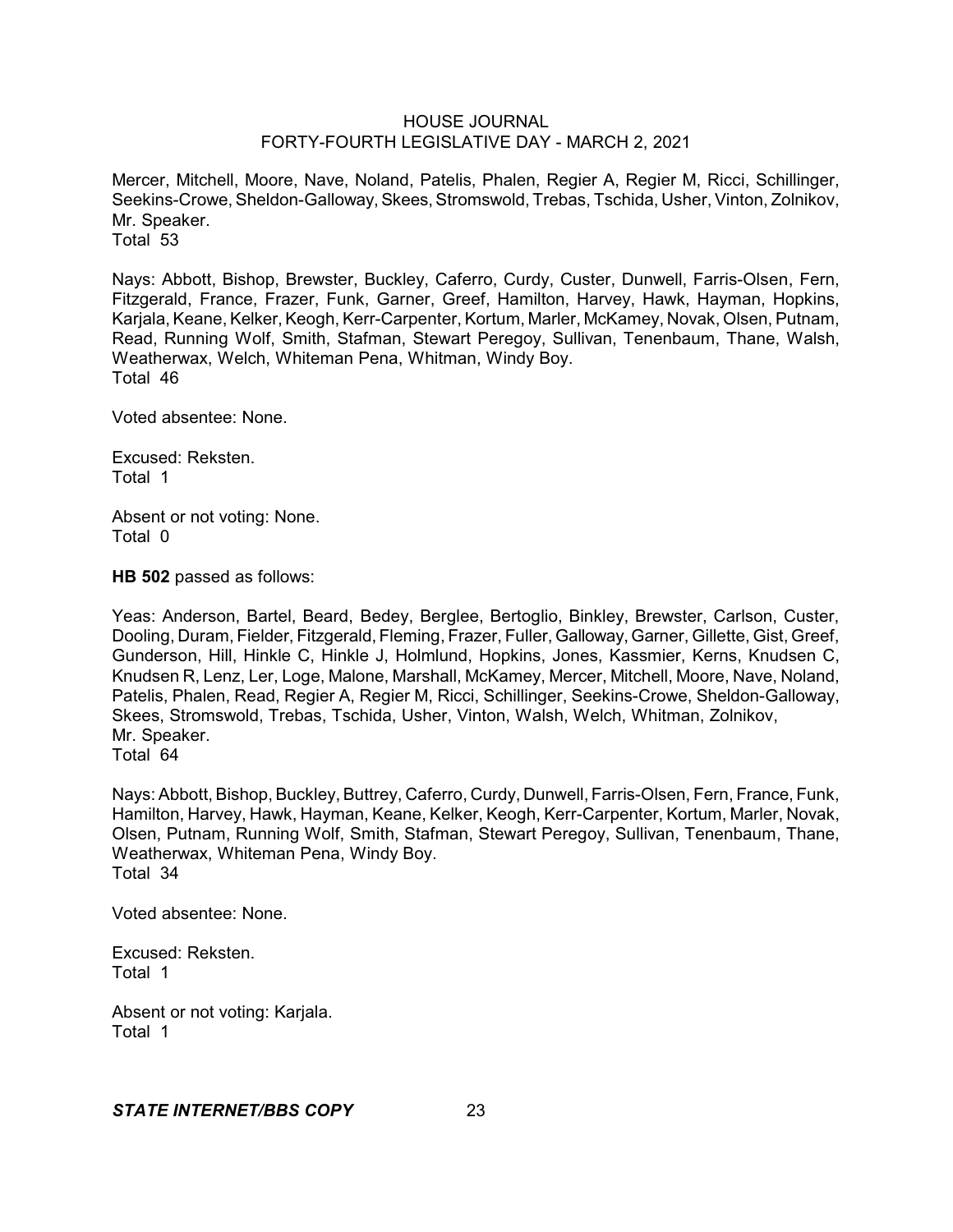**HB 504** passed as follows:

Yeas: Anderson, Bartel, Beard, Bedey, Berglee, Bertoglio, Binkley, Brewster, Buttrey, Carlson, Curdy, Custer, Dooling, Duram, Fielder, Fitzgerald, Fleming, Frazer, Fuller, Galloway, Garner, Gillette, Gist, Greef, Gunderson, Hill, Hinkle C, Hinkle J, Holmlund, Hopkins, Jones, Kassmier, Kerns, Knudsen C, Knudsen R, Lenz, Ler, Loge, Malone, Marshall, McKamey, Mercer, Mitchell, Moore, Nave, Noland, Patelis, Phalen, Putnam, Read, Regier A, Regier M, Ricci, Schillinger, Seekins-Crowe, Sheldon-Galloway, Skees, Stromswold, Trebas, Tschida, Usher, Vinton, Walsh, Welch, Whitman, Zolnikov, Mr. Speaker. Total 67

Nays: Abbott, Bishop, Buckley, Caferro, Dunwell, Farris-Olsen, Fern, France, Funk, Hamilton, Harvey, Hawk, Hayman, Karjala, Keane, Kelker, Keogh, Kerr-Carpenter, Kortum, Marler, Novak, Olsen, Running Wolf, Smith, Stafman, Stewart Peregoy, Sullivan, Tenenbaum, Thane, Weatherwax, Whiteman Pena, Windy Boy. Total 32

Voted absentee: None.

Excused: Reksten. Total 1

Absent or not voting: None. Total 0

**HB 506** passed as follows:

Yeas: Anderson, Bartel, Beard, Bedey, Berglee, Bertoglio, Binkley, Bishop, Brewster, Buckley, Buttrey, Caferro, Carlson, Curdy, Custer, Dooling, Dunwell, Duram, Farris-Olsen, Fern, Fielder, Fitzgerald, Fleming, France, Frazer, Fuller, Funk, Galloway, Garner, Gillette, Gist, Greef, Gunderson, Hamilton, Harvey, Hawk, Hayman, Hill, Hinkle C, Hinkle J, Holmlund, Hopkins, Jones, Karjala, Kassmier, Keane, Kelker, Kerns, Kerr-Carpenter, Knudsen C, Knudsen R, Lenz, Ler, Loge, Malone, Marler, Marshall, McKamey, Mercer, Mitchell, Moore, Nave, Noland, Novak, Patelis, Phalen, Putnam, Read, Regier A, Regier M, Ricci, Running Wolf, Schillinger, Seekins-Crowe, Sheldon-Galloway, Skees, Smith, Stromswold, Trebas, Tschida, Usher, Vinton, Walsh, Welch, Whitman, Zolnikov, Mr. Speaker. Total 87

Nays: Abbott, Keogh, Kortum, Olsen, Stafman, Stewart Peregoy, Sullivan, Tenenbaum, Thane, Weatherwax, Whiteman Pena, Windy Boy. Total 12

Voted absentee: None.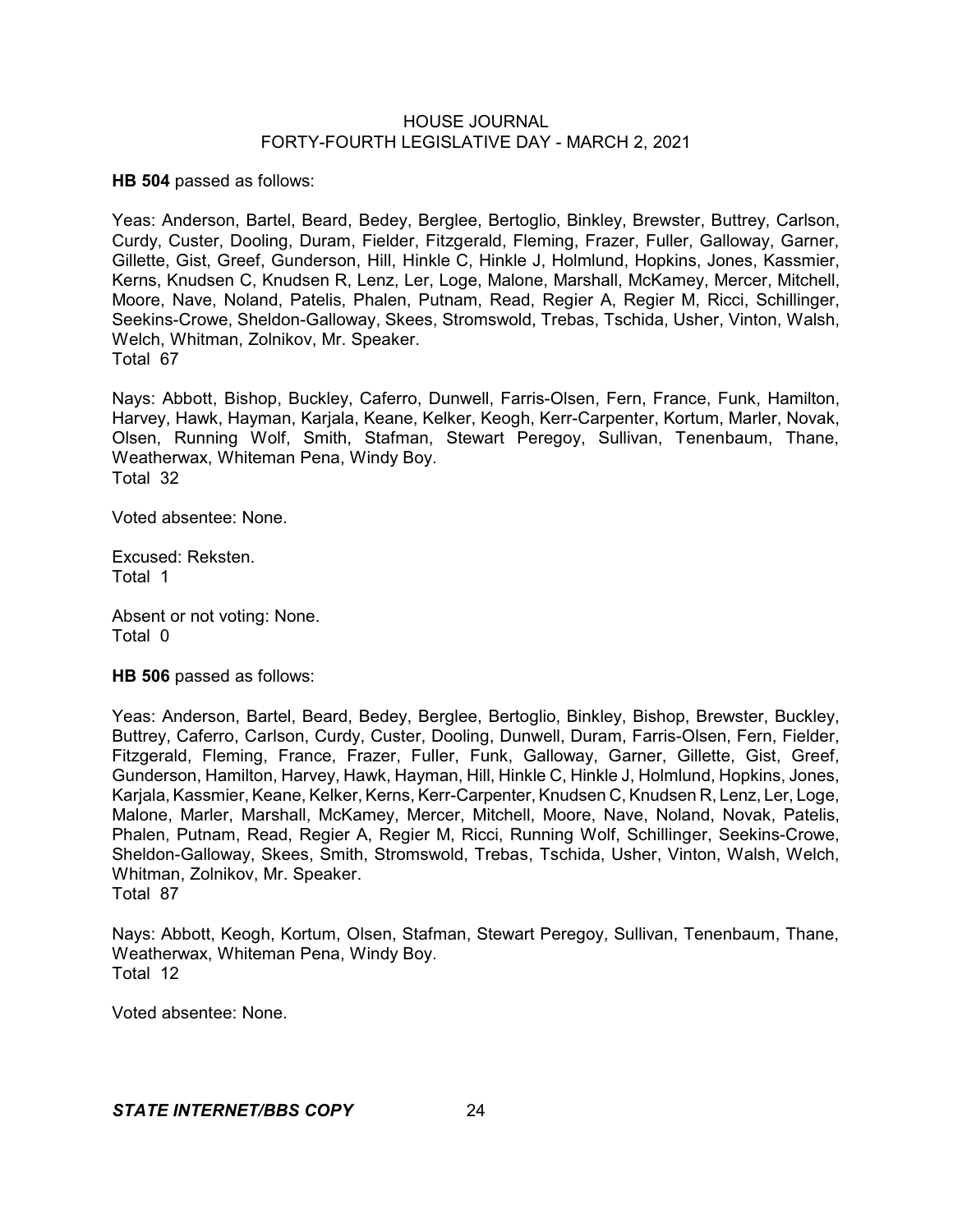Excused: Reksten. Total 1

Absent or not voting: None. Total 0

**HB 510** passed as follows:

Yeas: Anderson, Bartel, Beard, Bedey, Berglee, Bertoglio, Binkley, Brewster, Buttrey, Carlson, Curdy, Custer, Dooling, Duram, Fern, Fielder, Fitzgerald, Fleming, Frazer, Fuller, Galloway, Garner, Gillette, Gist, Greef, Gunderson, Hill, Hinkle C, Hinkle J, Holmlund, Hopkins, Jones, Kassmier, Kerns, Knudsen C, Knudsen R, Lenz, Ler, Loge, Malone, Marshall, McKamey, Mercer, Mitchell, Moore, Nave, Noland, Patelis, Phalen, Read, Regier A, Regier M, Ricci, Schillinger, Seekins-Crowe, Sheldon-Galloway, Skees, Stromswold, Trebas, Tschida, Usher, Vinton, Walsh, Welch, Whitman, Zolnikov, Mr. Speaker. Total 67

Nays: Abbott, Bishop, Buckley, Caferro, Dunwell, Farris-Olsen, France, Funk, Hamilton, Harvey, Hawk, Hayman, Karjala, Keane, Kelker, Keogh, Kerr-Carpenter, Kortum, Marler, Novak, Olsen, Putnam, Running Wolf, Smith, Stafman, Stewart Peregoy, Sullivan, Tenenbaum, Thane, Weatherwax, Whiteman Pena, Windy Boy. Total 32

Voted absentee: None.

Excused: Reksten. Total 1

Absent or not voting: None. Total 0

**HB 516** passed as follows:

Yeas: Anderson, Beard, Bedey, Berglee, Bertoglio, Bishop, Brewster, Buckley, Buttrey, Caferro, Carlson, Curdy, Custer, Dooling, Dunwell, Farris-Olsen, Fern, Fleming, France, Frazer, Funk, Garner, Gist, Greef, Gunderson, Harvey, Hawk, Holmlund, Hopkins, Jones, Karjala, Kassmier, Keane, Kelker, Keogh, Kerr-Carpenter, Knudsen C, Knudsen R, Kortum, Malone, Marler, McKamey, Novak, Patelis, Putnam, Ricci, Running Wolf, Seekins-Crowe, Sheldon-Galloway, Skees, Stafman, Stewart Peregoy, Stromswold, Sullivan, Tenenbaum, Thane, Trebas, Walsh, Weatherwax, Welch, Whiteman Pena, Whitman, Windy Boy, Zolnikov, Mr. Speaker. Total 65

Nays: Abbott, Bartel, Binkley, Duram, Fielder, Fitzgerald, Fuller, Galloway, Gillette, Hamilton,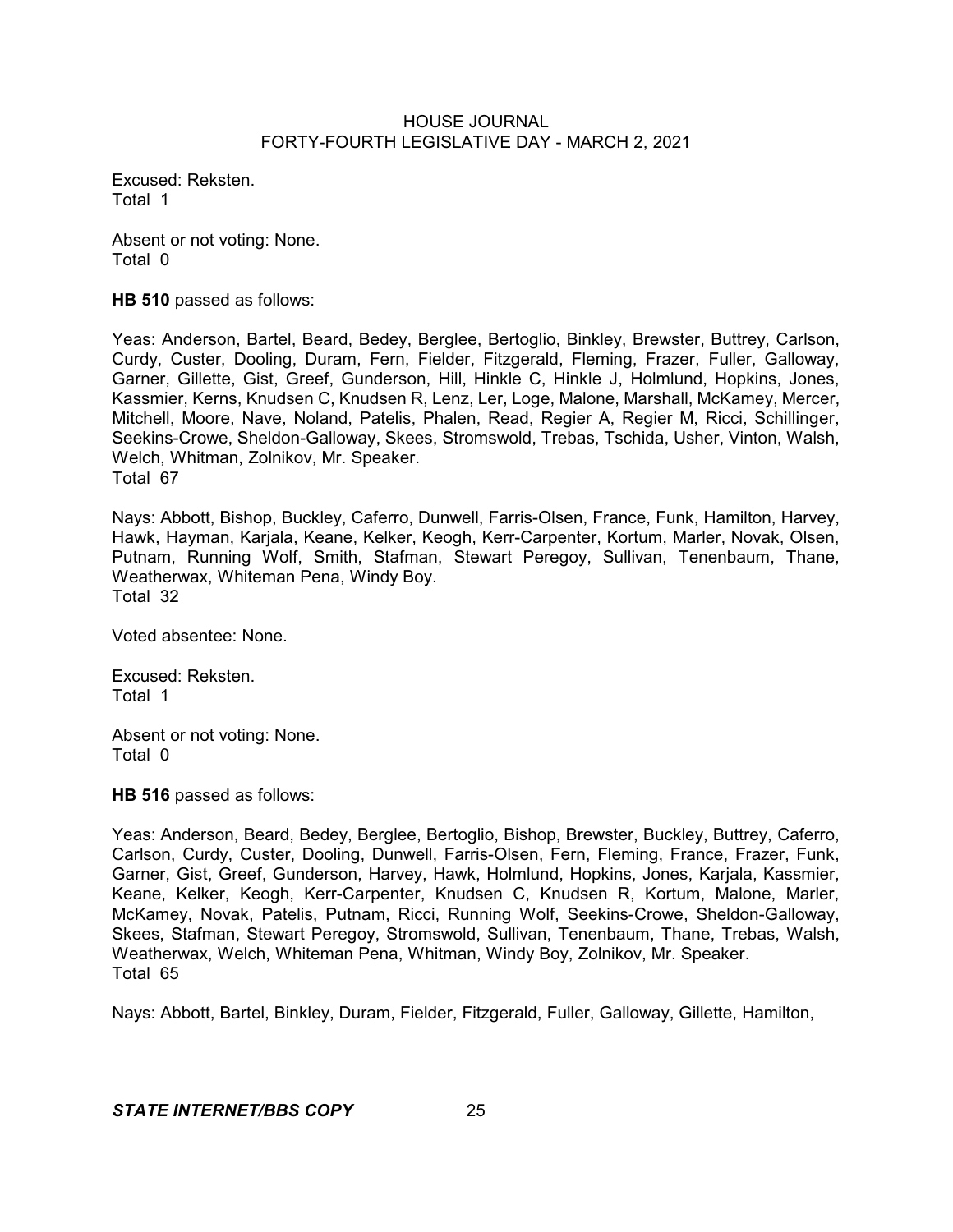Hayman, Hill, Hinkle C, Hinkle J, Kerns, Lenz, Ler, Loge, Marshall, Mercer, Mitchell, Moore, Nave, Noland, Olsen, Phalen, Read, Regier A, Regier M, Schillinger, Smith, Tschida, Usher, Vinton. Total 34

Voted absentee: None.

Excused: Reksten. Total 1

Absent or not voting: None. Total 0

**HB 517** passed as follows:

Yeas: Anderson, Bartel, Beard, Bedey, Berglee, Bertoglio, Binkley, Brewster, Buttrey, Carlson, Custer, Dooling, Duram, Fern, Fielder, Fitzgerald, Fleming, Frazer, Fuller, Galloway, Garner, Gillette, Gist, Greef, Gunderson, Hill, Hinkle C, Hinkle J, Holmlund, Hopkins, Jones, Kassmier, Kerns, Knudsen C, Knudsen R, Lenz, Ler, Loge, Malone, Marshall, McKamey, Mercer, Mitchell, Moore, Nave, Noland, Novak, Patelis, Phalen, Putnam, Read, Regier A, Regier M, Ricci, Schillinger, Seekins-Crowe, Sheldon-Galloway, Skees, Stromswold, Trebas, Tschida, Usher, Vinton, Walsh, Welch, Whitman, Zolnikov, Mr. Speaker. Total 68

Nays: Abbott, Bishop, Buckley, Caferro, Curdy, Dunwell, Farris-Olsen, France, Funk, Hamilton, Harvey, Hawk, Hayman, Karjala, Keane, Kelker, Keogh, Kerr-Carpenter, Kortum, Marler, Olsen, Running Wolf, Smith, Stafman, Stewart Peregoy, Sullivan, Tenenbaum, Thane, Weatherwax, Whiteman Pena, Windy Boy. Total 31

Voted absentee: None.

Excused: Reksten. Total 1

Absent or not voting: None. Total 0

**HB 519** passed as follows:

Yeas: Anderson, Bartel, Beard, Bedey, Berglee, Bertoglio, Binkley, Brewster, Buttrey, Carlson, Custer, Dooling, Duram, Fielder, Fitzgerald, Fleming, Frazer, Fuller, Galloway, Garner, Gillette, Gist, Greef, Gunderson, Hill, Hinkle C, Hinkle J, Holmlund, Hopkins, Jones, Kassmier, Kerns, Kerr-Carpenter, Knudsen C, Knudsen R, Kortum, Lenz, Ler, Loge, Malone, Marshall, McKamey,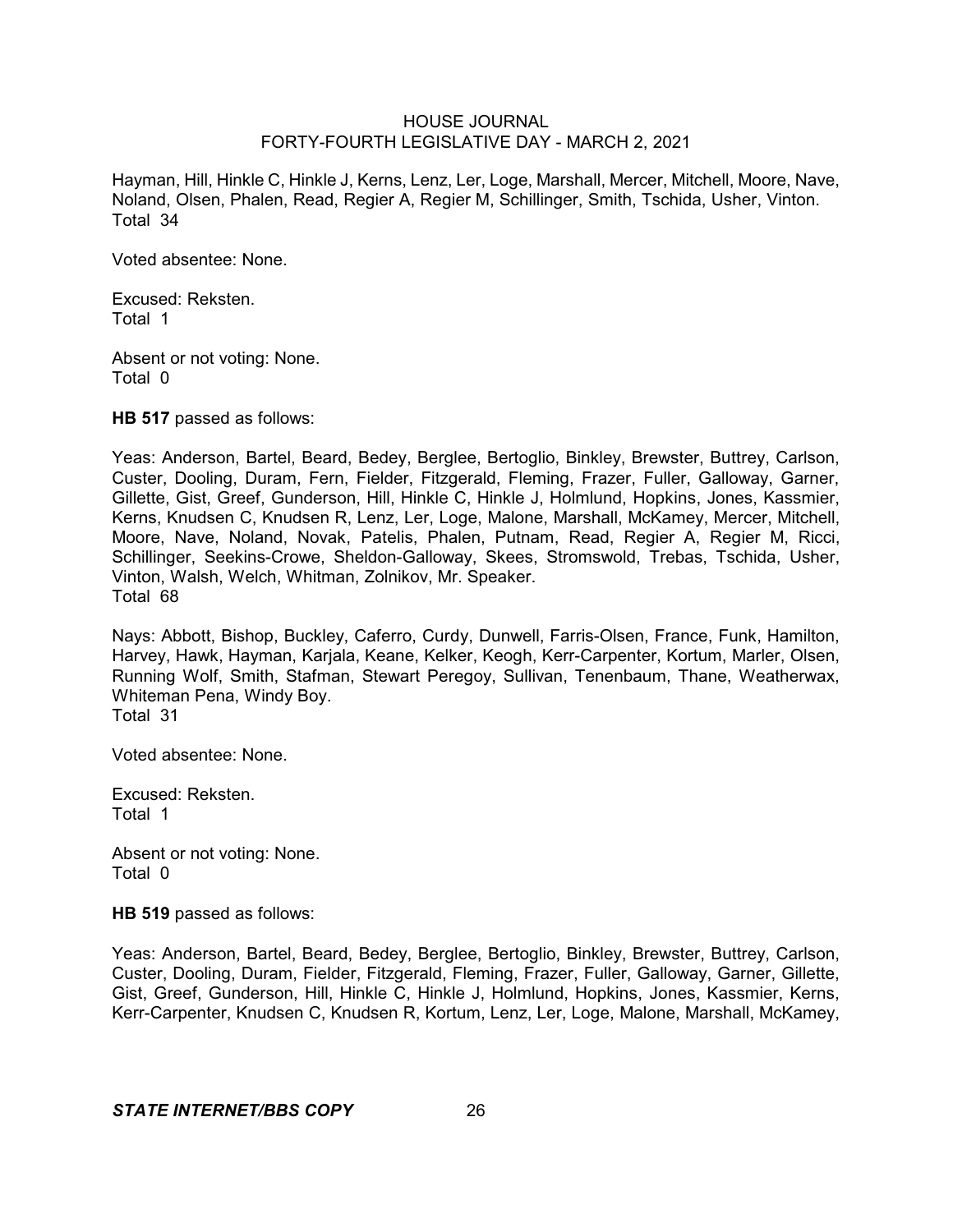Mercer, Mitchell, Moore, Nave, Noland, Patelis, Putnam, Read, Regier A, Regier M, Ricci, Schillinger, Seekins-Crowe, Sheldon-Galloway, Skees, Stromswold, Trebas, Tschida, Usher, Vinton, Walsh, Welch, Whitman, Zolnikov, Mr. Speaker. Total 67

Nays: Abbott, Bishop, Buckley, Caferro, Curdy, Dunwell, Farris-Olsen, Fern, France, Funk, Hamilton, Harvey, Hawk, Hayman, Karjala, Keane, Kelker, Keogh, Marler, Novak, Olsen, Phalen, Running Wolf, Smith, Stafman, Stewart Peregoy, Sullivan, Tenenbaum, Thane, Weatherwax, Whiteman Pena, Windy Boy. Total 32

Voted absentee: None.

Excused: Reksten. Total 1

Absent or not voting: None. Total 0

**HB 520** passed as follows:

Yeas: Abbott, Anderson, Beard, Bedey, Berglee, Bertoglio, Bishop, Brewster, Buckley, Buttrey, Caferro, Carlson, Curdy, Custer, Dooling, Dunwell, Duram, Farris-Olsen, Fern, Fielder, Fitzgerald, Fleming, France, Frazer, Fuller, Funk, Garner, Gist, Greef, Hamilton, Harvey, Hawk, Hayman, Hinkle C, Hinkle J, Holmlund, Hopkins, Jones, Karjala, Keane, Kelker, Keogh, Kerr-Carpenter, Knudsen C, Knudsen R, Kortum, Ler, Loge, Malone, Marler, McKamey, Mercer, Noland, Novak, Olsen, Patelis, Putnam, Read, Ricci, Running Wolf,Schillinger,Seekins-Crowe, Sheldon-Galloway, Smith, Stafman, Stewart Peregoy, Stromswold, Sullivan, Tenenbaum, Thane, Trebas, Vinton, Walsh, Weatherwax, Welch, Whiteman Pena, Whitman, Windy Boy, Zolnikov, Mr. Speaker. Total 80

Nays: Bartel, Binkley, Galloway, Gillette, Gunderson, Hill, Kassmier, Kerns, Lenz, Marshall, Mitchell, Moore, Nave, Phalen, Regier A, Regier M, Skees, Tschida, Usher. Total 19

Voted absentee: None.

Excused: Reksten. Total 1

Absent or not voting: None. Total 0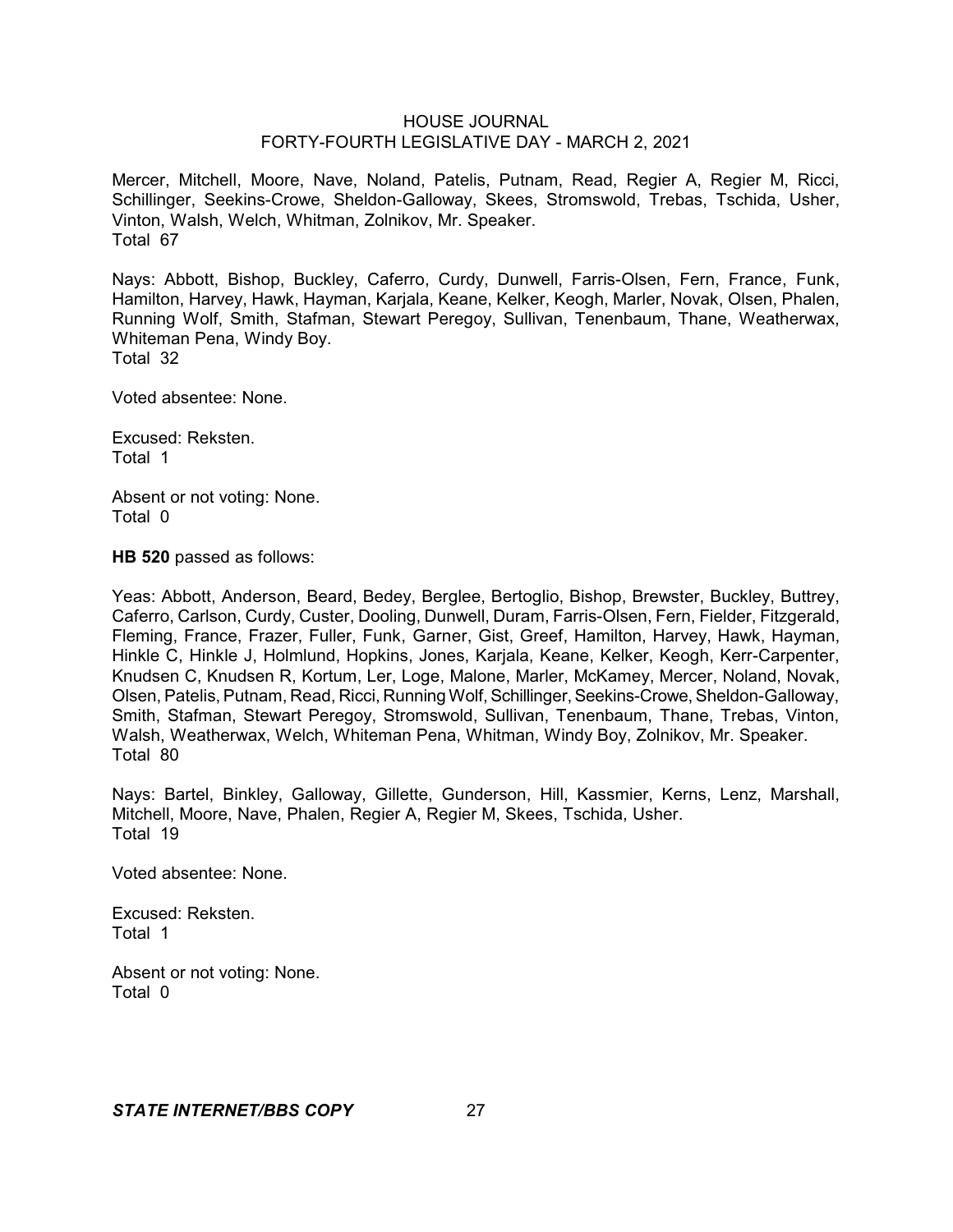**HB 526** passed as follows:

Yeas: Anderson, Bartel, Beard, Bedey, Berglee, Bertoglio, Binkley, Brewster, Buttrey, Carlson, Custer, Dooling, Duram, Fielder, Fitzgerald, Fleming, Frazer, Fuller, Galloway, Garner, Gillette, Gist, Greef, Gunderson, Hill, Hinkle C, Hinkle J, Holmlund, Hopkins, Jones, Kassmier, Kerns, Knudsen C, Knudsen R, Lenz, Ler, Loge, Malone, Marshall, McKamey, Mercer, Mitchell, Moore, Nave, Noland, Patelis, Phalen, Putnam, Read, Regier A, Regier M, Ricci, Schillinger, Seekins-Crowe, Sheldon-Galloway, Skees, Stromswold, Trebas, Tschida, Usher, Vinton, Walsh, Welch, Whitman, Zolnikov, Mr. Speaker. Total 66

Nays: Abbott, Bishop, Buckley, Caferro, Curdy, Dunwell, Farris-Olsen, Fern, France, Funk, Hamilton, Harvey, Hawk, Hayman, Karjala, Keane, Kelker, Keogh, Kerr-Carpenter, Kortum, Marler, Novak, Olsen, Running Wolf, Smith, Stafman, Stewart Peregoy, Sullivan, Tenenbaum, Thane, Weatherwax, Whiteman Pena, Windy Boy. Total 33

Voted absentee: None.

Excused: Reksten. Total 1

Absent or not voting: None. Total 0

**HB 527** passed as follows:

Yeas: Anderson, Bartel, Beard, Bedey, Berglee, Binkley, Brewster, Buttrey, Carlson, Duram, Fielder, Fitzgerald, Fleming, Frazer, Fuller, Galloway, Garner, Gillette, Gist, Greef, Gunderson, Hill, Hinkle C, Hinkle J, Holmlund, Hopkins, Jones, Kassmier, Kerns, Knudsen C, Knudsen R, Lenz, Ler, Loge, Malone, Marshall, McKamey, Mercer, Mitchell, Moore, Nave, Noland, Patelis, Phalen, Read, Regier A, Regier M, Ricci, Schillinger, Seekins-Crowe, Sheldon-Galloway, Skees, Stromswold, Trebas, Tschida, Usher, Vinton, Walsh, Whitman, Zolnikov, Mr. Speaker. Total 61

Nays: Abbott, Bertoglio, Bishop, Buckley, Caferro, Curdy, Custer, Dooling, Dunwell, Farris-Olsen, Fern, France, Funk, Hamilton, Harvey, Hawk, Hayman, Karjala, Keane, Kelker, Keogh, Kerr-Carpenter, Kortum, Marler, Novak, Olsen, Putnam, Running Wolf, Smith, Stafman, Stewart Peregoy, Sullivan, Tenenbaum, Thane, Weatherwax, Welch, Whiteman Pena, Windy Boy. Total 38

Voted absentee: None.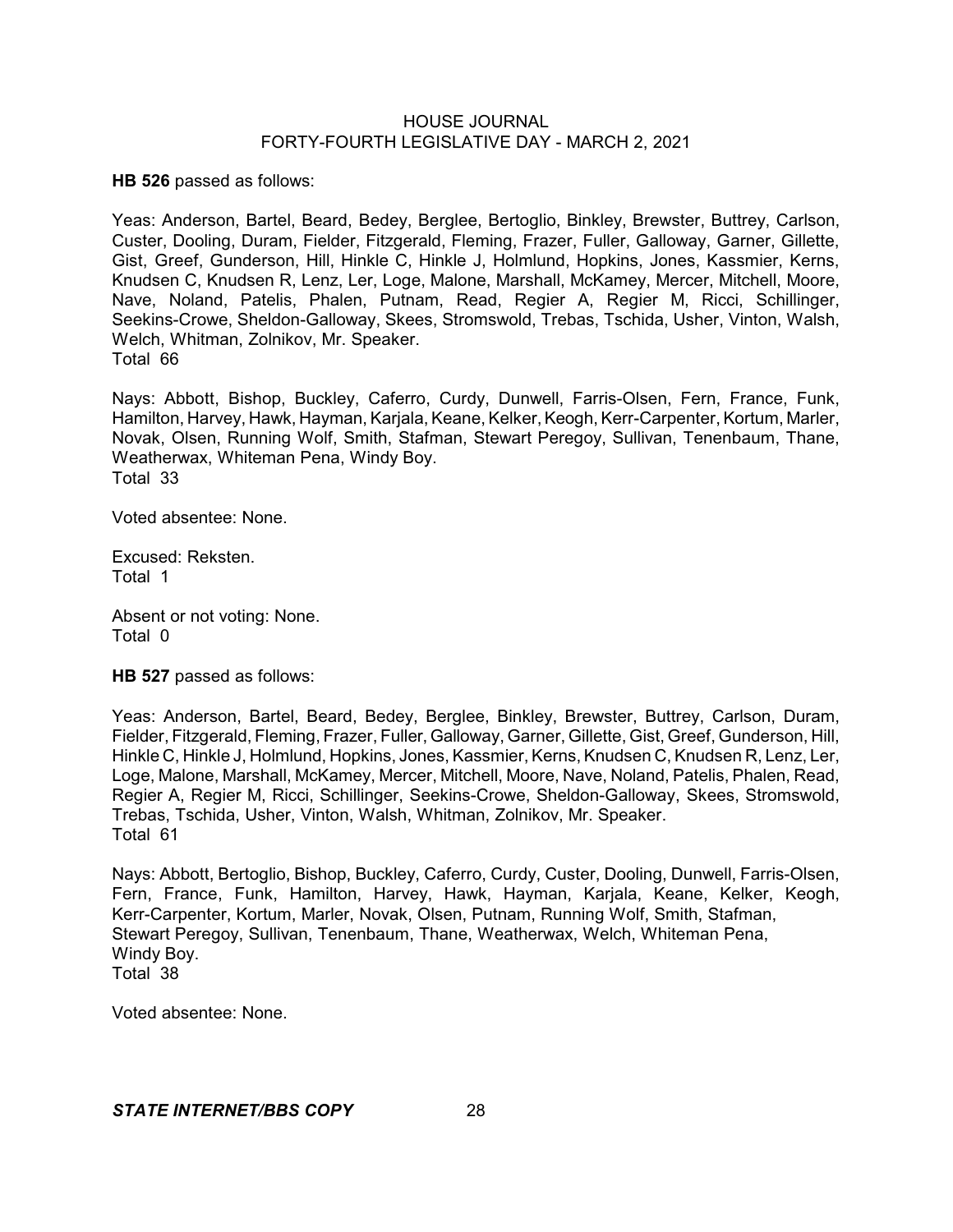Excused: Reksten. Total 1

Absent or not voting: None. Total 0

**HB 539** passed as follows:

Yeas: Abbott, Anderson, Bartel, Beard, Bedey, Berglee, Bertoglio, Binkley, Bishop, Brewster, Buckley, Buttrey, Caferro, Carlson, Curdy, Custer, Dooling, Dunwell, Duram, Farris-Olsen, Fern, Fielder, Fitzgerald, Fleming, France, Frazer, Fuller, Funk, Galloway, Garner, Gillette, Gist, Greef, Gunderson, Hamilton, Harvey, Hawk, Hayman, Hill, Hinkle C, Hinkle J, Holmlund, Hopkins, Jones, Karjala, Kassmier, Keane, Kelker, Keogh, Kerns, Kerr-Carpenter, Knudsen C, Knudsen R, Kortum, Lenz, Ler, Loge, Malone, Marler, Marshall, McKamey, Mercer, Mitchell, Moore, Nave, Noland, Novak, Patelis, Phalen, Putnam, Read, Regier A, Regier M, Ricci, Running Wolf, Schillinger, Seekins-Crowe, Sheldon-Galloway, Skees, Smith, Stafman, Stewart Peregoy, Stromswold, Sullivan, Tenenbaum, Thane, Trebas, Tschida, Usher, Vinton, Walsh, Weatherwax, Welch, Whiteman Pena, Whitman, Windy Boy, Zolnikov, Mr. Speaker. Total 98

Nays: None. Total 0

Voted absentee: None.

Excused: Reksten. Total 1

Absent or not voting: Olsen. Total 1

**HB 541** passed as follows:

Yeas: Anderson, Bartel, Beard, Bedey, Berglee, Bertoglio, Binkley, Brewster, Buttrey, Custer, Dooling, Fielder, Fitzgerald, Fleming, Frazer, Fuller, Galloway, Garner, Gillette, Gist, Greef, Gunderson, Hill, Hinkle C, Hinkle J, Holmlund, Jones, Kassmier, Kerns, Knudsen C, Knudsen R, Lenz, Ler, Loge, Malone, Marshall, McKamey, Mitchell, Moore, Nave, Noland, Patelis, Phalen, Read, Regier A, Regier M, Ricci, Schillinger, Seekins-Crowe, Sheldon-Galloway, Skees, Smith, Trebas, Tschida, Usher, Vinton, Walsh, Welch, Whitman, Zolnikov, Mr. Speaker. Total 61

Nays: Abbott, Bishop, Buckley, Caferro, Carlson, Curdy, Dunwell, Duram, Farris-Olsen, Fern, France, Funk, Hamilton, Harvey, Hawk, Hayman, Hopkins, Karjala, Keane, Kelker, Keogh,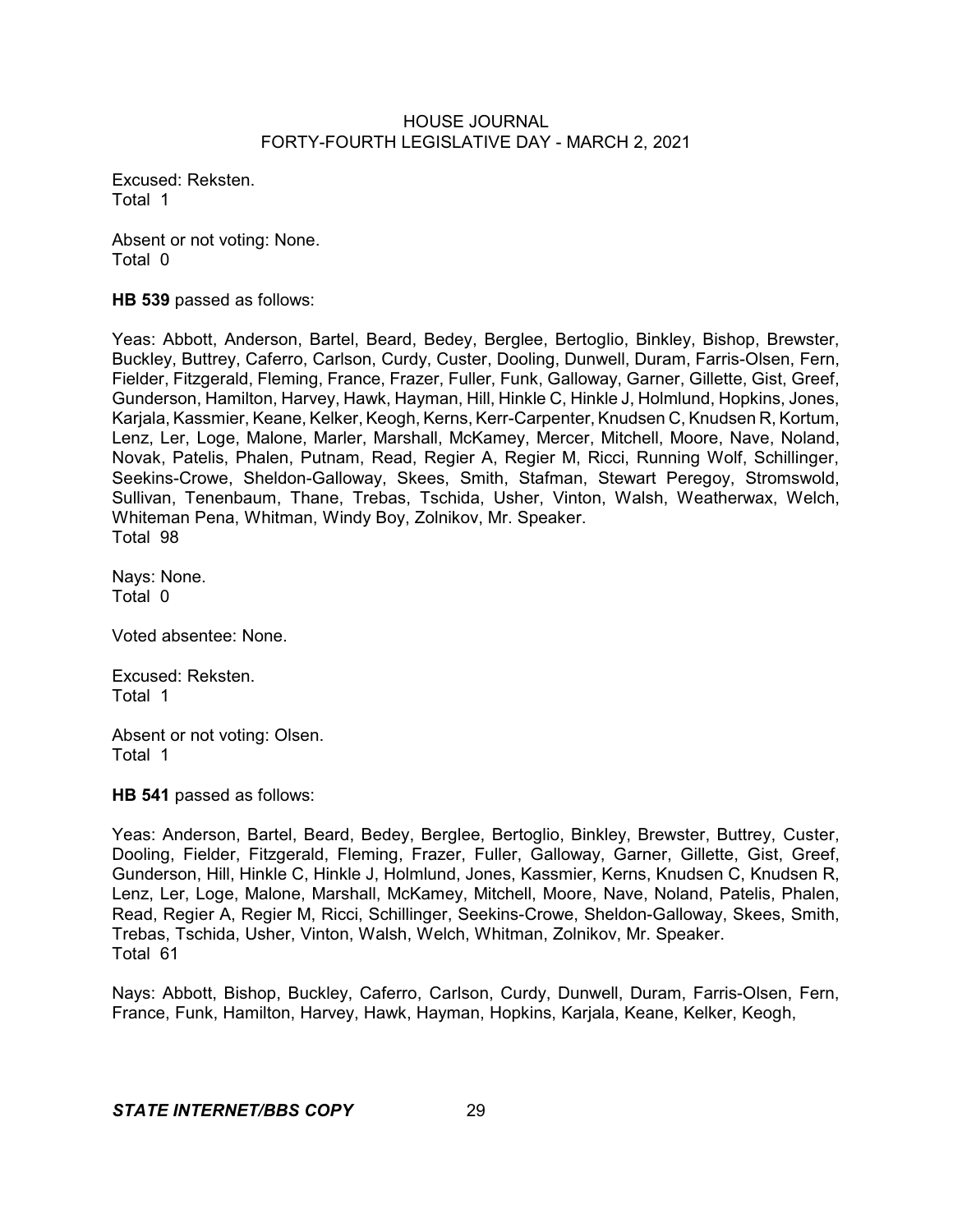Kerr-Carpenter, Kortum, Marler, Mercer, Novak, Olsen, Putnam, Running Wolf, Stafman, Stewart Peregoy, Stromswold, Sullivan, Tenenbaum, Thane, Weatherwax, Whiteman Pena, Windy Boy. Total 38

Voted absentee: None.

Excused: Reksten. Total 1

Absent or not voting: None. Total 0

**HB 543** passed as follows:

Yeas: Anderson, Bartel, Beard, Bedey, Berglee, Bertoglio, Binkley, Brewster, Buttrey, Carlson, Custer, Dooling, Duram, Fielder, Fitzgerald, Fleming, Frazer, Fuller, Galloway, Garner, Gillette, Gist, Greef, Gunderson, Hill, Hinkle C, Hinkle J, Holmlund, Hopkins, Jones, Kassmier, Kerns, Knudsen C, Knudsen R, Lenz, Ler, Loge, Malone, Marshall, McKamey, Mercer, Mitchell, Moore, Nave, Noland, Patelis, Phalen, Putnam, Read, Regier A, Regier M, Ricci, Schillinger, Seekins-Crowe, Sheldon-Galloway, Skees, Stromswold, Trebas, Tschida, Usher, Vinton, Walsh, Welch, Whitman, Zolnikov, Mr. Speaker. Total 66

Nays: Abbott, Bishop, Buckley, Caferro, Curdy, Dunwell, Farris-Olsen, Fern, France, Funk, Hamilton, Harvey, Hawk, Hayman, Karjala, Keane, Kelker, Keogh, Kerr-Carpenter, Kortum, Marler, Novak, Olsen, Running Wolf, Smith, Stafman, Stewart Peregoy, Sullivan, Tenenbaum, Thane, Weatherwax, Whiteman Pena, Windy Boy. Total 33

Voted absentee: None.

Excused: Reksten. Total 1

Absent or not voting: None. Total 0

**HB 548** passed as follows:

Yeas: Abbott, Anderson, Bartel, Beard, Bedey, Berglee, Bertoglio, Binkley, Bishop, Brewster, Buckley, Buttrey, Carlson, Curdy, Custer, Dooling, Duram, Farris-Olsen, Fern, Fielder, Fitzgerald, Fleming, France, Frazer, Fuller, Funk, Galloway, Garner, Gillette, Gist, Greef, Gunderson, Hamilton, Harvey, Hawk, Hill, Hinkle C, Hinkle J, Holmlund, Hopkins, Jones, Karjala, Kassmier, Keane, Kelker, Keogh, Kerns, Kerr-Carpenter, Knudsen C, Knudsen R, Kortum, Lenz, Ler, Loge,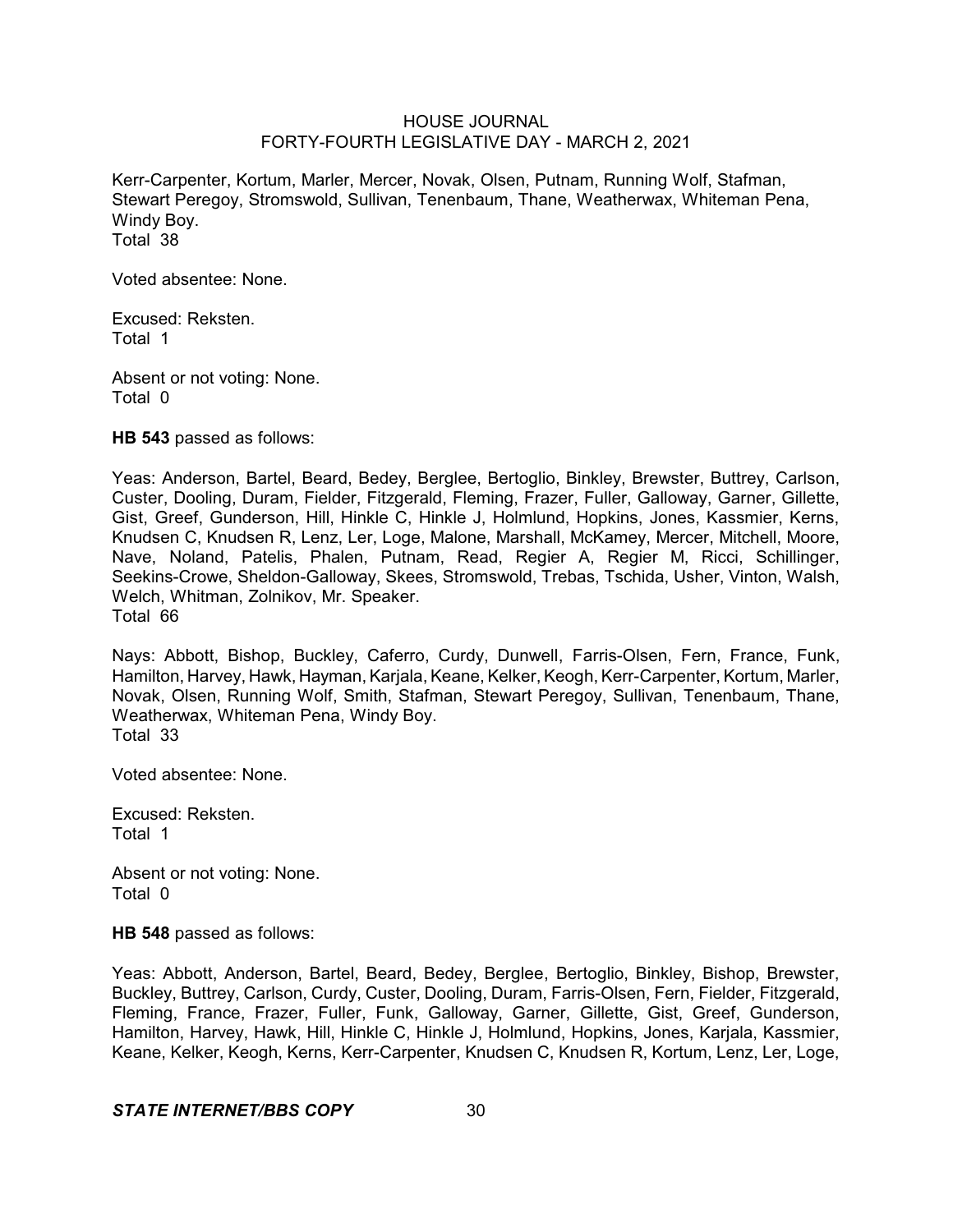Malone, Marler, Marshall, McKamey, Mercer, Mitchell, Moore, Nave, Noland, Novak, Patelis, Phalen, Putnam, Read, Regier A, Regier M, Ricci, Running Wolf, Schillinger, Seekins-Crowe, Skees, Smith, Stafman, Stewart Peregoy, Stromswold, Sullivan, Tenenbaum, Thane, Trebas, Tschida, Usher, Vinton, Walsh, Weatherwax, Welch, Whitman, Windy Boy, Zolnikov, Mr. Speaker. Total 93

Nays: Caferro, Dunwell, Hayman, Olsen, Sheldon-Galloway, Whiteman Pena. Total 6

Voted absentee: None.

Excused: Reksten. Total 1

Absent or not voting: None. Total 0

**HB 549** passed as follows:

Yeas: Anderson, Bartel, Beard, Bedey, Berglee, Bertoglio, Binkley, Bishop, Brewster, Buckley, Buttrey, Caferro, Carlson, Curdy, Custer, Dooling, Dunwell, Duram, Farris-Olsen, Fern, Fielder, Fitzgerald, Fleming, France, Frazer, Fuller, Funk, Galloway, Garner, Gillette, Gist, Greef, Gunderson, Hamilton, Harvey, Hawk, Hayman, Hill, Hinkle C, Hinkle J, Holmlund, Hopkins, Jones, Karjala, Kassmier, Keane, Kelker, Keogh, Kerns, Kerr-Carpenter, Knudsen C, Knudsen R, Kortum, Lenz, Ler, Loge, Malone, Marler, Marshall, McKamey, Mercer, Mitchell, Moore, Nave, Noland, Novak, Olsen, Patelis, Phalen, Putnam, Read, RegierA, Regier M, Ricci, Running Wolf, Schillinger, Seekins-Crowe, Sheldon-Galloway, Skees, Smith, Stafman, Stewart Peregoy, Stromswold, Sullivan, Tenenbaum, Thane, Trebas, Tschida, Usher, Vinton, Walsh, Weatherwax, Welch, Whiteman Pena, Whitman, Windy Boy, Zolnikov, Mr. Speaker. Total 98

Nays: Abbott. Total 1

Voted absentee: None.

Excused: Reksten. Total 1

Absent or not voting: None. Total 0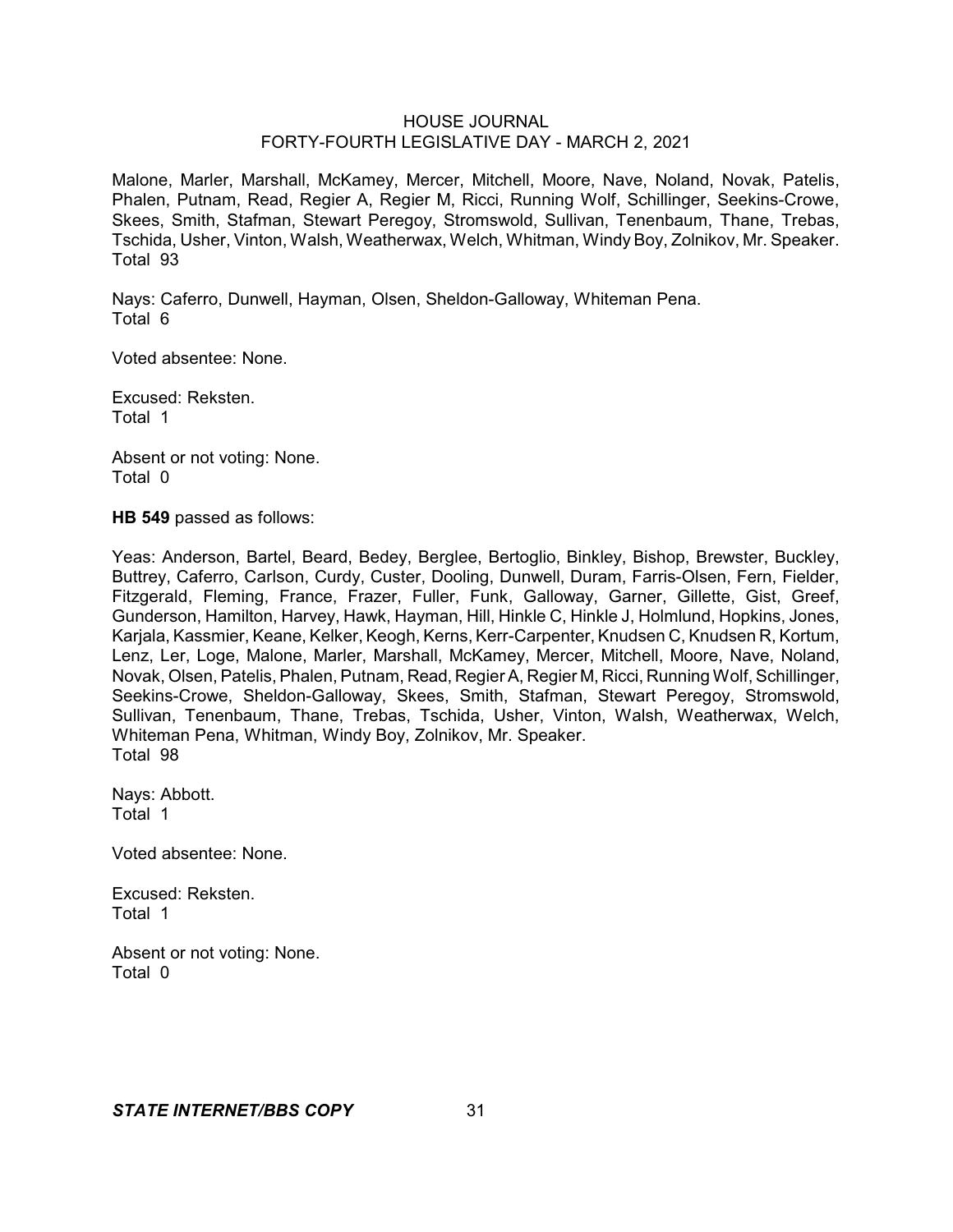**HB 553** passed as follows:

Yeas: Abbott, Anderson, Bartel, Beard, Bedey, Berglee, Bertoglio, Binkley, Bishop, Brewster, Buckley, Buttrey, Caferro, Carlson, Curdy, Custer, Dooling, Dunwell, Duram, Farris-Olsen, Fern, Fielder, Fitzgerald, Fleming, France, Frazer, Fuller, Funk, Galloway, Garner, Gillette, Gist, Greef, Gunderson, Hamilton, Harvey, Hawk, Hayman, Hill, Hinkle C, Hinkle J, Holmlund, Hopkins, Jones, Karjala, Kassmier, Keane, Kelker, Keogh, Kerns, Kerr-Carpenter, Knudsen C, Knudsen R, Kortum, Lenz, Ler, Loge, Malone, Marler, Marshall, McKamey, Mercer, Mitchell, Moore, Nave, Noland, Novak, Olsen, Patelis, Phalen, Putnam, Read, RegierA, Regier M, Ricci, Running Wolf, Schillinger, Seekins-Crowe, Sheldon-Galloway, Skees, Smith, Stafman, Stewart Peregoy, Stromswold, Sullivan, Tenenbaum, Thane, Trebas, Tschida, Usher, Vinton, Walsh, Weatherwax, Welch, Whiteman Pena, Whitman, Windy Boy, Zolnikov, Mr. Speaker. Total 99

Nays: None. Total 0

Voted absentee: None.

Excused: Reksten. Total 1

Absent or not voting: None. Total 0

**HB 554** passed as follows:

Yeas: Anderson, Bartel, Beard, Bedey, Berglee, Bertoglio, Binkley, Buckley, Buttrey, Carlson, Custer, Dooling, Duram, Fern, Fielder, Fitzgerald, Fleming, Frazer, Fuller, Galloway, Garner, Gillette, Gist, Greef, Gunderson, Hill, Hinkle C, Hinkle J, Holmlund, Hopkins, Jones, Kassmier, Kerns, Kerr-Carpenter, Knudsen C, Knudsen R, Lenz, Ler, Loge, Malone, Marshall, McKamey, Mercer, Mitchell, Moore, Nave, Noland, Patelis, Phalen, Putnam, Read, Regier A, Regier M, Ricci, Schillinger, Seekins-Crowe, Sheldon-Galloway, Skees, Smith, Stromswold, Trebas, Tschida, Usher, Vinton, Walsh, Welch, Whitman, Zolnikov, Mr. Speaker. Total 69

Nays: Abbott, Bishop, Brewster, Caferro, Curdy, Dunwell, Farris-Olsen, France, Funk, Hamilton, Harvey, Hawk, Hayman, Karjala, Keane, Kelker, Keogh, Kortum, Marler, Novak, Olsen, Running Wolf, Stafman, Stewart Peregoy, Sullivan, Tenenbaum, Thane, Weatherwax, Whiteman Pena, Windy Boy. Total 30

Voted absentee: None.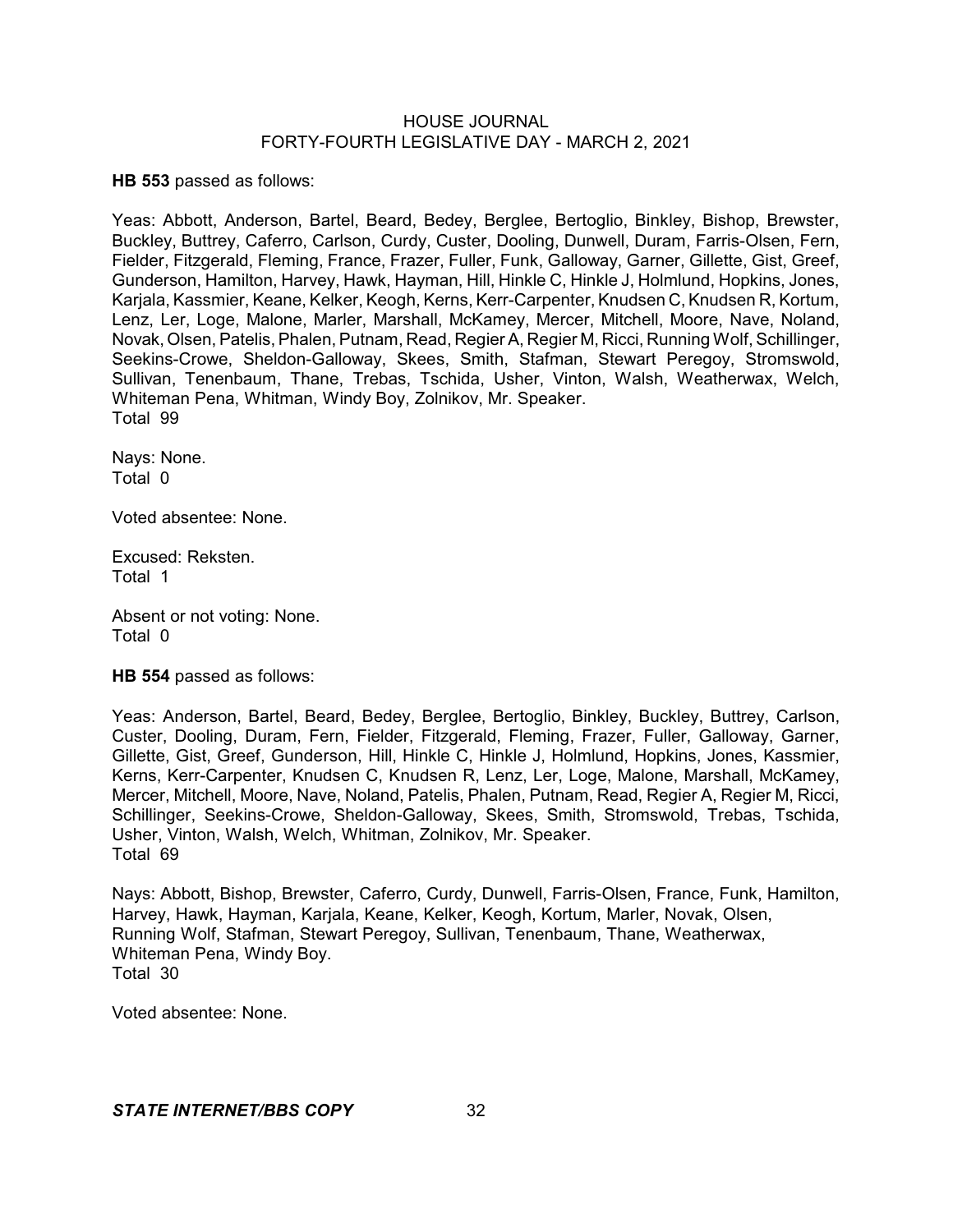Excused: Reksten. Total 1

Absent or not voting: None. Total 0

**HB 558** passed as follows:

Yeas: Abbott, Anderson, Bartel, Beard, Bedey, Berglee, Bertoglio, Binkley, Bishop, Brewster, Buckley, Buttrey, Caferro, Carlson, Curdy, Custer, Dooling, Dunwell, Duram, Farris-Olsen, Fern, Fielder, Fitzgerald, Fleming, France, Frazer, Fuller, Funk, Galloway, Garner, Gillette, Gist, Greef, Gunderson, Hamilton, Harvey, Hawk, Hayman, Hill, Hinkle C, Hinkle J, Holmlund, Hopkins, Jones, Karjala, Kassmier, Keane, Kelker, Keogh, Kerns, Kerr-Carpenter, Knudsen C, Knudsen R, Kortum, Lenz, Ler, Loge, Malone, Marler, Marshall, McKamey, Mercer, Mitchell, Moore, Nave, Noland, Novak, Olsen, Patelis, Phalen, Putnam, Read, RegierA, Regier M, Ricci, Running Wolf, Schillinger, Seekins-Crowe, Sheldon-Galloway, Skees, Smith, Stafman, Stewart Peregoy, Stromswold, Sullivan, Tenenbaum, Thane, Trebas, Tschida, Usher, Vinton, Walsh, Weatherwax, Welch, Whiteman Pena, Whitman, Windy Boy, Zolnikov, Mr. Speaker. Total 99

Nays: None. Total 0

Voted absentee: None.

Excused: Reksten. Total 1

Absent or not voting: None. Total 0

**HB 559** passed as follows:

Yeas: Abbott, Anderson, Bartel, Beard, Bedey, Berglee, Bertoglio, Binkley, Bishop, Brewster, Buckley, Buttrey, Caferro, Carlson, Curdy, Custer, Dooling, Dunwell, Duram, Fern, Fielder, Fitzgerald, Fleming, France, Frazer, Fuller, Funk, Galloway, Garner, Gillette, Gist, Greef, Gunderson, Hamilton, Harvey, Hawk, Hill, Hinkle C, Hinkle J, Holmlund, Hopkins, Jones, Karjala, Kassmier, Keane, Kelker, Keogh, Kerns, Kerr-Carpenter, Knudsen C, Knudsen R, Kortum, Lenz, Ler, Loge, Malone, Marler, Marshall, McKamey, Mercer, Mitchell, Moore, Nave, Noland, Novak, Patelis, Phalen, Putnam, Read, Regier A, Regier M, Ricci, Running Wolf, Schillinger, Seekins-Crowe, Sheldon-Galloway, Skees, Smith, Stafman, Stromswold, Sullivan, Tenenbaum, Thane, Trebas, Tschida, Usher, Vinton, Walsh, Weatherwax, Welch, Whitman, Zolnikov, Mr. Speaker. Total 93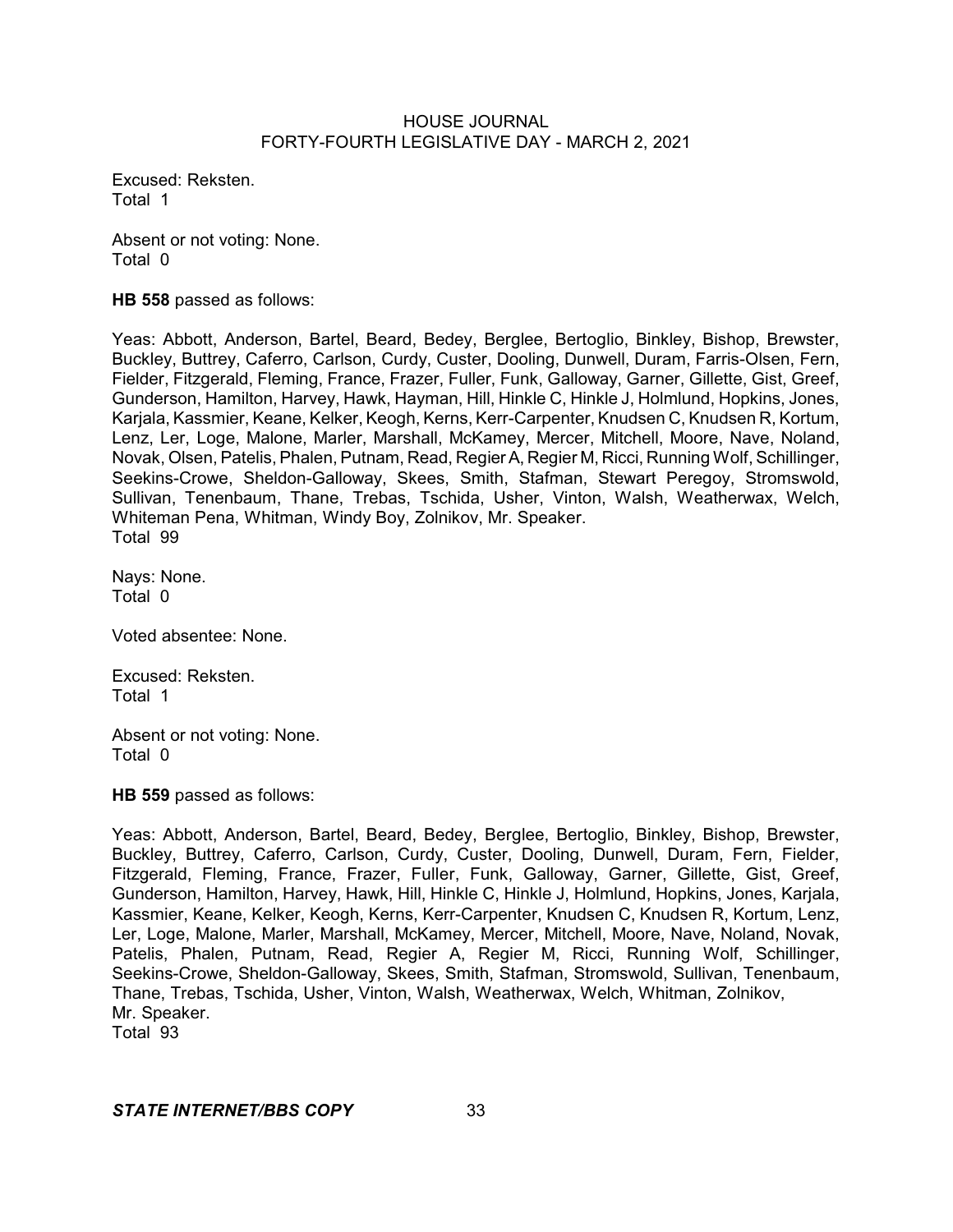Nays: Farris-Olsen, Olsen, Stewart Peregoy, Whiteman Pena, Windy Boy. Total 5

Voted absentee: None.

Excused: Reksten. Total 1

Absent or not voting: Hayman. Total 1

**HB 562** passed as follows:

Yeas: Abbott, Anderson, Bartel, Beard, Bedey, Berglee, Bertoglio, Binkley, Bishop, Brewster, Buckley, Buttrey, Caferro, Carlson, Curdy, Custer, Dooling, Dunwell, Duram, Farris-Olsen, Fern, Fielder, Fitzgerald, Fleming, France, Frazer, Fuller, Funk, Galloway, Garner, Gillette, Gist, Greef, Gunderson, Hamilton, Harvey, Hawk, Hayman, Hill, Hinkle C, Hinkle J, Holmlund, Hopkins, Jones, Karjala, Kassmier, Keane, Kelker, Keogh, Kerns, Kerr-Carpenter, Knudsen C, Knudsen R, Kortum, Lenz, Ler, Loge, Malone, Marler, Marshall, McKamey, Mercer, Mitchell, Moore, Nave, Noland, Novak, Olsen, Patelis, Phalen, Putnam, Read, Regier A, Regier M, Ricci, Running Wolf, Schillinger, Seekins-Crowe, Sheldon-Galloway, Skees, Smith, Stafman, Stewart Peregoy, Stromswold, Sullivan, Tenenbaum, Thane, Trebas, Usher, Vinton, Walsh, Weatherwax, Welch, Whiteman Pena, Whitman, Windy Boy, Zolnikov, Mr. Speaker. Total 98

Nays: Tschida. Total 1

Voted absentee: None.

Excused: Reksten. Total 1

Absent or not voting: None. Total 0

**HB 564** passed as follows:

Yeas: Anderson, Bartel, Beard, Bedey, Berglee, Bertoglio, Binkley, Brewster, Buttrey, Carlson, Custer, Dooling, Duram, Fielder, Fitzgerald, Fleming, Frazer, Fuller, Galloway, Garner, Gillette, Gist, Greef, Gunderson, Hill, Hinkle C, Hinkle J, Holmlund, Hopkins, Jones, Kassmier, Kerns, Kerr-Carpenter, Knudsen C, Knudsen R, Lenz, Ler, Loge, Malone, Marshall, McKamey, Mercer,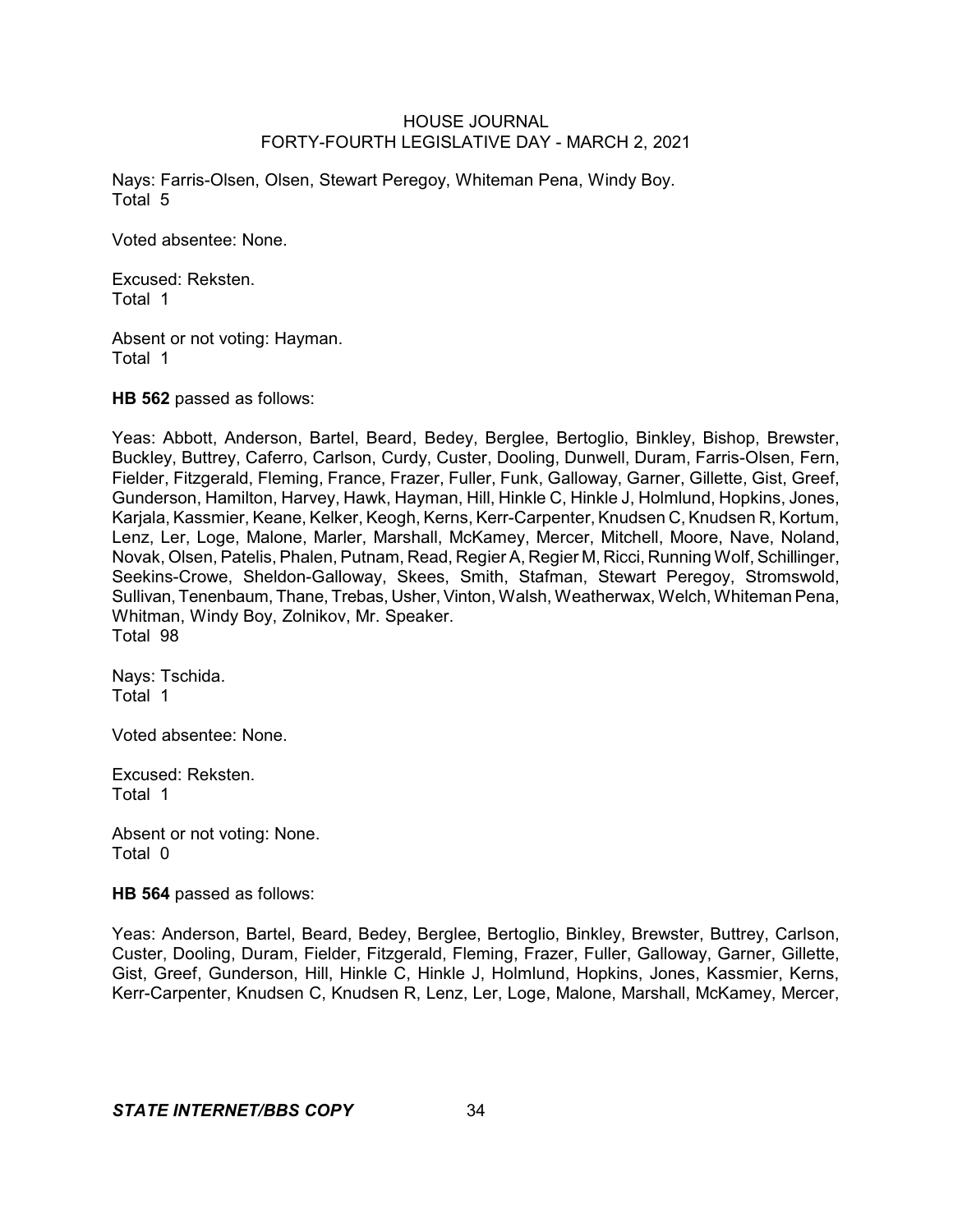Mitchell, Moore, Nave, Noland, Patelis, Phalen, Read, Regier A, Regier M, Ricci, Schillinger, Seekins-Crowe, Sheldon-Galloway, Skees, Stromswold, Trebas, Tschida, Usher, Vinton, Welch, Whitman, Zolnikov, Mr. Speaker. Total 65

Nays: Abbott, Bishop, Buckley, Caferro, Curdy, Dunwell, Farris-Olsen, Fern, France, Funk, Hamilton, Harvey, Hawk, Hayman, Karjala, Keane, Kelker, Keogh, Kortum, Marler, Novak, Olsen, Putnam, Running Wolf, Smith, Stafman, Stewart Peregoy, Sullivan, Tenenbaum, Thane, Walsh, Weatherwax, Whiteman Pena, Windy Boy. Total 34

Voted absentee: None.

Excused: Reksten. Total 1

Absent or not voting: None. Total 0

**HB 566** passed as follows:

Yeas: Abbott, Anderson, Bartel, Beard, Bedey, Berglee, Bertoglio, Binkley, Bishop, Brewster, Buckley, Buttrey, Caferro, Carlson, Curdy, Custer, Dooling, Dunwell, Duram, Farris-Olsen, Fern, Fielder, Fitzgerald, Fleming, France, Frazer, Fuller, Funk, Galloway, Garner, Gillette, Gist, Greef, Gunderson, Hamilton, Harvey, Hawk, Hayman, Hill, Hinkle C, Hinkle J, Holmlund, Hopkins, Jones, Kassmier, Keane, Kelker, Keogh, Kerns, Kerr-Carpenter, Knudsen C, Knudsen R, Kortum, Lenz, Ler, Loge, Malone, Marler, Marshall, McKamey, Mercer, Mitchell, Moore, Nave, Noland, Novak, Patelis, Phalen, Putnam, Read, Regier A, Regier M, Ricci, Running Wolf, Schillinger, Seekins-Crowe, Sheldon-Galloway, Skees, Smith, Stafman, Stewart Peregoy, Stromswold, Sullivan, Tenenbaum, Thane, Trebas, Usher, Vinton, Walsh, Weatherwax, Welch, Whiteman Pena, Whitman, Windy Boy, Zolnikov, Mr. Speaker. Total 96

Nays: Karjala, Olsen, Tschida. Total 3

Voted absentee: None.

Excused: Reksten. Total 1

Absent or not voting: None. Total 0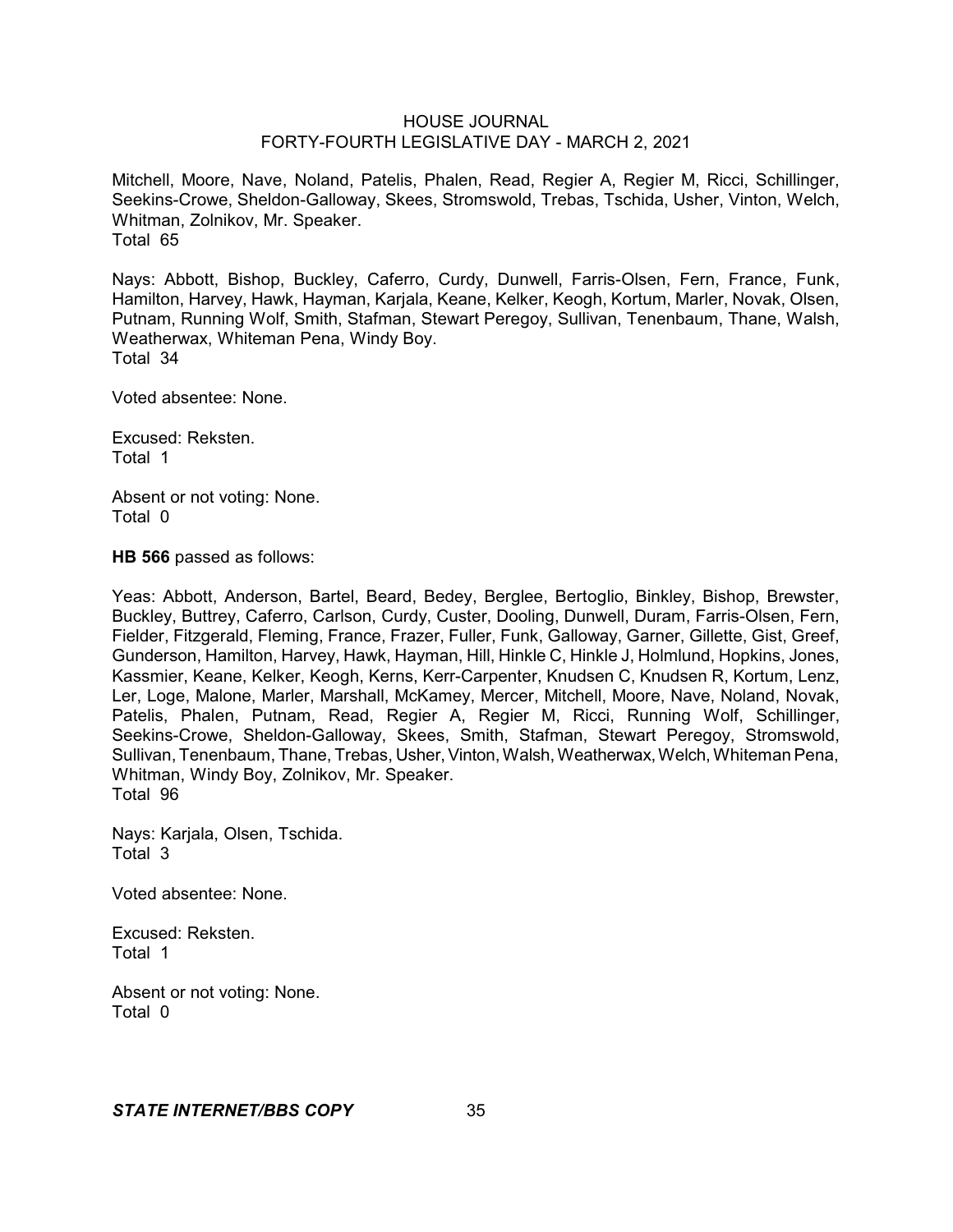**HB 574** passed as follows:

Yeas: Abbott, Anderson, Bartel, Beard, Bedey, Berglee, Bertoglio, Binkley, Bishop, Brewster, Buckley, Buttrey, Caferro, Carlson, Curdy, Custer, Dooling, Dunwell, Duram, Farris-Olsen, Fern, Fielder, Fitzgerald, Fleming, France, Frazer, Fuller, Funk, Galloway, Garner, Gillette, Gist, Greef, Gunderson, Hamilton, Harvey, Hawk, Hayman, Hill, Hinkle C, Hinkle J, Holmlund, Hopkins, Jones, Karjala, Kassmier, Keane, Kelker, Keogh, Kerns, Kerr-Carpenter, Knudsen C, Knudsen R, Kortum, Lenz, Ler, Loge, Malone, Marler, Marshall, McKamey, Mercer, Mitchell, Moore, Nave, Noland, Novak, Olsen, Patelis, Phalen, Putnam, Read, RegierA, Regier M, Ricci, Running Wolf, Schillinger, Seekins-Crowe, Sheldon-Galloway, Skees, Smith, Stafman, Stewart Peregoy, Stromswold, Sullivan, Tenenbaum, Thane, Trebas, Tschida, Usher, Vinton, Walsh, Weatherwax, Welch, Whiteman Pena, Whitman, Windy Boy, Zolnikov, Mr. Speaker. Total 99

Nays: None. Total 0

Voted absentee: None.

Excused: Reksten. Total 1

Absent or not voting: None. Total 0

### **HB 575 failed** as follows:

Yeas: Bartel, Beard, Berglee, Binkley, Brewster, Carlson, Duram, Fielder, Fleming, Fuller, Galloway, Gillette, Gist, Gunderson, Hill, Hinkle C, Hinkle J, Holmlund, Kassmier, Kerns, Knudsen C, Knudsen R, Lenz, Ler, Malone, Marshall, McKamey, Mercer, Mitchell, Moore, Nave, Noland, Patelis, Phalen, Read, Regier A, Regier M, Ricci, Schillinger, Seekins-Crowe, Sheldon-Galloway, Skees, Stromswold, Trebas, Tschida, Usher, Vinton, Zolnikov, Mr. Speaker. Total 49

Nays: Abbott, Anderson, Bedey, Bertoglio, Bishop, Buckley, Buttrey, Caferro, Curdy, Custer, Dooling, Dunwell, Farris-Olsen, Fern, Fitzgerald, France, Frazer, Funk, Garner, Greef, Hamilton, Harvey, Hawk, Hayman, Hopkins, Jones, Karjala, Keane, Kelker, Keogh, Kerr-Carpenter, Kortum, Loge, Marler, Novak, Olsen, Putnam, Running Wolf, Smith, Stafman, Stewart Peregoy, Sullivan, Tenenbaum, Thane, Walsh, Weatherwax, Welch, Whiteman Pena, Whitman, Windy Boy. Total 50

Voted absentee: None.

Excused: Reksten. Total 1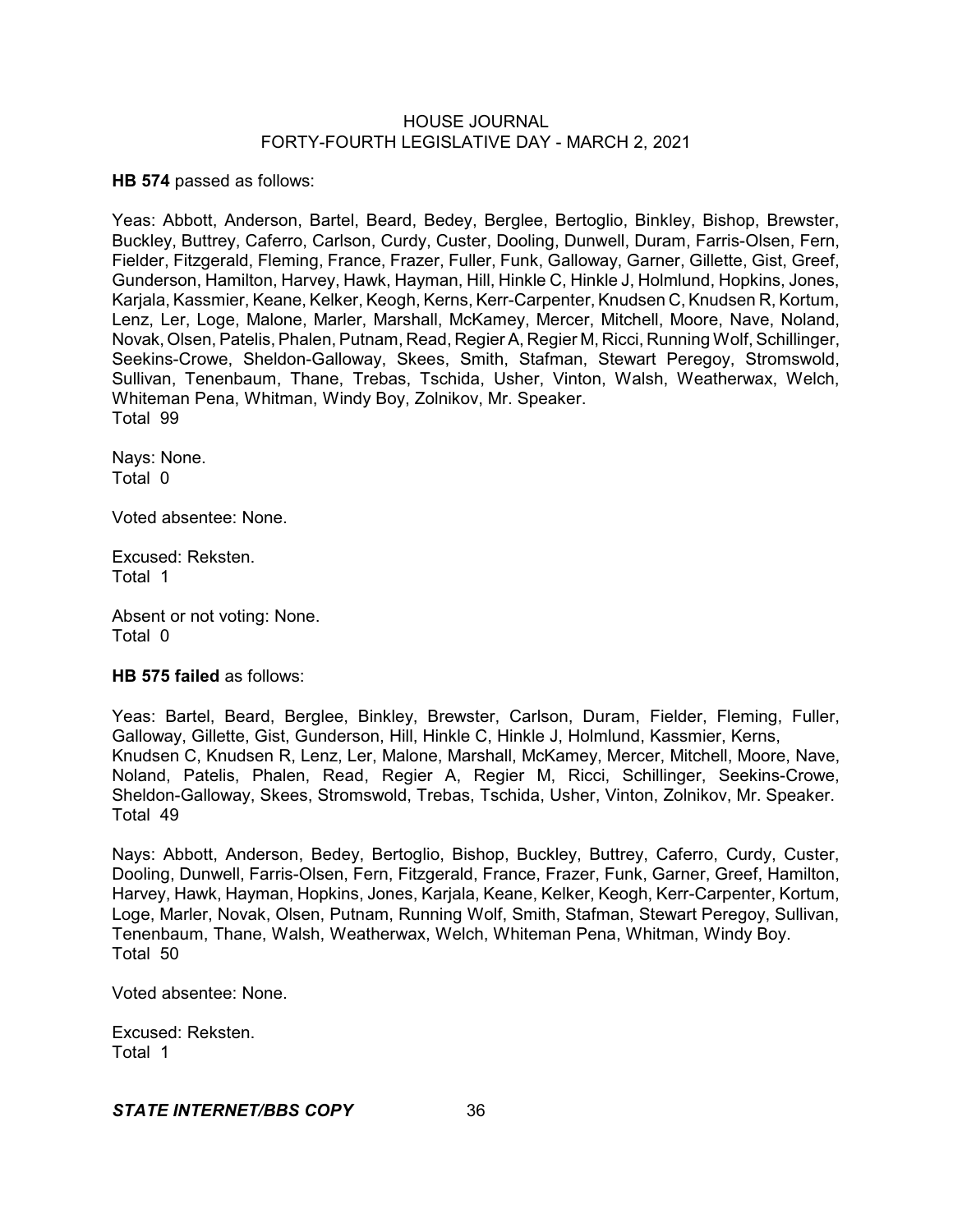Absent or not voting: None. Total 0

**HB 576** passed as follows:

Yeas: Anderson, Bartel, Beard, Bedey, Berglee, Bertoglio, Binkley, Brewster, Buttrey, Carlson, Custer, Dooling, Duram, Fielder, Fitzgerald, Fleming, Frazer, Fuller, Galloway, Garner, Gillette, Gist, Greef, Gunderson, Harvey, Hill, Hinkle C, Hinkle J, Holmlund, Hopkins, Jones, Kassmier, Kerns, Knudsen C, Knudsen R, Lenz, Ler, Loge, Malone, Marshall, McKamey, Mercer, Mitchell, Moore, Nave, Noland, Novak, Patelis, Phalen, Putnam, Read, Regier A, Regier M, Ricci, Schillinger, Seekins-Crowe, Sheldon-Galloway, Skees, Stromswold, Trebas, Tschida, Usher, Vinton, Walsh, Welch, Whitman, Zolnikov, Mr. Speaker. Total 68

Nays: Abbott, Bishop, Buckley, Caferro, Curdy, Dunwell, Farris-Olsen, Fern, France, Funk, Hamilton, Hawk, Hayman, Karjala, Keane, Kelker, Keogh, Kerr-Carpenter, Kortum, Marler, Olsen, Running Wolf, Smith, Stafman, Stewart Peregoy, Sullivan, Tenenbaum, Thane, Weatherwax, Whiteman Pena, Windy Boy. Total 31

Voted absentee: None.

Excused: Reksten. Total 1

Absent or not voting: None. Total 0

**HB 578** passed as follows:

Yeas: Abbott, Anderson, Bartel, Beard, Bedey, Berglee, Bertoglio, Binkley, Bishop, Brewster, Buckley, Buttrey, Caferro, Carlson, Curdy, Custer, Dooling, Dunwell, Duram, Farris-Olsen, Fern, Fielder, Fitzgerald, Fleming, France, Frazer, Fuller, Funk, Galloway, Garner, Gillette, Gist, Greef, Gunderson, Hamilton, Harvey, Hawk, Hayman, Hill, Hinkle C, Hinkle J, Holmlund, Hopkins, Jones, Karjala, Kassmier, Keane, Kelker, Keogh, Kerns, Kerr-Carpenter, Knudsen C, Knudsen R, Kortum, Lenz, Ler, Loge, Malone, Marler, Marshall, McKamey, Mercer, Mitchell, Moore, Nave, Noland, Novak, Olsen, Patelis, Phalen, Putnam, Read, RegierA, Regier M, Ricci, Running Wolf, Schillinger, Seekins-Crowe, Sheldon-Galloway, Skees, Smith, Stafman, Stewart Peregoy, Stromswold, Sullivan, Tenenbaum, Thane, Trebas, Tschida, Usher, Vinton, Walsh, Weatherwax, Welch, Whiteman Pena, Whitman, Windy Boy, Zolnikov, Mr. Speaker. Total 99

Nays: None. Total 0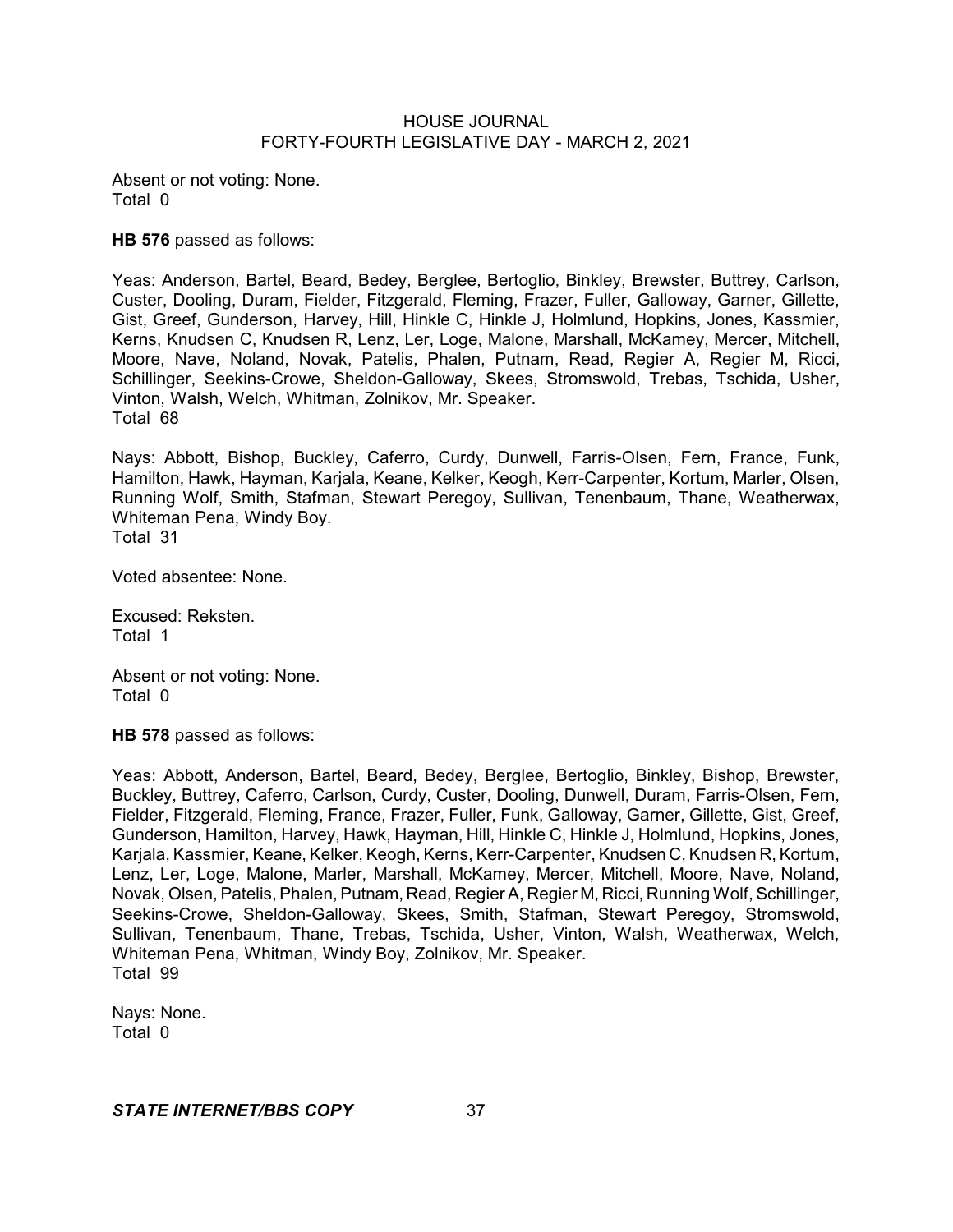Voted absentee: None.

Excused: Reksten. Total 1

Absent or not voting: None. Total 0

**HB 580** passed as follows:

Yeas: Abbott, Bedey, Bertoglio, Bishop, Brewster, Buckley, Buttrey, Caferro, Curdy, Custer, Dooling, Dunwell, Farris-Olsen, Fern, Fitzgerald, France, Frazer, Funk, Garner, Greef, Gunderson, Hamilton, Harvey, Hawk, Hayman, Holmlund, Hopkins, Jones, Karjala, Keane, Kelker, Keogh, Kerr-Carpenter, Kortum, Marler, McKamey, Novak, Olsen, Putnam, Running Wolf, Seekins-Crowe, Smith, Stafman, Stewart Peregoy, Sullivan, Tenenbaum, Thane, Walsh, Weatherwax, Welch, Whiteman Pena, Whitman, Windy Boy. Total 53

Nays: Anderson, Bartel, Beard, Berglee, Binkley, Carlson, Duram, Fielder, Fleming, Fuller, Galloway, Gillette, Gist, Hill, Hinkle C, Hinkle J, Kassmier, Kerns, Knudsen C, Knudsen R, Lenz, Ler, Loge, Malone, Marshall, Mercer, Mitchell, Moore, Nave, Noland, Patelis, Phalen, Read, Regier A, Regier M, Ricci, Schillinger, Sheldon-Galloway, Skees, Stromswold, Trebas, Tschida, Usher, Vinton, Zolnikov, Mr. Speaker. Total 46

Voted absentee: None.

Excused: Reksten. Total 1

Absent or not voting: None. Total 0

**HB 586** passed as follows:

Yeas: Abbott, Anderson, Bartel, Beard, Bedey, Berglee, Bertoglio, Binkley, Bishop, Brewster, Buckley, Buttrey, Caferro, Carlson, Curdy, Custer, Dooling, Dunwell, Duram, Farris-Olsen, Fern, Fielder, Fitzgerald, Fleming, France, Frazer, Fuller, Funk, Galloway, Garner, Gillette, Gist, Greef, Gunderson, Hamilton, Harvey, Hawk, Hayman, Hill, Hinkle C, Hinkle J, Holmlund, Hopkins, Jones, Karjala, Kassmier, Keane, Kelker, Keogh, Kerns, Kerr-Carpenter, Knudsen C, Knudsen R, Kortum, Lenz, Ler, Loge, Malone, Marler, Marshall, McKamey, Mercer, Mitchell, Moore, Nave, Noland, Novak, Olsen, Patelis, Phalen, Putnam, Read, Regier A, Regier M, Ricci, Running Wolf, Schillinger,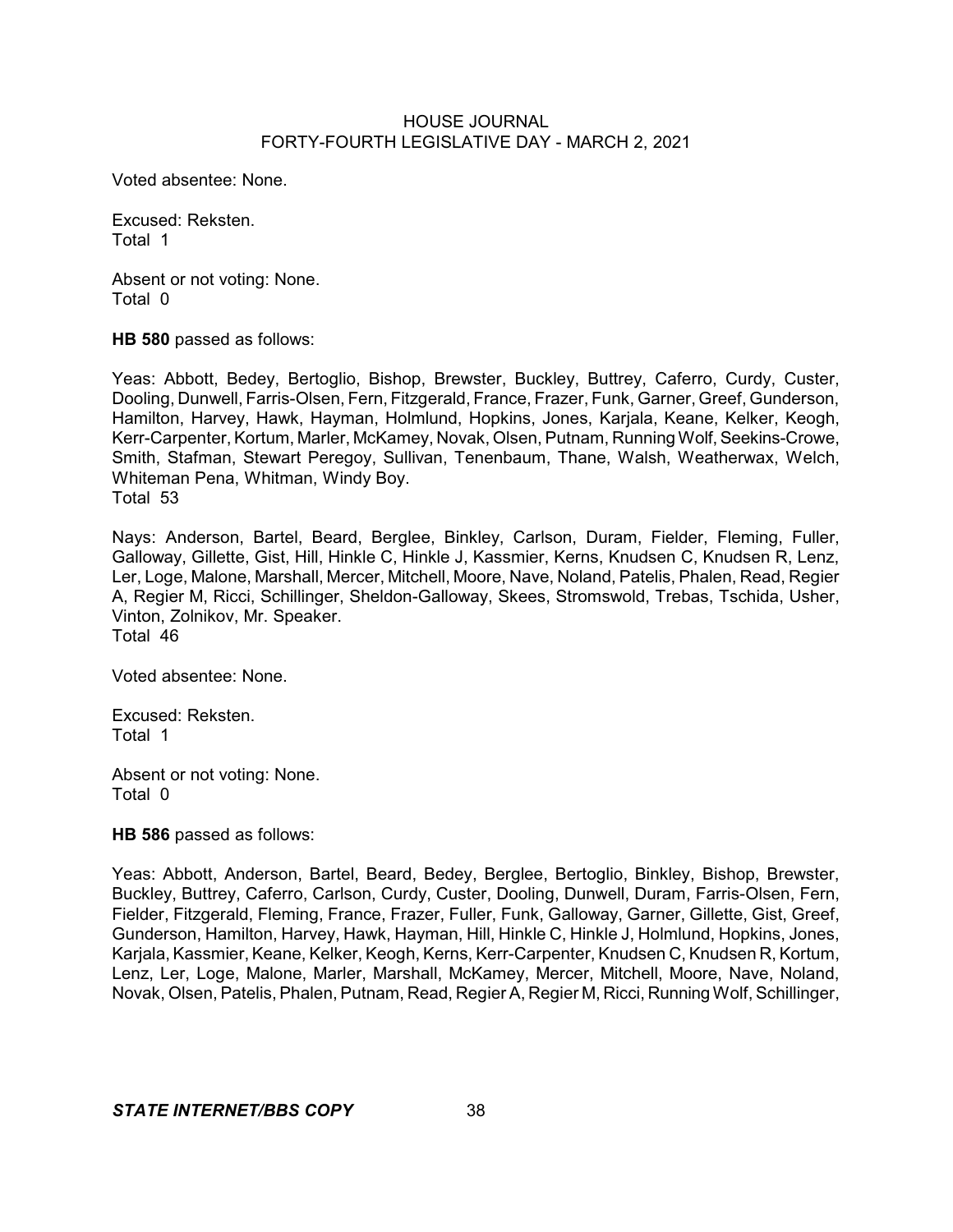Seekins-Crowe, Sheldon-Galloway, Skees, Smith, Stafman, Stewart Peregoy, Stromswold, Sullivan, Tenenbaum, Thane, Trebas, Tschida, Usher, Vinton, Walsh, Weatherwax, Welch, Whiteman Pena, Whitman, Windy Boy, Zolnikov, Mr. Speaker. Total 99

Nays: None. Total 0

Voted absentee: None.

Excused: Reksten. Total 1

Absent or not voting: None. Total 0

**HB 590** passed as follows:

Yeas: Abbott, Anderson, Bartel, Beard, Bedey, Berglee, Bertoglio, Binkley, Bishop, Brewster, Buckley, Buttrey, Caferro, Carlson, Curdy, Custer, Dooling, Dunwell, Duram, Farris-Olsen, Fern, Fielder, Fitzgerald, Fleming, France, Frazer, Fuller, Funk, Galloway, Garner, Gillette, Gist, Greef, Gunderson, Hamilton, Harvey, Hawk, Hayman, Hill, Hinkle C, Hinkle J, Holmlund, Hopkins, Jones, Karjala, Kassmier, Keane, Kelker, Keogh, Kerns, Kerr-Carpenter, Knudsen C, Knudsen R, Kortum, Lenz, Ler, Loge, Malone, Marler, Marshall, McKamey, Mercer, Mitchell, Moore, Nave, Noland, Novak, Olsen, Patelis, Phalen, Putnam, Read, RegierA, Regier M, Ricci, Running Wolf, Schillinger, Seekins-Crowe, Sheldon-Galloway, Skees, Smith, Stafman, Stewart Peregoy, Stromswold, Sullivan, Tenenbaum, Thane, Trebas, Tschida, Usher, Vinton, Walsh, Weatherwax, Welch, Whiteman Pena, Whitman, Windy Boy, Zolnikov, Mr. Speaker. Total 99

Nays: None. Total 0

Voted absentee: None.

Excused: Reksten. Total 1

Absent or not voting: None. Total 0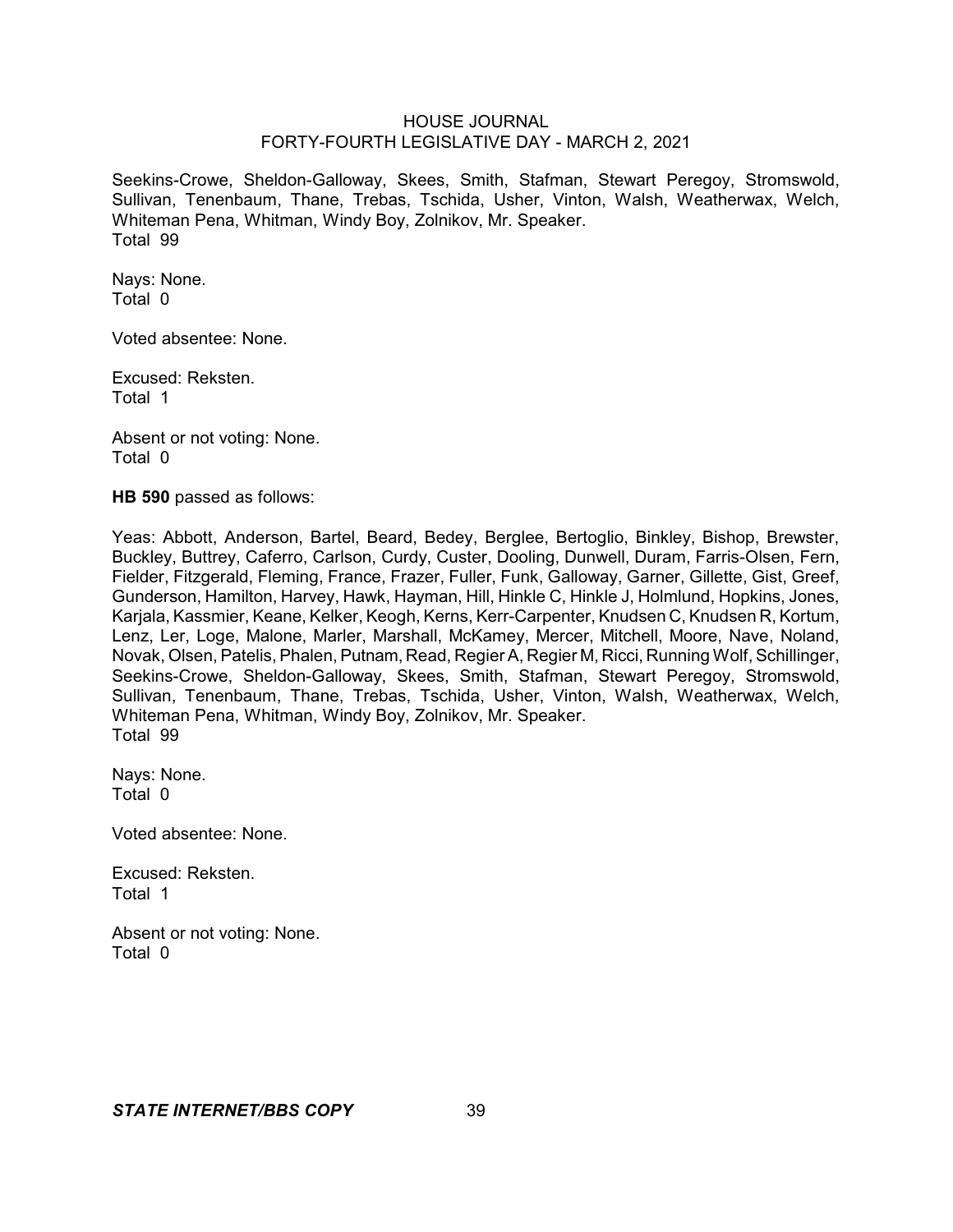# **SECOND READING OF BILLS (COMMITTEE OF THE WHOLE)**

Majority Leader Vinton moved the House resolve itself into a Committee of the Whole for consideration of business on second reading. Motion carried. Speaker Pro Tempore Knudsen in the chair.

Mr. Speaker: We, your Committee of the Whole, having had under consideration business on second reading, recommend as follows:

**HB 251** - Representative C. Hinkle moved **HB 251** do pass.

**HB 251** - Representative Gunderson moved for cloture. Motion carried as follows:

Yeas: Abbott, Anderson, Bartel, Beard, Bedey, Bertoglio, Binkley, Bishop, Buckley, Buttrey, Caferro, Carlson, Curdy, Custer, Dooling, Dunwell, Duram, Farris-Olsen, Fern, Fielder, Fitzgerald, France, Frazer, Fuller, Funk, Garner, Gillette, Gist, Greef, Gunderson, Hamilton, Harvey, Hawk, Hayman, Hopkins, Jones, Kassmier, Keane, Keogh, Kerns, Kerr-Carpenter, Knudsen C, Knudsen R, Kortum, Lenz, Ler, Loge, Malone, Marler, Marshall, Mercer, Mitchell, Novak, Patelis, Phalen, Putnam, Ricci, Schillinger, Stafman, Stromswold, Sullivan, Tenenbaum, Thane, Vinton, Walsh, Welch, Whiteman Pena, Zolnikov, Mr. Speaker. Total 69

Nays: Berglee, Brewster, Fleming, Galloway, Hill, Hinkle C, Hinkle J, Holmlund, Karjala, Kelker, McKamey, Moore, Nave, Noland, Olsen, Read, Regier A, Regier M, Running Wolf, Seekins-Crowe, Sheldon-Galloway, Skees, Smith, Stewart Peregoy, Trebas, Tschida, Usher, Weatherwax, Whitman, Windy Boy. Total 30

Voted absentee: None.

Excused: Reksten. Total 1

Absent or not voting: None. Total 0

**HB 251** - Representative C. Hinkle moved **HB 251** do pass. Motion **failed** as follows:

Yeas: Bartel, Beard, Bedey, Berglee, Binkley, Carlson, Duram, Fielder, Fuller, Gillette, Gist, Greef, Gunderson, Hinkle C, Hinkle J, Kerns, Knudsen C, Knudsen R, Lenz, Ler, Malone, Mercer, Moore, Noland, Phalen, Read, Regier A, Regier M, Reksten, Schillinger, Seekins-Crowe, Sheldon-Galloway, Skees, Stromswold, Trebas, Vinton, Zolnikov, Mr. Speaker. Total 38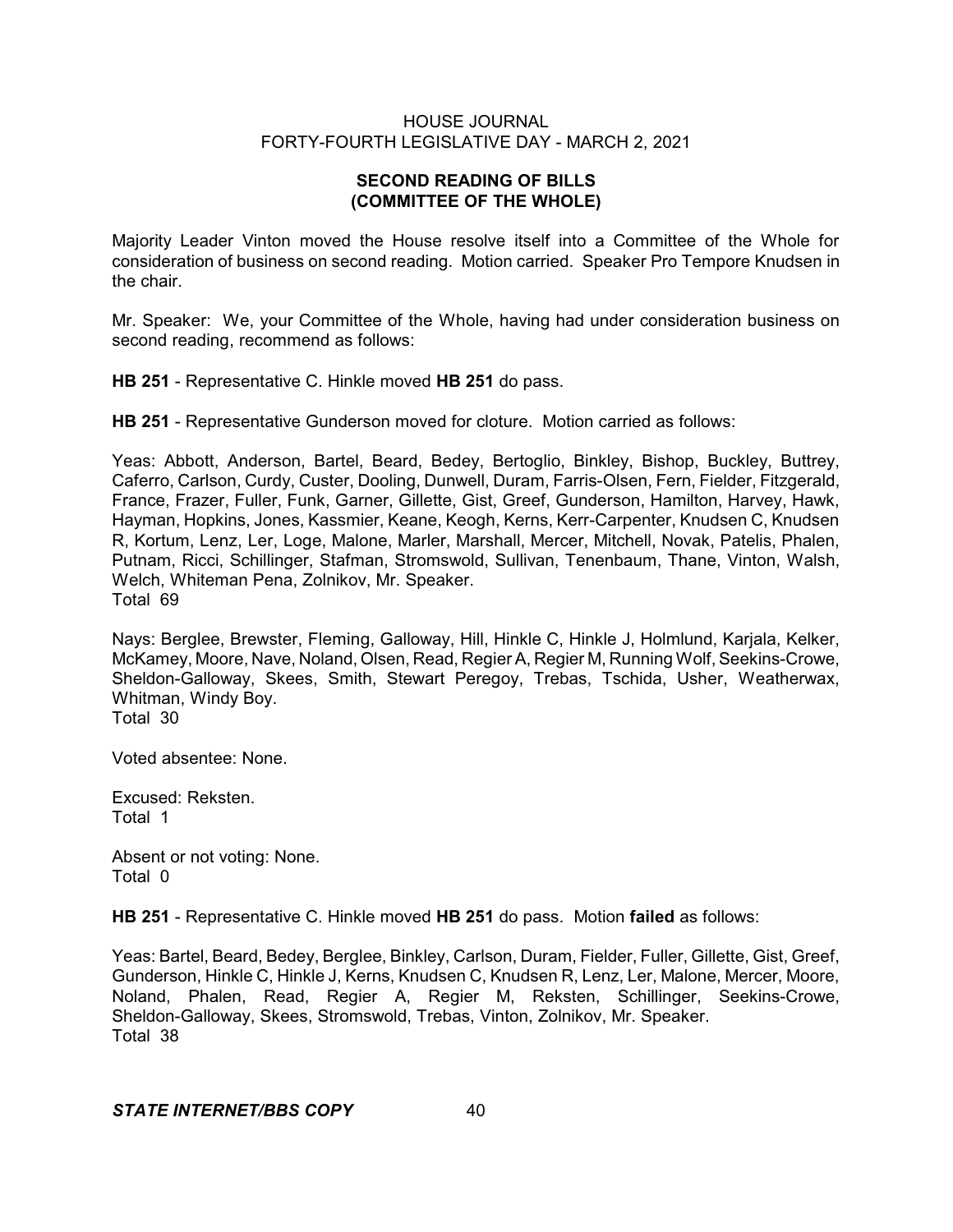Nays: Abbott, Anderson, Bertoglio, Bishop, Brewster, Buckley, Buttrey, Caferro, Curdy, Custer, Dooling, Dunwell, Farris-Olsen, Fern, Fitzgerald, Fleming, France, Frazer, Funk, Galloway, Garner, Hamilton, Harvey, Hawk, Hayman, Hill, Holmlund, Hopkins, Jones, Karjala, Kassmier, Keane, Kelker, Keogh, Kerr-Carpenter, Kortum, Loge, Marler, Marshall, McKamey, Mitchell, Nave, Novak, Olsen, Patelis, Putnam, Ricci, Running Wolf, Smith, Stafman, Stewart Peregoy, Sullivan, Tenenbaum, Thane, Tschida, Usher, Walsh, Weatherwax, Welch, Whiteman Pena, Whitman, Windy Boy.

Total 62

Voted absentee: Reksten, Aye.

Excused: Reksten. Total 1

Absent or not voting: None. Total 0

**HB 453** - Representative Galloway moved **HB 453** do pass. Motion **failed** as follows:

Yeas: Anderson, Bartel, Bedey, Berglee, Bertoglio, Binkley, Brewster, Buttrey, Custer, Fitzgerald, Fleming, Frazer, Galloway, Garner, Gist, Gunderson, Hinkle C, Hopkins, Kassmier, Knudsen C, Loge, Malone, Mitchell, Moore, Noland, Patelis, Read, Regier A, Regier M, Reksten, Seekins-Crowe, Sheldon-Galloway, Trebas, Tschida, Usher, Vinton, Welch, Mr. Speaker. Total 38

Nays: Abbott, Beard, Bishop, Buckley, Caferro, Carlson, Curdy, Dooling, Dunwell, Duram, Farris-Olsen, Fern, Fielder, France, Fuller, Funk, Gillette, Greef, Hamilton, Harvey, Hawk, Hayman, Hill, Hinkle J, Holmlund, Jones, Karjala, Keane, Kelker, Keogh, Kerns, Kerr-Carpenter, Knudsen R, Kortum, Lenz, Ler, Marler, Marshall, McKamey, Mercer, Nave, Novak, Olsen, Phalen, Putnam, Ricci, Running Wolf, Schillinger, Skees, Smith, Stafman, Stewart Peregoy, Stromswold, Sullivan, Tenenbaum, Thane, Walsh, Weatherwax, Whiteman Pena, Whitman, Windy Boy, Zolnikov. Total 62

Voted absentee: Reksten, Aye.

Excused: Reksten. Total 1

Absent or not voting: None. Total 0

**HB 537** - Representative Mercer moved **HB 537** do pass. Motion carried as follows:

Yeas: Anderson, Bartel, Beard, Bedey, Berglee, Bertoglio, Binkley, Brewster, Buttrey, Carlson, Custer, Dooling, Duram, Fielder, Fitzgerald, Fleming, Frazer, Fuller, Galloway, Garner, Gillette,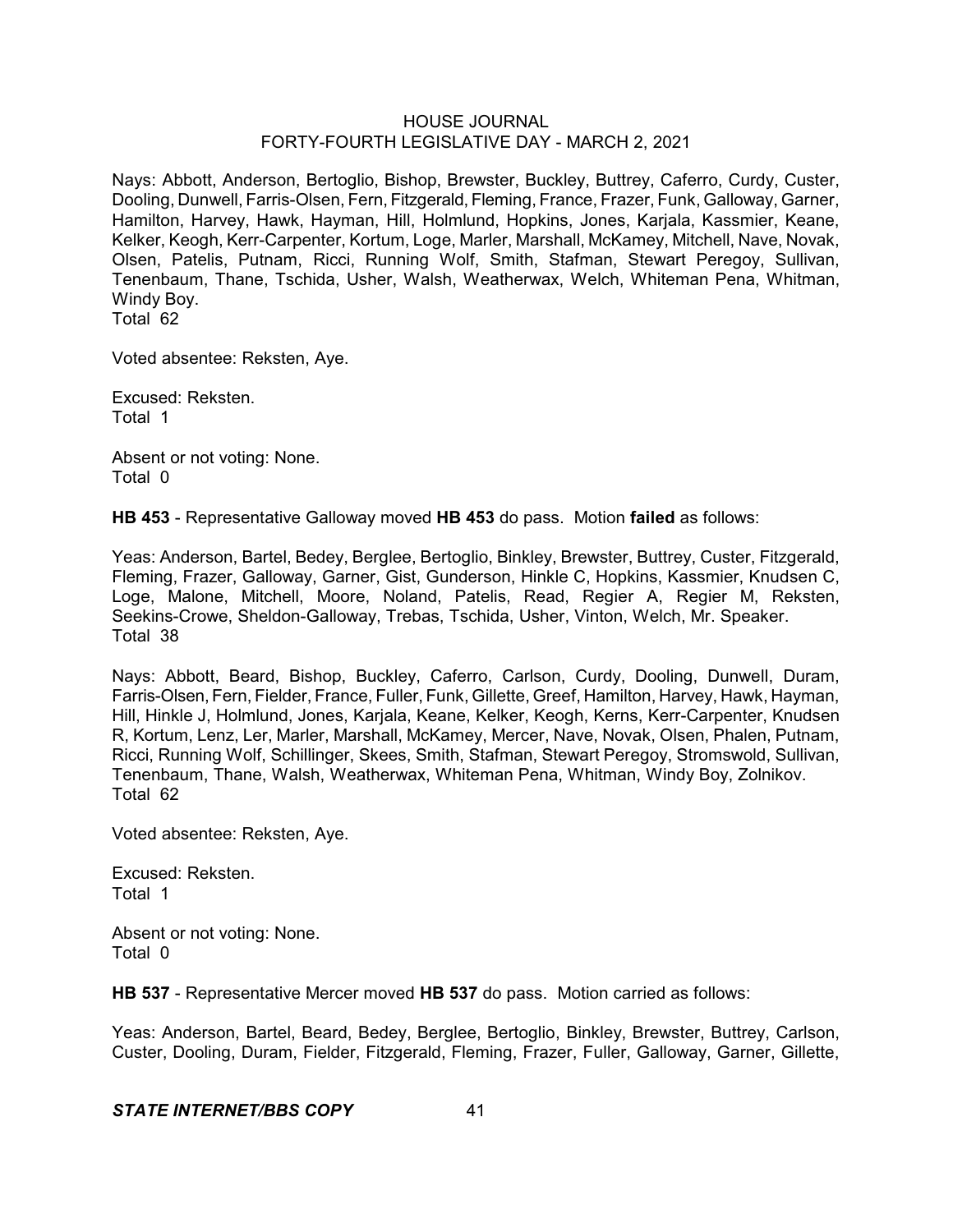Gist, Greef, Gunderson, Hill, Hinkle C, Hinkle J, Holmlund, Hopkins, Jones, Kassmier, Kerns, Knudsen C, Knudsen R, Lenz, Ler, Loge, Malone, Marshall, McKamey, Mercer, Mitchell, Moore, Nave, Noland, Patelis, Phalen, Putnam, Read, Regier A, Regier M, Reksten, Ricci, Schillinger, Seekins-Crowe, Sheldon-Galloway, Skees, Stromswold, Trebas, Tschida, Usher, Vinton, Walsh, Welch, Whitman, Zolnikov, Mr. Speaker. Total 67

Nays: Abbott, Bishop, Buckley, Caferro, Curdy, Dunwell, Farris-Olsen, Fern, France, Funk, Hamilton, Harvey, Hawk, Hayman, Karjala, Keane, Kelker, Keogh, Kerr-Carpenter, Kortum, Marler, Novak, Olsen, Running Wolf, Smith, Stewart Peregoy, Sullivan, Tenenbaum, Thane, Weatherwax, Whiteman Pena, Windy Boy. Total 32

Voted absentee: Reksten, Aye.

Excused: Reksten. Total 1

Absent or not voting: Stafman. Total 1

House recessed. House reconvened.

Representative Berglee assumed the chair.

**HB 570** - Representative Skees moved **HB 570** do pass. Motion **failed** as follows:

Yeas: Bartel, Beard, Berglee, Bertoglio, Binkley, Brewster, Carlson, Fielder, Fleming, Fuller, Galloway, Gillette, Gist, Gunderson, Hill, Hinkle C, Hinkle J, Kassmier, Kerns, Knudsen C, Knudsen R, Lenz, Ler, Malone, Marshall, Mitchell, Nave, Noland, Patelis, Phalen, Read, Regier A, Regier M, Reksten, Ricci, Schillinger, Seekins-Crowe, Sheldon-Galloway, Skees, Stromswold, Trebas, Tschida, Usher, Vinton, Walsh, Zolnikov, Mr. Speaker. Total 47

Nays: Abbott, Anderson, Bedey, Bishop, Buckley, Buttrey, Caferro, Curdy, Custer, Dooling, Dunwell, Farris-Olsen, Fern, Fitzgerald, France, Frazer, Funk, Garner, Greef, Hamilton, Harvey, Hawk, Hayman, Holmlund, Hopkins, Jones, Karjala, Keane, Kelker, Keogh, Kerr-Carpenter, Kortum, Loge, Marler, McKamey, Mercer, Moore, Novak, Olsen, Putnam, Running Wolf, Smith, Stafman, Stewart Peregoy, Sullivan, Tenenbaum, Thane, Weatherwax, Welch, Whiteman Pena, Whitman, Windy Boy.

Total 52

Voted absentee: Reksten, Aye.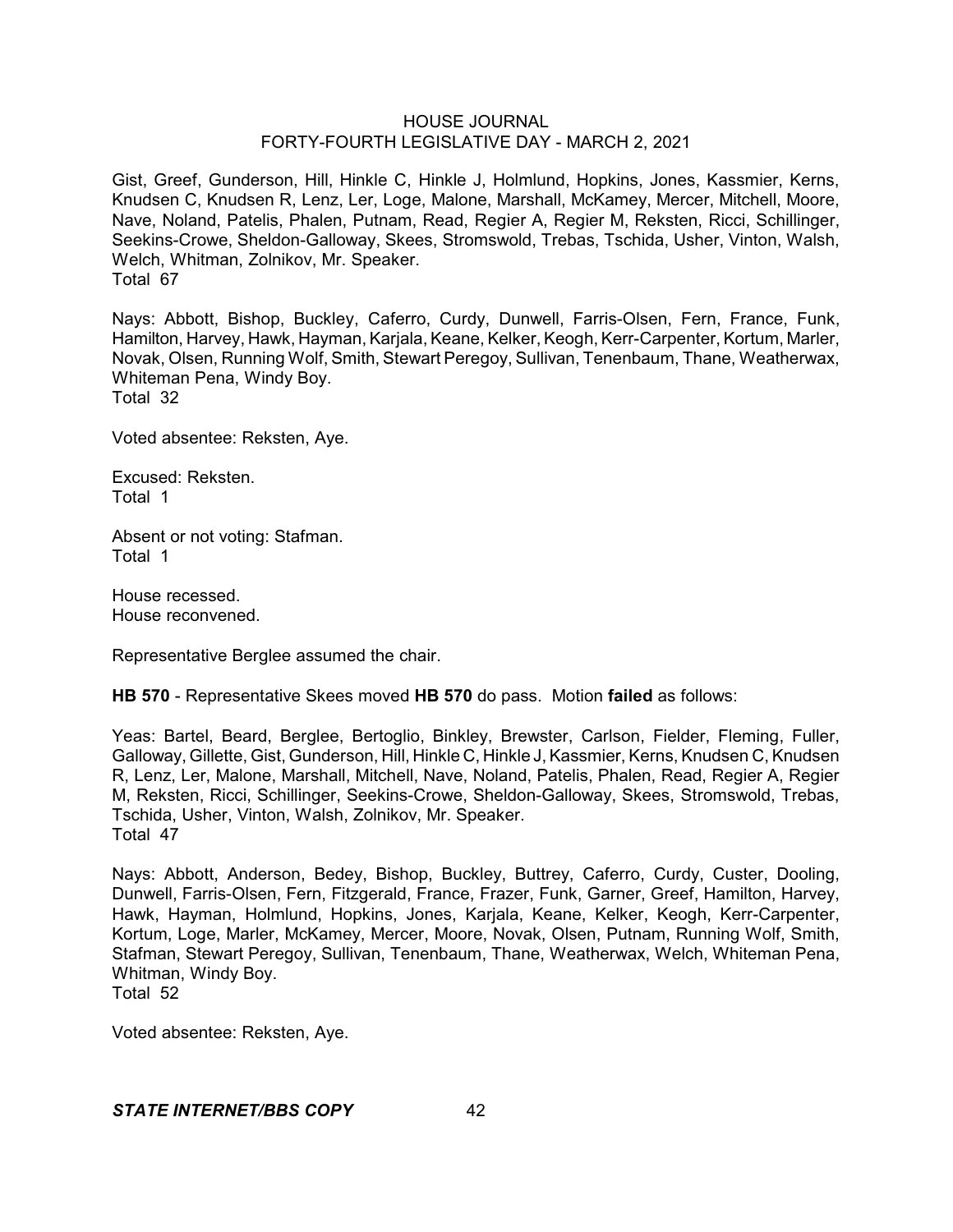Excused: Reksten. Total 1

Absent or not voting: Duram. Total 1

**HB 572** - Representative Skees moved **HB 572** do pass. Motion carried as follows:

Yeas: Anderson, Bartel, Beard, Bedey, Berglee, Bertoglio, Binkley, Brewster, Buckley, Buttrey, Carlson, Curdy, Custer, Dooling, Duram, Fern, Fielder, Fitzgerald, Fleming, Frazer, Fuller, Galloway, Garner, Gillette, Gist, Greef, Gunderson, Hayman, Hill, Hinkle C, Hinkle J, Holmlund, Hopkins, Jones, Karjala, Kassmier, Keogh, Kerns, Kerr-Carpenter, Knudsen C, Knudsen R, Lenz, Ler, Loge, Malone, Marshall, McKamey, Mercer, Mitchell, Moore, Nave, Noland, Novak, Patelis, Phalen, Putnam, Read, Regier A, Regier M, Reksten, Ricci, Running Wolf, Schillinger, Seekins-Crowe, Sheldon-Galloway, Skees, Smith, Stromswold, Sullivan, Thane, Trebas, Tschida, Usher, Vinton, Walsh, Weatherwax, Welch, Whiteman Pena, Whitman, Windy Boy, Zolnikov, Mr. Speaker.

Total 82

Nays: Abbott, Bishop, Caferro, Dunwell, Farris-Olsen, France, Funk, Hamilton, Harvey, Keane, Kelker, Kortum, Marler, Olsen, Stafman, Stewart Peregoy, Tenenbaum. Total 17

Voted absentee: Reksten, Aye.

Excused: Reksten. Total 1

Absent or not voting: Hawk. Total 1

**HB 573** - Representative Tschida moved **HB 573** do pass. Motion **failed** as follows:

Yeas: Anderson, Bartel, Beard, Berglee, Bertoglio, Binkley, Brewster, Carlson, Duram, Fielder, Fleming, Fuller, Galloway, Gillette, Gist, Gunderson, Hill, Hinkle C, Hinkle J, Hopkins, Kassmier, Kerns, Knudsen R, Lenz, Ler, Malone, Marshall, Mercer, Mitchell, Moore, Nave, Noland, Patelis, Phalen, Read, Regier A, Regier M, Reksten, Ricci, Schillinger, Seekins-Crowe, Sheldon-Galloway, Skees, Trebas, Tschida, Usher, Vinton, Zolnikov, Mr. Speaker. Total 49

Nays: Abbott, Bedey, Bishop, Buckley, Buttrey, Caferro, Curdy, Custer, Dooling, Dunwell, Farris-Olsen, Fern, Fitzgerald, France, Frazer, Funk, Garner, Greef, Hamilton, Harvey, Hawk, Hayman, Holmlund, Jones, Karjala, Keane, Kelker, Keogh, Kerr-Carpenter, Knudsen C, Kortum,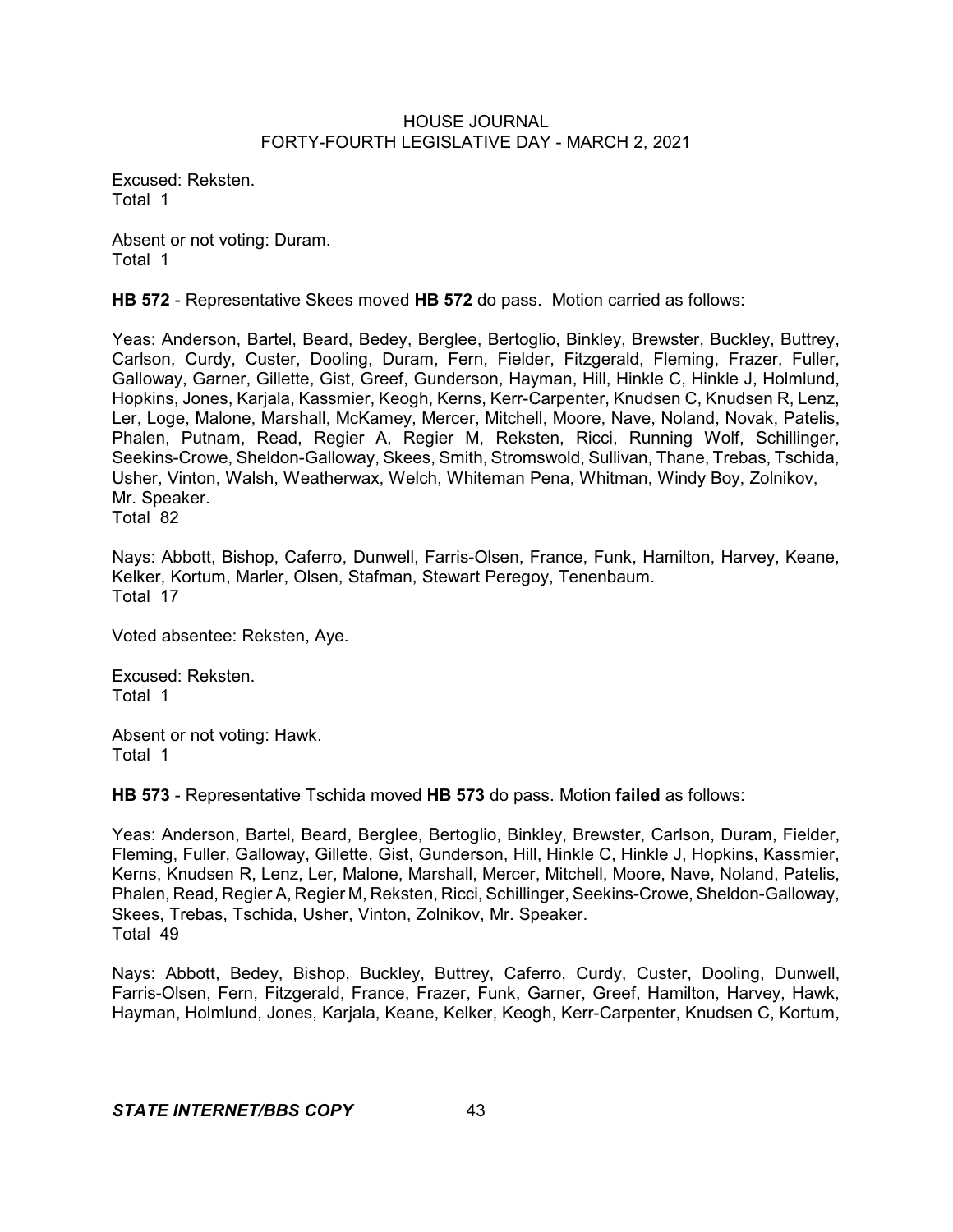Loge, Marler, McKamey, Novak, Olsen, Putnam, Running Wolf, Stafman, Stewart Peregoy, Stromswold, Sullivan, Tenenbaum, Thane, Walsh, Weatherwax, Welch, Whiteman Pena, Whitman, Windy Boy. Total 50

Voted absentee: Reksten, Aye.

Excused: Reksten. Total 1

Absent or not voting: Smith. Total 1

**HB 577** - Representative Sullivan moved **HB 577** do pass. Motion carried as follows:

Yeas: Abbott, Bedey, Bishop, Brewster, Buckley, Caferro, Carlson, Curdy, Custer, Dunwell, Duram, Farris-Olsen, Fern, France, Funk, Hamilton, Harvey, Hawk, Hayman, Hinkle C, Hinkle J, Hopkins, Jones, Karjala, Kassmier, Keane, Kelker, Keogh, Kerr-Carpenter, Knudsen C, Kortum, Loge, Marler, Marshall, Moore, Novak, Olsen, Putnam, Running Wolf, Smith, Stafman, Stewart Peregoy, Stromswold, Sullivan, Tenenbaum, Thane, Trebas, Walsh, Weatherwax, Whiteman Pena, Whitman, Windy Boy, Zolnikov. Total 53

Nays: Anderson, Bartel, Beard, Berglee, Bertoglio, Binkley, Buttrey, Dooling, Fielder, Fitzgerald, Fleming, Frazer, Fuller, Galloway, Garner, Gillette, Gist, Greef, Gunderson, Hill, Holmlund, Kerns, Knudsen R, Lenz, Ler, Malone, McKamey, Mercer, Mitchell, Nave, Noland, Patelis, Phalen, Read, Regier A, Regier M, Reksten, Ricci, Schillinger, Seekins-Crowe, Sheldon-Galloway, Skees, Tschida, Usher, Vinton, Welch, Mr. Speaker. Total 47

Voted absentee: Reksten, No.

Excused: Reksten. Total 1

Absent or not voting: None. Total 0

**HB 583** - Representative Seekins-Crowe moved **HB 583** do pass. Motion carried as follows:

Yeas: Abbott, Anderson, Bartel, Beard, Bedey, Bertoglio, Binkley, Bishop, Brewster, Buckley, Buttrey, Caferro, Carlson, Curdy, Custer, Dooling, Dunwell, Duram, Farris-Olsen, Fern, Fielder, Fitzgerald, Fleming, France, Frazer, Funk, Garner, Gillette, Gist, Greef, Hamilton, Harvey, Hawk, Hayman, Hill, Hinkle C, Holmlund, Hopkins, Jones, Karjala, Kassmier, Keane, Kelker, Keogh, Kerr-Carpenter, Knudsen C, Kortum, Lenz, Ler, Loge, Malone, Marler, Marshall, McKamey,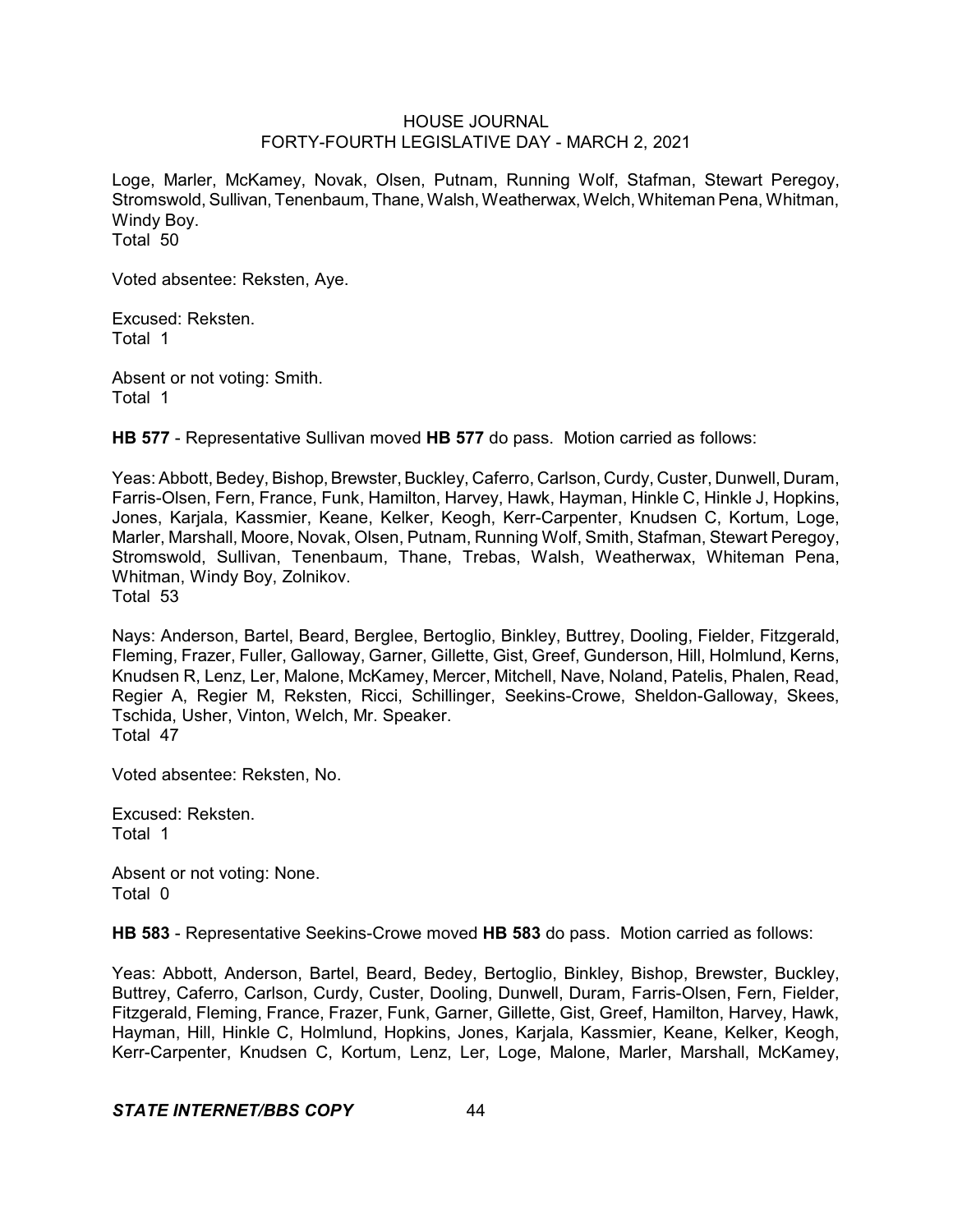Mitchell, Moore, Nave, Novak, Olsen, Patelis, Phalen,Putnam, Read, Regier A, Regier M, Reksten, Ricci, Running Wolf, Seekins-Crowe, Smith, Stafman, Stewart Peregoy, Stromswold, Sullivan, Tenenbaum, Thane, Tschida, Usher, Walsh, Weatherwax, Welch, Whiteman Pena, Whitman, Zolnikov, Mr. Speaker. Total 85

Nays: Berglee, Fuller, Galloway, Gunderson, Hinkle J, Kerns, Knudsen R, Mercer, Noland, Schillinger, Sheldon-Galloway, Skees, Trebas, Vinton, Windy Boy. Total 15

Voted absentee: Reksten, Aye.

Excused: Reksten. Total 1

Absent or not voting: None. Total 0

**HB 584** - Representative Seekins-Crowe moved **HB 584** do pass. Motion carried as follows:

Yeas: Anderson, Bedey, Berglee, Bertoglio, Brewster, Buckley, Buttrey, Caferro, Carlson, Curdy, Custer, Dunwell, Duram, Fitzgerald, Fleming, Frazer, Funk, Galloway, Garner, Gillette, Gist, Greef, Gunderson, Hamilton, Harvey, Hinkle C, Hinkle J, Hopkins, Karjala, Kassmier, Kelker, Keogh, Knudsen C, Knudsen R, Marshall, McKamey, Mercer, Mitchell, Moore, Nave, Novak, Phalen, Regier A, Reksten, Ricci, Schillinger, Seekins-Crowe, Sheldon-Galloway, Skees, Smith, Stafman, Stewart Peregoy, Stromswold, Sullivan, Thane, Usher, Welch, Whitman, Zolnikov. Total 59

Nays: Abbott, Bartel, Beard, Binkley, Bishop, Dooling, Farris-Olsen, Fern, Fielder, France, Fuller, Hawk, Hayman, Holmlund, Jones, Keane, Kerns, Kerr-Carpenter, Kortum, Lenz, Ler, Loge, Malone, Marler, Noland, Olsen, Patelis, Putnam, Read, Regier M, Running Wolf, Tenenbaum, Trebas, Vinton, Walsh, Weatherwax, Whiteman Pena, Windy Boy, Mr. Speaker. Total 39

Voted absentee: Reksten, Aye.

Excused: Reksten. Total 1

Absent or not voting: Hill, Tschida. Total 2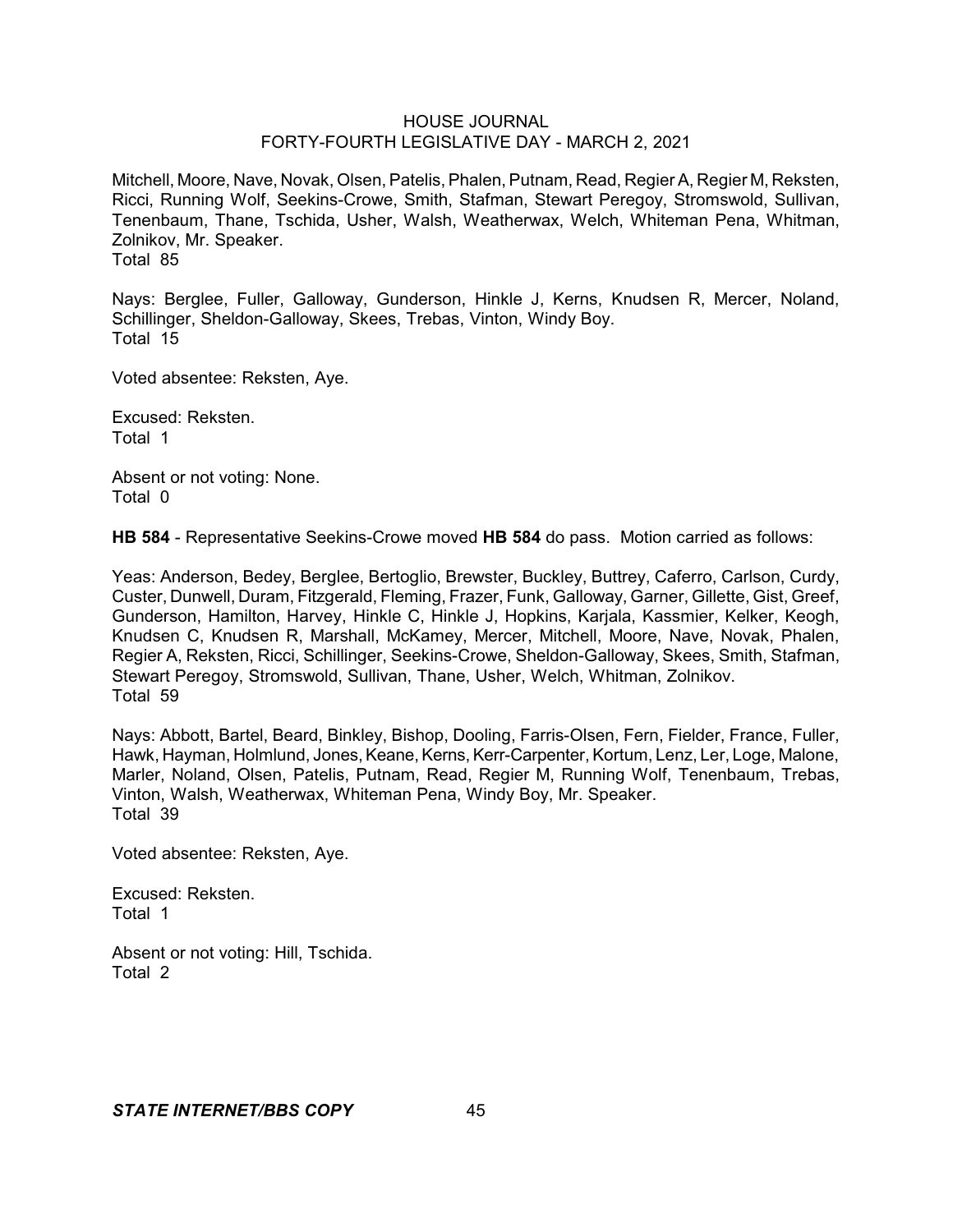**HB 588** - Representative C. Knudsen moved **HB 588** do pass. Motion carried as follows:

Yeas: Anderson, Bartel, Beard, Bedey, Berglee, Bertoglio, Binkley, Brewster, Buttrey, Carlson, Custer, Dooling, Duram, Fielder, Fitzgerald, Fleming, Fuller, Galloway, Garner, Gillette, Gist, Greef, Gunderson, Hill, Hinkle C, Hinkle J, Hopkins, Kassmier, Kerns, Knudsen C, Knudsen R, Lenz, Ler, Malone, Marshall, McKamey, Mercer, Mitchell, Moore, Nave, Noland, Patelis, Phalen, Putnam, Read, Regier A, Regier M, Reksten, Ricci, Schillinger, Seekins-Crowe, Sheldon-Galloway, Skees, Stromswold, Thane, Trebas, Usher, Vinton, Walsh, Welch, Whitman, Zolnikov, Mr. Speaker. Total 63

Nays: Abbott, Bishop, Buckley, Caferro, Curdy, Dunwell, Farris-Olsen, Fern, France, Frazer, Funk, Hamilton, Harvey, Hawk, Hayman, Holmlund, Jones, Karjala, Keane, Kelker, Keogh, Kerr-Carpenter, Kortum, Loge, Marler, Novak, Olsen, Running Wolf, Smith, Stafman, Stewart Peregoy, Sullivan, Tenenbaum, Tschida, Weatherwax, Whiteman Pena, Windy Boy. Total 37

Voted absentee: Reksten, Aye.

Excused: Reksten. Total 1

Absent or not voting: None. Total 0

**HB 594** - Representative Read moved **HB 594** do pass. Motion carried as follows:

Yeas: Anderson, Bartel, Beard, Bedey, Berglee, Bertoglio, Binkley, Brewster, Buttrey, Carlson, Custer, Dooling, Duram, Fielder, Fitzgerald, Fleming, Frazer, Fuller, Galloway, Garner, Gillette, Gist, Greef, Gunderson, Hill, Hinkle C, Hinkle J, Holmlund, Hopkins, Jones, Kassmier, Keane, Kerns, Knudsen C, Knudsen R, Lenz, Ler, Loge, Malone, Marshall, McKamey, Mitchell, Moore, Nave, Noland, Patelis, Phalen, Putnam, Read, Regier A, Regier M, Reksten, Ricci, Schillinger, Seekins-Crowe, Sheldon-Galloway, Skees, Stromswold, Trebas, Tschida, Usher, Vinton, Walsh, Welch, Whitman, Zolnikov, Mr. Speaker. Total 67

Nays: Abbott, Bishop, Buckley, Caferro, Curdy, Dunwell, Farris-Olsen, Fern, France, Funk, Hamilton, Harvey, Hawk, Hayman, Karjala, Kelker, Keogh, Kerr-Carpenter, Kortum, Marler, Mercer, Novak, Olsen, Running Wolf, Smith, Stafman, Stewart Peregoy, Sullivan, Tenenbaum, Thane, Weatherwax, Whiteman Pena, Windy Boy. Total 33

Voted absentee: Reksten, Aye.

Excused: Reksten. Total 1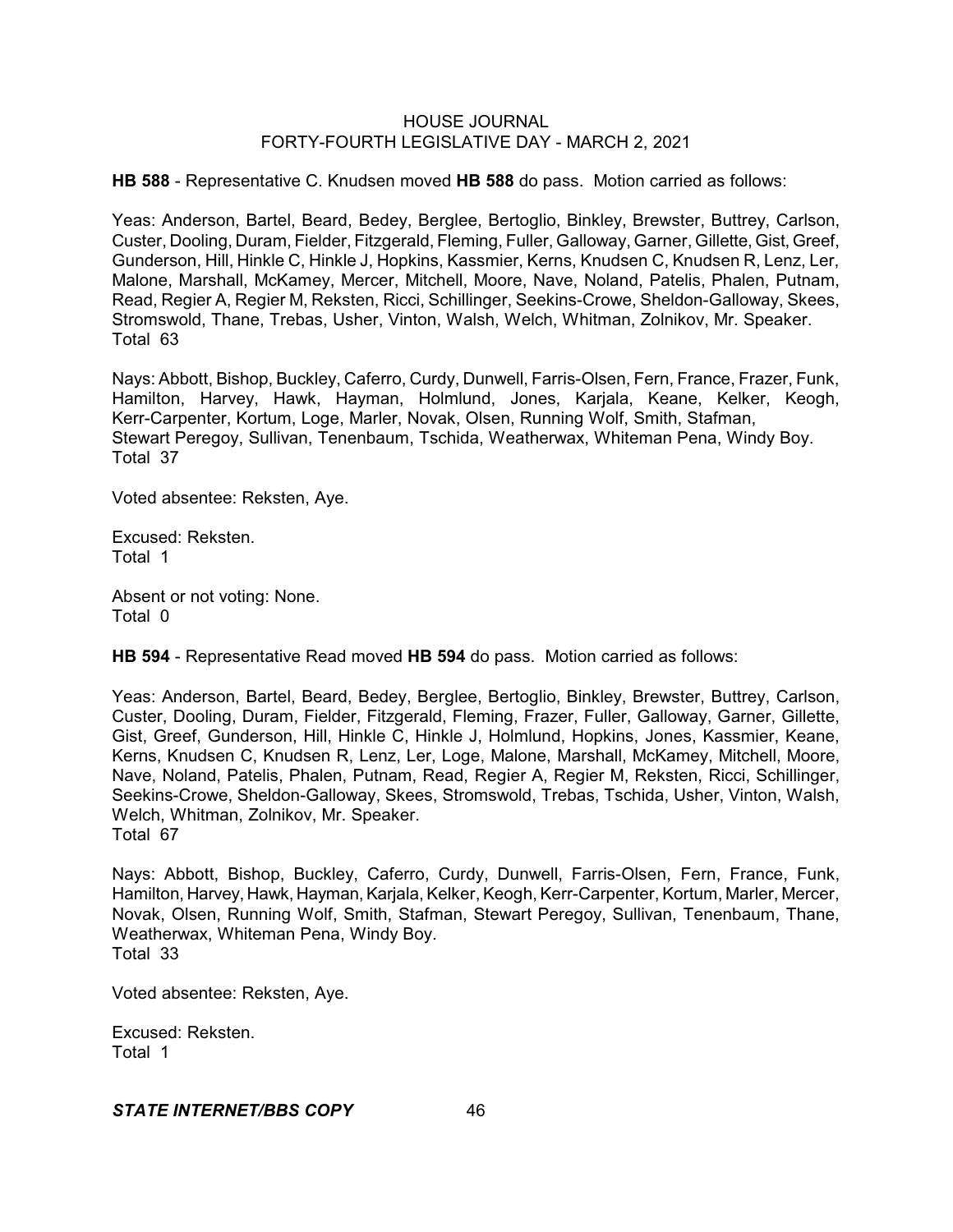Absent or not voting: None. Total 0

**HB 598** - Representative Whitman moved **HB 598** do pass. Motion carried as follows:

Yeas: Abbott, Anderson, Bartel, Beard, Bedey, Berglee, Bertoglio, Binkley, Bishop, Brewster, Buckley, Buttrey, Caferro, Carlson, Curdy, Custer, Dooling, Dunwell, Duram, Farris-Olsen, Fern, Fielder, Fitzgerald, Fleming, France, Frazer, Fuller, Funk, Garner, Gillette, Gist, Greef, Gunderson, Hamilton, Harvey, Hawk, Hayman, Hill, Hinkle C, Hinkle J, Holmlund, Hopkins, Jones, Karjala, Kassmier, Keane, Kelker, Keogh, Kerns, Kerr-Carpenter, Knudsen C, Knudsen R, Kortum, Lenz, Ler, Loge, Malone, Marler, Marshall, McKamey, Mercer, Mitchell, Moore, Nave, Noland, Novak, Olsen, Patelis, Phalen, Putnam, Read, Regier A, Reksten, Ricci, Running Wolf, Schillinger, Seekins-Crowe, Sheldon-Galloway, Skees, Smith, Stafman, Stewart Peregoy, Stromswold, Sullivan, Tenenbaum, Thane, Trebas, Usher, Vinton, Walsh, Weatherwax,Welch, WhitemanPena, Whitman, Windy Boy, Zolnikov, Mr. Speaker. Total 97

Nays: Galloway, Regier M, Tschida. Total 3

Voted absentee: Reksten, Aye.

Excused: Reksten. Total 1

Absent or not voting: None. Total 0

**HB 599** - Representative Gunderson moved **HB 599** do pass. Motion carried as follows:

Yeas: Anderson, Bartel, Beard, Bedey, Berglee, Bertoglio, Binkley, Brewster, Buttrey, Carlson, Custer, Dooling, Duram, Fielder, Fitzgerald, Fleming, Frazer, Fuller, Galloway, Garner, Gillette, Gist, Greef, Gunderson, Harvey, Hill, Hinkle C, Hinkle J, Holmlund, Hopkins, Jones, Kassmier, Keane, Kerns, Knudsen C, Knudsen R, Lenz, Ler, Loge, Malone, Marshall, McKamey, Mercer, Mitchell, Nave, Noland, Patelis, Phalen, Putnam, Read, Regier A, Regier M, Reksten, Ricci, Schillinger, Seekins-Crowe, Sheldon-Galloway, Skees, Stromswold, Trebas, Tschida, Usher, Vinton, Walsh, Welch, Whitman, Zolnikov, Mr. Speaker. Total 68

Nays: Abbott, Bishop, Buckley, Caferro, Curdy, Dunwell, Farris-Olsen, Fern, France, Funk, Hamilton, Hawk, Hayman, Karjala, Kelker, Keogh, Kerr-Carpenter, Kortum, Marler, Moore, Novak, Olsen, Running Wolf, Smith, Stafman, Stewart Peregoy, Sullivan, Tenenbaum, Thane, Weatherwax, Whiteman Pena, Windy Boy. Total 32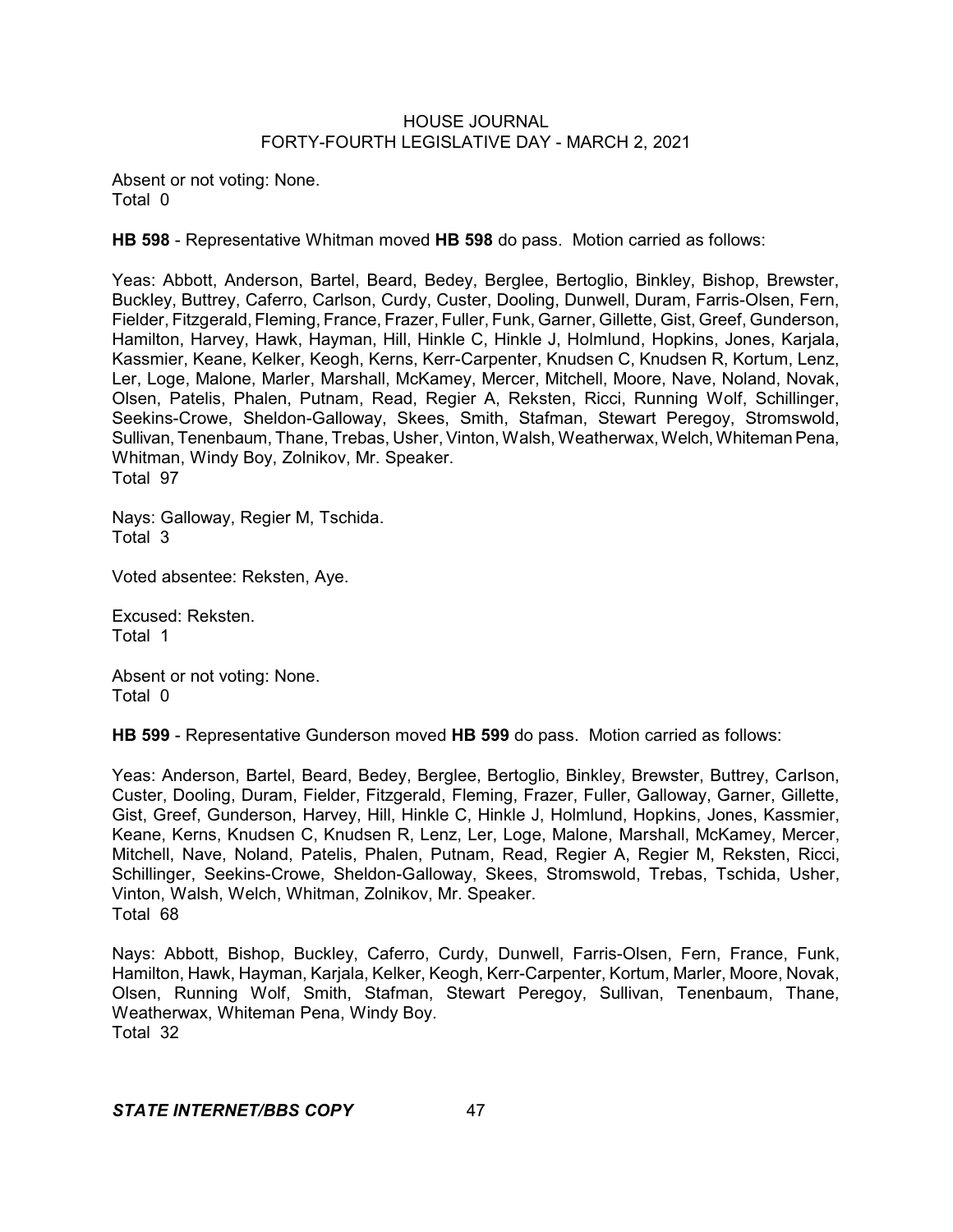Voted absentee: Reksten, Aye.

Excused: Reksten. Total 1

Absent or not voting: None. Total 0

**HB 600** - Representative Caferro moved **HB 600** do pass. Motion carried as follows:

Yeas: Abbott, Bedey, Bishop, Buckley, Buttrey, Caferro, Carlson, Curdy, Custer, Dunwell, Farris-Olsen, Fern, Fielder, Fitzgerald, France, Frazer, Funk, Garner, Gist, Hamilton, Harvey, Hawk, Hayman, Holmlund, Hopkins, Jones, Karjala, Keane, Kelker, Keogh, Kerr-Carpenter, Kortum, Loge, Malone, Marler, Novak, Olsen, Putnam, Reksten, Running Wolf, Smith, Stafman, Stewart Peregoy, Sullivan, Tenenbaum, Thane, Trebas, Walsh, Weatherwax, Welch, Whiteman Pena, Whitman, Windy Boy. Total 53

Nays: Anderson, Bartel, Beard, Berglee, Bertoglio, Binkley, Brewster, Dooling, Duram, Fleming, Fuller, Galloway, Gillette, Greef, Gunderson, Hill, Hinkle C, Hinkle J, Kassmier, Kerns, Knudsen C, Lenz, Ler, Marshall, McKamey, Mercer, Mitchell, Moore, Nave, Noland,Patelis,Phalen, Read, Regier A, Regier M, Ricci, Schillinger, Seekins-Crowe, Sheldon-Galloway, Skees, Stromswold, Tschida, Usher, Vinton, Zolnikov, Mr. Speaker. Total 46

Voted absentee: Reksten, Aye.

Excused: Reksten. Total 1

Absent or not voting: Knudsen R. Total 1

**HB 602** - Representative Stromswold moved **HB 602** do pass. Motion carried as follows:

Yeas: Abbott, Anderson, Bartel, Beard, Bedey, Berglee, Bertoglio, Binkley, Bishop, Brewster, Buckley, Buttrey, Caferro, Carlson, Curdy, Custer, Dooling, Dunwell, Duram, Farris-Olsen, Fern, Fielder, Fitzgerald, Fleming, France, Frazer, Fuller, Funk, Galloway, Garner, Gillette, Gist, Greef, Gunderson, Hamilton, Harvey, Hawk, Hayman, Hill, Hinkle C, Hinkle J, Holmlund, Hopkins, Jones, Karjala, Kassmier, Keane, Kelker, Keogh, Kerns, Kerr-Carpenter, Knudsen C, Knudsen R, Kortum, Lenz, Ler, Loge, Malone, Marler, Marshall, McKamey, Mercer, Mitchell, Moore, Nave, Noland, Novak, Olsen, Patelis, Phalen, Putnam, Read, Regier A, Regier M, Reksten, Ricci, Running Wolf,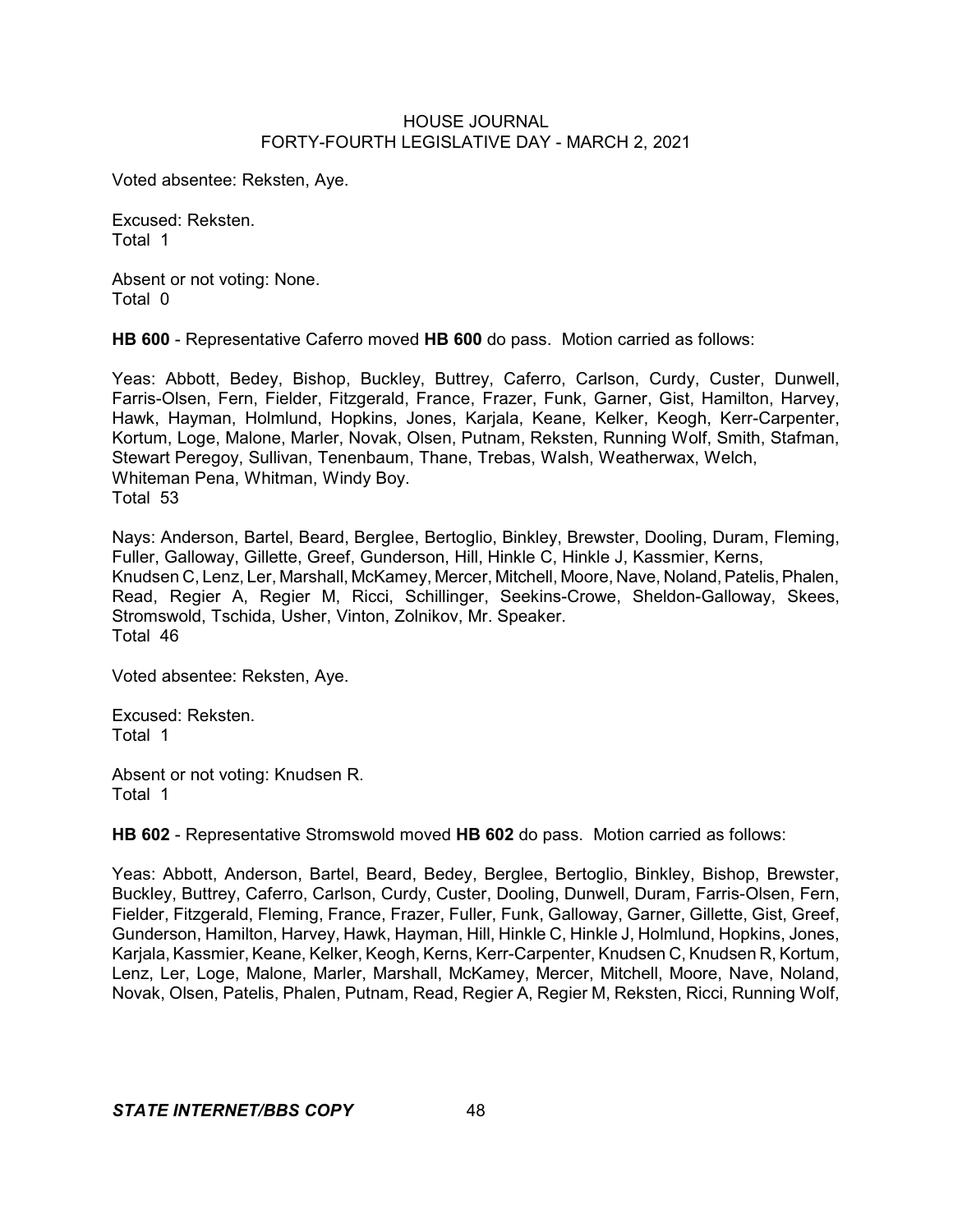Schillinger, Seekins-Crowe, Sheldon-Galloway, Skees, Smith, Stafman, Stewart Peregoy, Stromswold, Sullivan, Tenenbaum, Thane, Trebas, Tschida, Usher, Vinton, Walsh, Weatherwax, Welch, Whiteman Pena, Whitman, Windy Boy, Zolnikov, Mr. Speaker. Total 100

Nays: None. Total 0

Voted absentee: Reksten, Aye.

Excused: Reksten. Total 1

Absent or not voting: None. Total 0

**HB 604** - Representative Novak moved **HB 604** do pass. Motion carried as follows:

Yeas: Abbott, Anderson, Beard, Bedey, Bertoglio, Bishop, Buckley, Buttrey, Caferro, Curdy, Custer, Dooling, Dunwell, Farris-Olsen, Fern, Fitzgerald, France, Frazer, Funk, Garner, Greef, Hamilton, Harvey, Hawk, Hayman, Hill, Holmlund, Hopkins, Jones, Karjala, Kassmier, Keane, Kelker, Keogh, Kerr-Carpenter, Knudsen C, Kortum, Loge, Malone, Marler, McKamey, Mitchell, Novak, Olsen, Putnam, Reksten, Running Wolf, Smith, Stafman, Stewart Peregoy, Sullivan, Thane, Walsh, Weatherwax, Welch, Whiteman Pena, Whitman, Windy Boy. Total 58

Nays: Bartel, Berglee, Binkley, Brewster, Carlson, Fielder, Fleming, Fuller, Galloway, Gillette, Gist, Gunderson, Hinkle C, Hinkle J, Kerns, Knudsen R, Lenz, Ler, Marshall, Mercer, Moore, Nave, Noland, Patelis, Phalen, Read, Regier A, Regier M, Ricci, Schillinger, Seekins-Crowe, Sheldon-Galloway, Skees, Stromswold, Tenenbaum, Trebas, Tschida, Usher, Vinton, Zolnikov, Mr. Speaker. Total 41

Voted absentee: Reksten, Aye.

Excused: Reksten. Total 1

Absent or not voting: Duram. Total 1

**HB 608** - Representative Galloway moved **HB 608** do pass. Motion carried as follows:

Yeas: Abbott, Anderson, Bartel, Beard, Bedey, Berglee, Bertoglio, Binkley, Bishop, Brewster, Buckley, Buttrey, Caferro, Carlson, Curdy, Custer, Dooling, Dunwell, Duram, Farris-Olsen, Fern,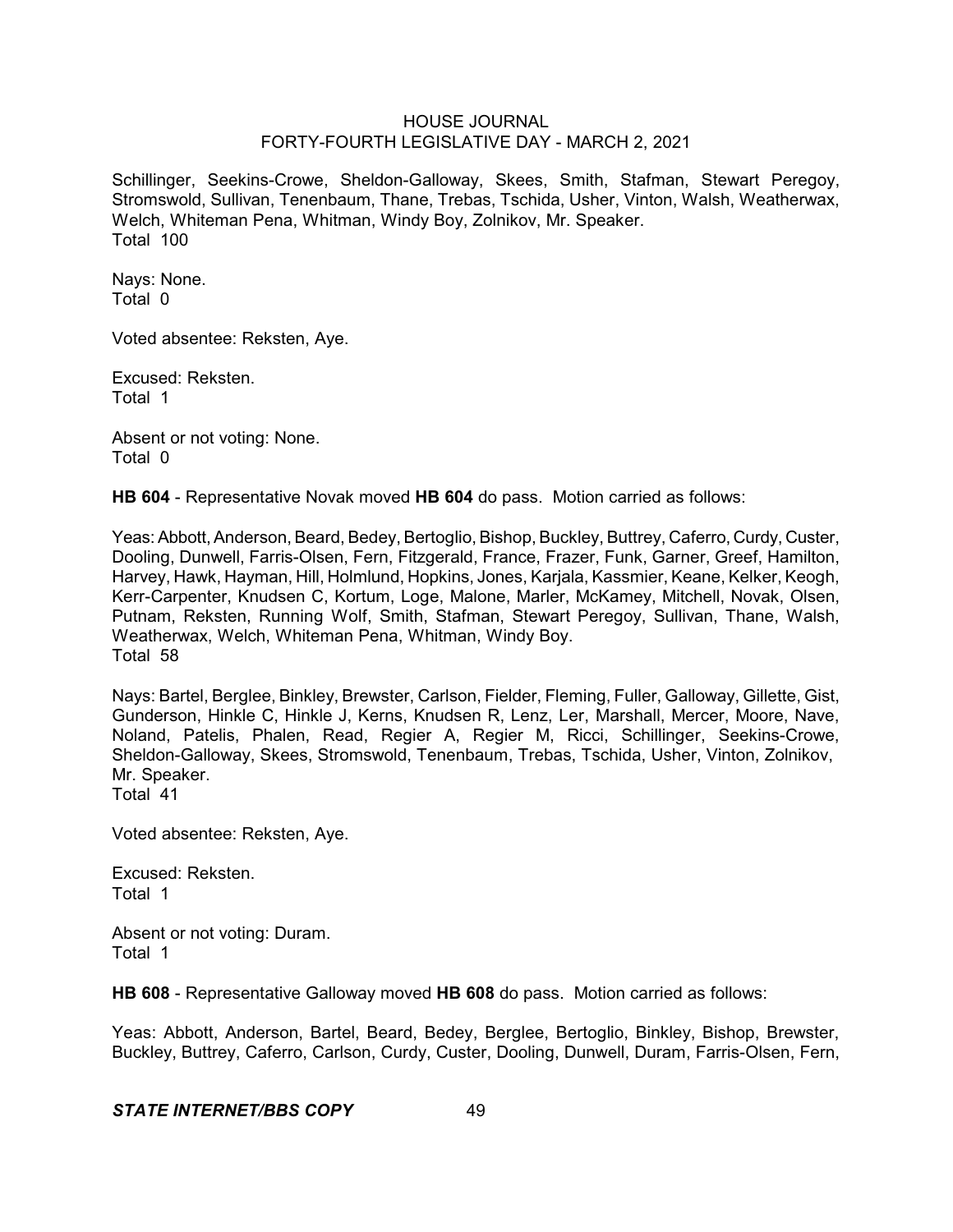Fielder, Fitzgerald, Fleming, Frazer, Fuller, Funk, Galloway, Garner, Gillette, Gist, Greef, Gunderson, Hamilton, Harvey, Hawk, Hayman, Hill, Hinkle C, Hinkle J, Holmlund, Hopkins, Jones, Karjala, Kassmier, Keane, Kelker, Keogh, Kerns, Kerr-Carpenter, Knudsen C, Knudsen R, Kortum, Lenz, Ler, Loge, Malone, Marler, Marshall, McKamey, Mercer, Mitchell, Moore, Nave, Noland, Novak, Olsen, Patelis, Phalen, Putnam, Read, Regier A, Regier M, Reksten, Ricci, Running Wolf, Schillinger, Seekins-Crowe, Sheldon-Galloway, Skees, Smith, Stafman, Stewart Peregoy, Stromswold, Sullivan, Tenenbaum, Thane, Trebas, Tschida, Usher, Vinton, Walsh, Weatherwax, Welch, Whiteman Pena, Whitman, Windy Boy, Zolnikov, Mr. Speaker. Total 99

Nays: None. Total 0

Voted absentee: Reksten, Aye.

Excused: Reksten. Total 1

Absent or not voting: France. Total 1

**HB 610** - Representative Whiteman Pena moved **HB 610** do pass. Motion carried as follows:

Yeas: Abbott, Anderson, Bartel, Bedey, Berglee, Bertoglio, Binkley, Bishop, Brewster, Buckley, Buttrey, Caferro, Carlson, Curdy, Custer, Dooling, Dunwell, Duram, Farris-Olsen, Fern, Fielder, Fitzgerald, Fleming, France, Frazer, Fuller, Funk, Garner, Gillette, Gist, Greef, Gunderson, Hamilton, Harvey, Hawk, Hayman, Hill, Hinkle C, Hinkle J, Holmlund, Hopkins, Karjala, Kassmier, Kelker, Keogh, Kerns, Kerr-Carpenter, Knudsen C, Kortum, Lenz, Loge, Malone, Marler, Marshall, McKamey, Mercer, Mitchell, Moore, Nave, Noland, Novak, Olsen, Patelis, Phalen, Putnam, Regier M, Reksten, Ricci, Running Wolf, Schillinger, Seekins-Crowe, Sheldon-Galloway, Skees, Smith, Stafman, Stewart Peregoy, Stromswold, Sullivan, Tenenbaum, Thane, Trebas, Usher, Vinton, Walsh, Weatherwax, Welch, Whiteman Pena, Whitman, Windy Boy, Mr. Speaker. Total 90

Nays: Galloway, Ler, Read, Regier A, Tschida, Zolnikov. Total 6

Voted absentee: Reksten, Aye.

Excused: Reksten. Total 1

Absent or not voting: Beard, Jones, Keane, Knudsen R. Total 4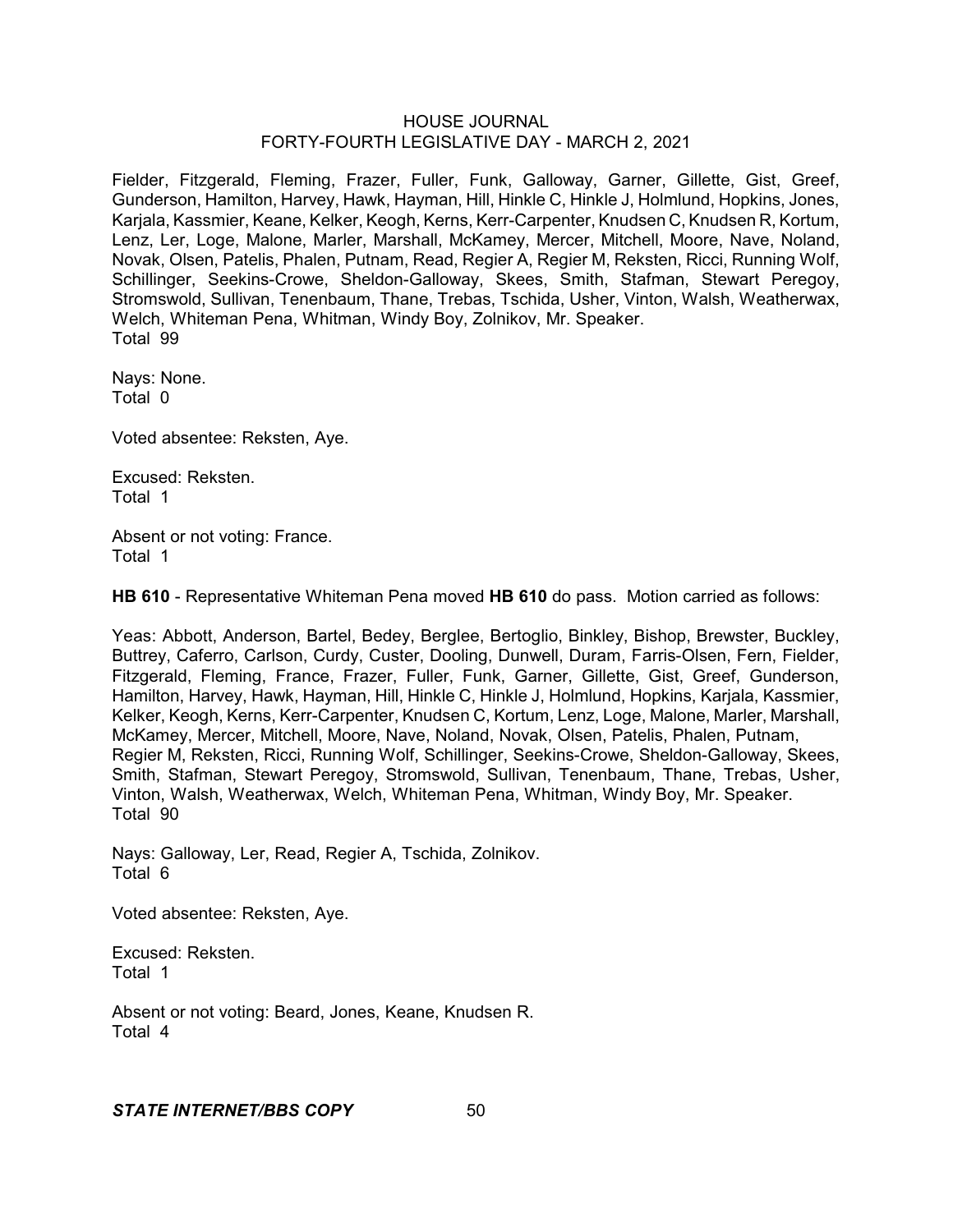**HB 611** - Representative Fitzgerald moved **HB 611** do pass. Motion carried as follows:

Yeas: Abbott, Anderson, Bartel, Bedey, Berglee, Bertoglio, Binkley, Bishop, Brewster, Buckley, Buttrey, Caferro, Carlson, Curdy, Custer, Dooling, Dunwell, Duram, Farris-Olsen, Fern, Fielder, Fitzgerald, Fleming, France, Frazer, Fuller, Funk, Galloway, Garner, Gillette, Gist, Greef, Gunderson, Hamilton, Harvey, Hawk, Hayman, Hill, Hinkle C, Hinkle J, Holmlund, Hopkins, Jones, Karjala, Keane, Kelker, Keogh, Kerns, Kerr-Carpenter, Knudsen C, Knudsen R, Kortum, Lenz, Ler, Loge, Malone, Marler, Marshall, McKamey, Mercer, Mitchell, Moore, Nave, Noland, Novak, Olsen, Patelis, Phalen, Putnam, Read, Regier A, Regier M, Reksten, Ricci, Running Wolf, Schillinger, Seekins-Crowe, Sheldon-Galloway, Skees, Smith, Stafman, Stewart Peregoy, Stromswold, Sullivan, Tenenbaum, Thane, Trebas, Tschida, Usher, Vinton, Walsh, Weatherwax, Welch, Whiteman Pena, Whitman, Windy Boy, Zolnikov, Mr. Speaker. Total 98

Nays: None. Total 0

Voted absentee: Reksten, Aye.

Excused: Reksten. Total 1

Absent or not voting: Beard, Kassmier. Total 2

**HB 614** - Representative Caferro moved **HB 614** do pass. Motion carried as follows:

Yeas: Abbott, Anderson, Bartel, Bedey, Berglee, Bertoglio, Bishop, Brewster, Buckley, Buttrey, Caferro, Carlson, Curdy, Custer, Dooling, Dunwell, Duram, Farris-Olsen, Fern, Fielder, Fitzgerald, Fleming, France, Frazer, Fuller, Funk, Galloway, Garner, Gillette, Gist, Greef, Gunderson, Hamilton, Harvey, Hawk, Hayman, Hinkle C, Hinkle J, Holmlund, Hopkins, Jones, Karjala, Kassmier, Keane, Kelker, Keogh, Kerns, Kerr-Carpenter, Knudsen C, Kortum, Lenz, Ler, Loge, Malone, Marler, McKamey, Mercer, Mitchell, Moore, Nave, Noland, Novak, Olsen, Patelis, Phalen, Putnam, Regier A, Regier M, Reksten, Ricci, Running Wolf, Schillinger, Seekins-Crowe, Sheldon-Galloway, Skees, Smith, Stafman, Stewart Peregoy, Stromswold, Sullivan, Tenenbaum, Thane, Usher, Vinton, Walsh, Weatherwax, Welch, Whiteman Pena, Whitman, Windy Boy, Zolnikov, Mr. Speaker. Total 92

Nays: Binkley, Hill, Knudsen R, Marshall, Read, Trebas, Tschida. Total 7

Voted absentee: Reksten, Aye.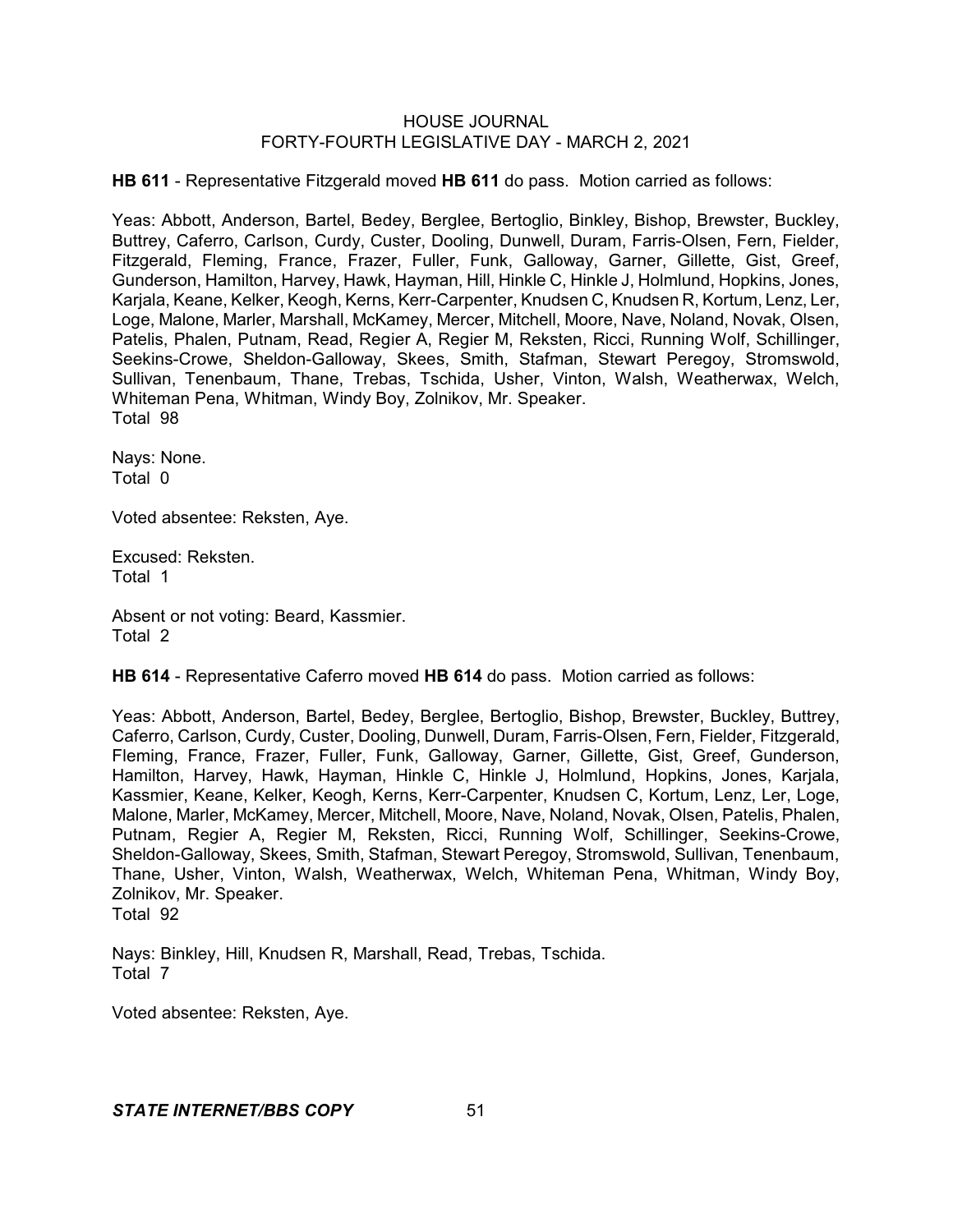Excused: Reksten. Total 1

Absent or not voting: Beard. Total 1

**HB 616** - Representative Hopkins moved **HB 616** do pass. Motion carried as follows:

Yeas: Abbott, Anderson, Bartel, Bedey, Berglee, Bertoglio, Binkley, Bishop, Brewster, Buckley, Buttrey, Caferro, Carlson, Curdy, Custer, Dooling, Dunwell, Duram, Farris-Olsen, Fern, Fielder, Fitzgerald, Fleming, France, Frazer, Fuller, Funk, Galloway, Garner, Gillette, Gist, Greef, Gunderson, Hamilton, Harvey, Hawk, Hayman, Hill, Hinkle C, Hinkle J, Holmlund, Hopkins, Jones, Karjala, Kassmier, Keane, Kelker, Keogh, Kerns, Kerr-Carpenter, Knudsen C, Knudsen R, Kortum, Lenz, Ler, Loge, Malone, Marler, Marshall, McKamey, Mercer, Mitchell, Moore, Nave, Noland, Novak, Olsen, Patelis, Phalen, Putnam, Read, Regier A, Regier M, Reksten, Ricci, Running Wolf, Schillinger, Seekins-Crowe, Sheldon-Galloway, Skees, Smith, Stafman, Stewart Peregoy, Stromswold, Sullivan, Tenenbaum, Thane, Trebas, Tschida, Usher, Vinton, Walsh, Weatherwax, Welch, Whiteman Pena, Whitman, Windy Boy, Zolnikov, Mr. Speaker. Total 99

Nays: None. Total 0

Voted absentee: Reksten, Aye.

Excused: Reksten. Total 1

Absent or not voting: Beard. Total 1

**HB 618** - Representative McKamey moved **HB 618** do pass. Motion carried as follows:

Yeas: Abbott, Anderson, Bartel, Bedey, Bertoglio, Bishop, Brewster, Buckley, Buttrey, Caferro, Curdy, Custer, Dooling, Dunwell, Duram, Farris-Olsen, Fern, Fielder, Fitzgerald, Fleming, France, Frazer, Fuller, Funk, Garner, Gillette, Gist, Greef, Gunderson, Hamilton, Harvey, Hawk, Hayman, Hill, Holmlund, Hopkins, Jones, Karjala, Kassmier, Keane, Kelker, Keogh, Kerns, Kerr-Carpenter, Knudsen C, Knudsen R, Kortum, Lenz, Loge, Malone, Marler, Marshall, McKamey, Mercer, Mitchell, Moore, Nave, Noland, Novak, Phalen, Putnam, Read, Regier A, Reksten, Ricci, Running Wolf, Schillinger, Seekins-Crowe, Sheldon-Galloway, Skees, Smith, Stafman, Stewart Peregoy, Stromswold, Sullivan, Tenenbaum, Thane, Trebas, Usher, Vinton, Walsh, Weatherwax, Welch, Whiteman Pena, Whitman, Windy Boy, Zolnikov. Total 87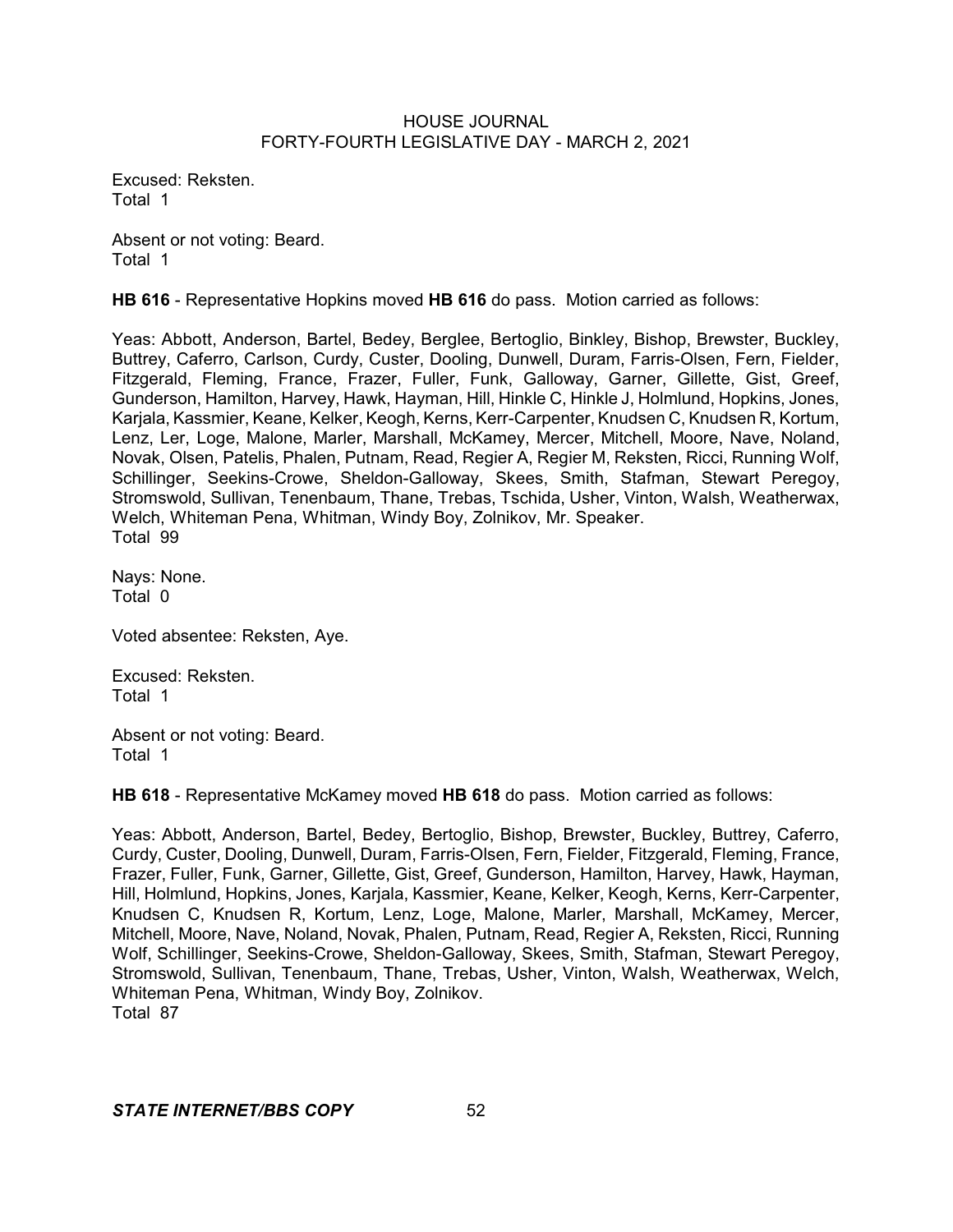Nays: Berglee, Binkley, Carlson, Galloway, Hinkle C, Hinkle J, Ler, Patelis, Regier M, Tschida, Mr. Speaker. Total 11

Voted absentee: Reksten, Aye.

Excused: Reksten. Total 1

Absent or not voting: Beard, Olsen. Total 2

**HJR 14** - Representative Garner moved **HJR 14** do pass. Motion carried as follows:

Yeas: Abbott, Anderson, Bedey, Berglee, Bertoglio, Bishop, Brewster, Buckley, Buttrey, Caferro, Carlson, Curdy, Custer, Dooling, Dunwell, Duram, Farris-Olsen, Fern, Fielder, Fitzgerald, Fleming, France, Frazer, Fuller, Funk, Galloway, Garner, Gillette, Gist, Greef, Gunderson, Hamilton, Harvey, Hawk, Hayman, Hill, Hinkle C, Holmlund, Hopkins, Jones, Karjala, Kassmier, Keane, Kelker, Keogh, Kerns, Kerr-Carpenter, Knudsen C, Knudsen R, Kortum, Lenz, Ler, Loge, Malone, Marler, Marshall, McKamey, Mitchell, Nave, Noland, Novak, Olsen, Patelis, Phalen, Putnam, Read, Reksten, Ricci, Running Wolf, Schillinger, Seekins-Crowe, Skees, Smith, Stafman, Stewart Peregoy, Stromswold, Sullivan, Tenenbaum, Thane, Trebas, Usher, Vinton, Walsh, Weatherwax, Welch, Whiteman Pena, Whitman, Windy Boy, Zolnikov, Mr. Speaker. Total 90

Nays: Bartel, Binkley, Hinkle J, Mercer, Moore, Regier A, Regier M, Sheldon-Galloway, Tschida. Total 9

Voted absentee: Reksten, Aye.

Excused: Reksten. Total 1

Absent or not voting: Beard. Total 1

**HJR 15** - Representative Marler moved **HJR 15** do pass. Motion carried as follows:

Yeas: Abbott, Anderson, Bedey, Bertoglio, Bishop, Brewster, Buckley, Buttrey, Caferro, Carlson, Curdy, Custer, Dooling, Dunwell, Duram, Farris-Olsen, Fern, Fitzgerald, Fleming, France, Frazer, Fuller, Funk, Galloway, Garner,Gillette, Gist, Greef, Gunderson, Hamilton, Harvey, Hawk, Hayman, Hinkle J, Holmlund, Hopkins, Jones, Karjala, Keane, Kelker, Keogh, Kerr-Carpenter, Kortum, Loge, Marler, Marshall, McKamey, Mercer, Moore, Nave, Novak, Patelis, Phalen, Putnam, Reksten,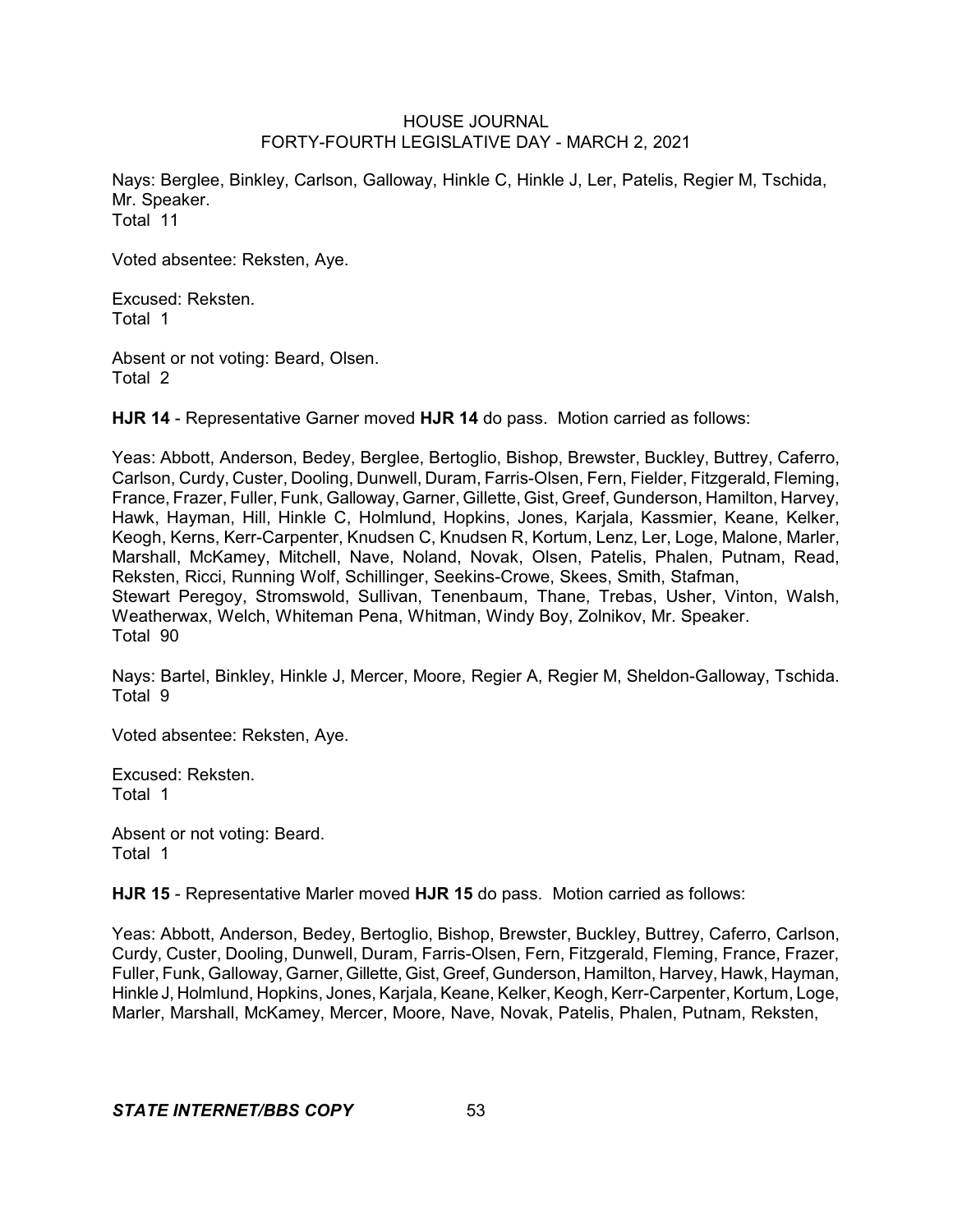Running Wolf, Seekins-Crowe, Smith, Stewart Peregoy, Sullivan, Tenenbaum, Thane, Trebas, Vinton, Walsh, Weatherwax, Welch, Whiteman Pena, Whitman, Windy Boy, Zolnikov, Mr. Speaker. Total 72

Nays: Bartel, Berglee, Binkley, Fielder, Hill, Hinkle C, Kassmier, Kerns, Knudsen C, Knudsen R, Lenz, Ler, Malone, Mitchell, Noland, Read, Regier A, Regier M, Ricci, Schillinger, Sheldon-Galloway, Skees, Stromswold, Tschida, Usher. Total 25

Voted absentee: Reksten, Aye.

Excused: Reksten. Total 1

Absent or not voting: Beard, Olsen, Stafman. Total 3

**HJR 16** - Representative Duram moved **HJR 16** do pass. Motion carried as follows:

Yeas: Abbott, Anderson, Bedey, Berglee, Bertoglio, Binkley, Bishop, Brewster, Buckley, Buttrey, Caferro, Carlson, Curdy, Custer, Dooling, Dunwell, Duram, Farris-Olsen, Fern, Fielder, Fitzgerald, Fleming, France, Frazer, Fuller, Funk, Garner, Gillette, Gist, Greef, Gunderson, Harvey, Hawk, Hayman, Hill, Hinkle C, Holmlund, Hopkins, Jones, Karjala, Kassmier, Keane, Kelker, Keogh, Kerns, Kerr-Carpenter, Knudsen C, Knudsen R, Kortum, Ler, Loge, Malone, Marler, Marshall, McKamey, Mercer, Mitchell, Moore, Nave, Noland, Novak, Olsen, Patelis, Phalen, Putnam, Read, Reksten, Ricci, Running Wolf, Schillinger, Seekins-Crowe, Sheldon-Galloway, Skees, Smith, Stafman, Stewart Peregoy, Stromswold, Sullivan, Tenenbaum, Thane, Trebas, Tschida, Usher, Vinton, Walsh,Weatherwax,Welch, Whiteman Pena, Whitman, WindyBoy, Zolnikov, Mr. Speaker. Total 92

Nays: Bartel, Galloway, Hamilton, Hinkle J, Lenz, Regier A, Regier M. Total 7

Voted absentee: Reksten, Aye.

Excused: Reksten. Total 1

Absent or not voting: Beard. Total 1

**HJR 17** - Representative Marler moved **HJR 17** do pass. Motion carried as follows:

Yeas: Abbott, Anderson, Bedey, Bertoglio, Bishop, Buckley, Buttrey, Caferro, Curdy, Custer, Dooling, Dunwell, Duram, Farris-Olsen, Fern, Fitzgerald, Fleming, France, Frazer, Funk, Galloway,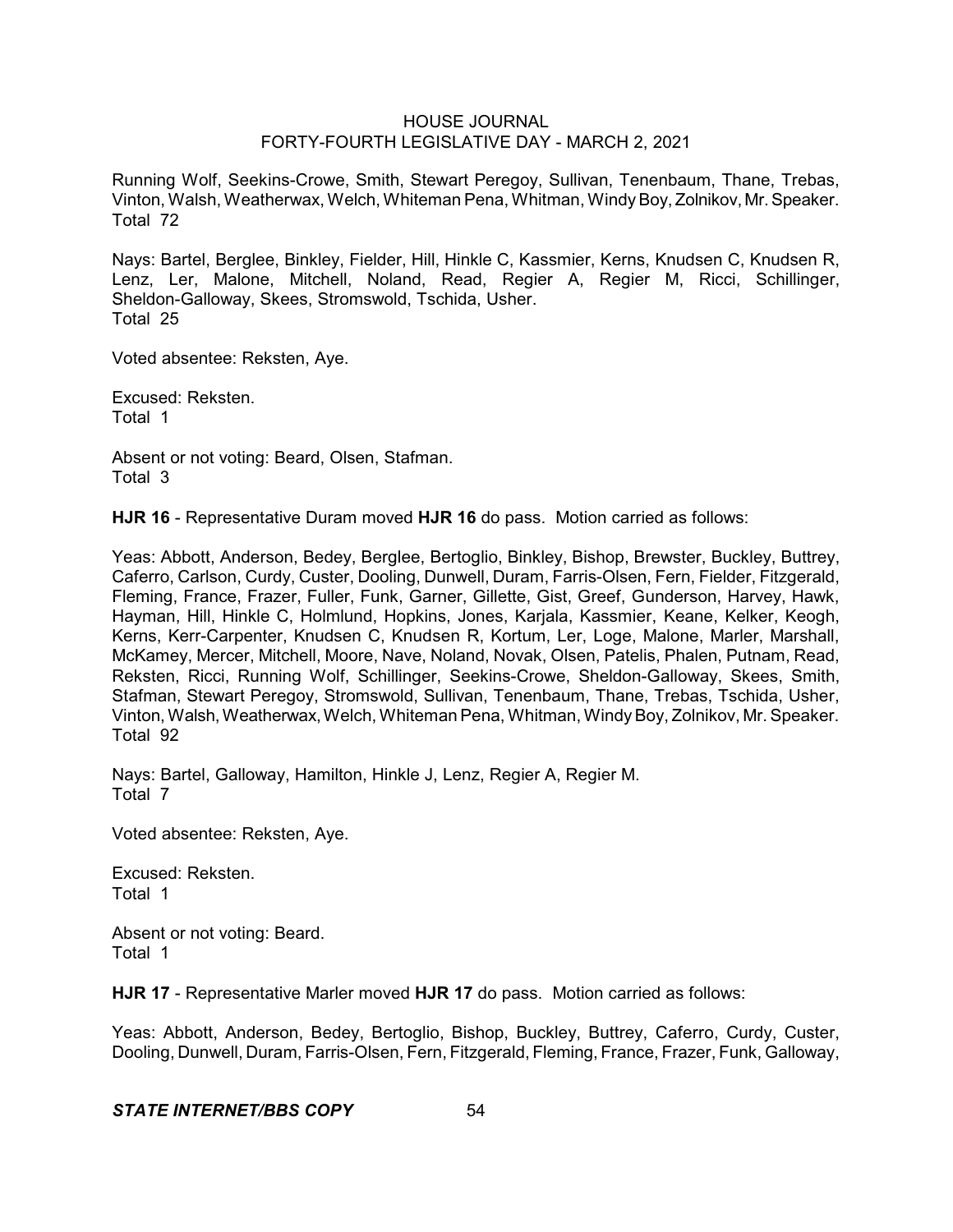Garner, Gist, Greef, Gunderson, Hamilton, Harvey, Hawk, Hayman, Holmlund, Jones, Karjala, Keane, Kelker, Keogh, Kerr-Carpenter, Knudsen C, Knudsen R, Kortum, Loge, Malone, Marler, McKamey, Nave, Novak, Olsen, Putnam, Reksten, Running Wolf, Smith, Stafman, Stewart Peregoy, Stromswold, Sullivan, Tenenbaum, Thane, Walsh, Weatherwax, Welch, Whiteman Pena, Whitman, Windy Boy, Mr. Speaker. Total 63

Nays: Bartel, Berglee, Binkley, Brewster, Carlson, Fielder, Fuller, Gillette, Hill, Hinkle C, Hinkle J, Hopkins, Kassmier, Kerns, Lenz, Ler, Marshall, Mercer, Mitchell, Moore, Noland, Patelis, Phalen, Read, Regier A, Regier M, Ricci, Schillinger, Seekins-Crowe, Sheldon-Galloway, Skees, Trebas, Usher, Vinton, Zolnikov. Total 35

Voted absentee: Reksten, Aye.

Excused: Reksten. Total 1

Absent or not voting: Beard, Tschida. Total 2

**HJR 19** - Representative Bertoglio moved **HJR 19** do pass. Motion carried as follows:

Yeas: Abbott, Anderson, Bartel, Bedey, Bertoglio, Bishop, Brewster, Buckley, Buttrey, Caferro, Curdy, Custer, Dooling, Dunwell, Duram, Farris-Olsen, Fern, Fitzgerald, Fleming, France, Frazer, Fuller, Funk, Garner, Gillette, Gist, Greef, Gunderson, Hamilton, Harvey, Hawk, Hayman, Hinkle C, Holmlund, Hopkins, Jones, Karjala, Kassmier, Keane, Kelker, Keogh, Kerns, Kerr-Carpenter, Knudsen C, Knudsen R, Kortum, Lenz, Ler, Loge, Malone, Marler, Marshall, McKamey, Mercer, Mitchell, Nave, Novak, Olsen, Patelis, Phalen, Putnam, Read, Regier A, Reksten, Ricci, Running Wolf, Schillinger, Seekins-Crowe, Smith, Stafman, Stewart Peregoy, Stromswold, Sullivan, Tenenbaum, Thane, Usher, Vinton, Walsh, Weatherwax, Welch, Whiteman Pena, Whitman, Windy Boy, Mr. Speaker. Total 84

Nays: Berglee, Binkley, Carlson, Fielder, Galloway, Hill, Hinkle J, Moore, Noland, Regier M, Sheldon-Galloway, Skees, Trebas, Tschida, Zolnikov. Total 15

Voted absentee: Reksten, Aye.

Excused: Reksten. Total 1

Absent or not voting: Beard. Total 1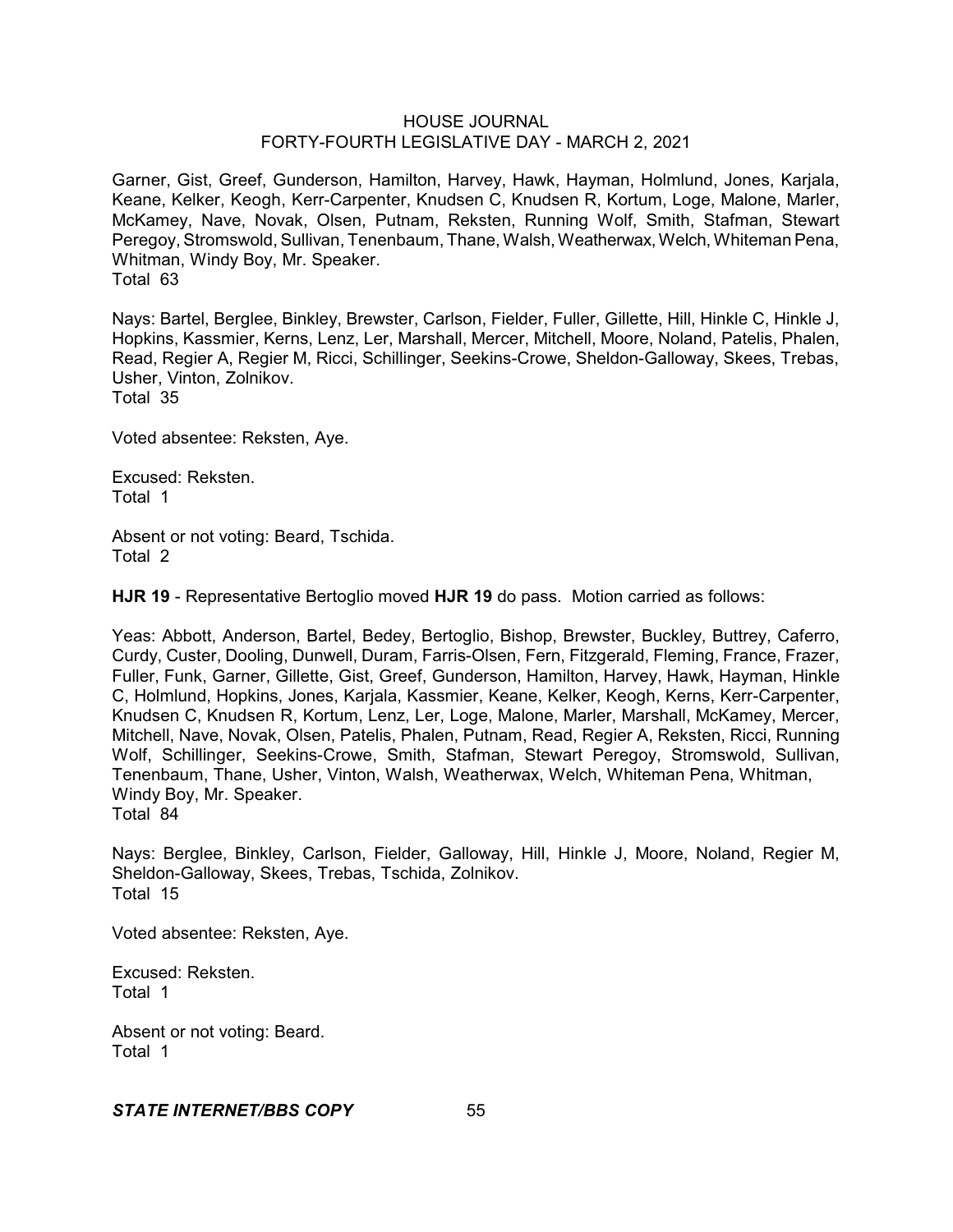**HJR 21** - Representative Bishop moved **HJR 21** do pass. Motion carried as follows:

Yeas: Abbott, Anderson, Bartel, Bedey, Berglee, Bertoglio, Binkley, Bishop, Brewster, Buckley, Buttrey, Caferro, Carlson, Curdy, Custer, Dooling, Dunwell, Duram, Farris-Olsen, Fern, Fielder, Fitzgerald, Fleming, France, Frazer, Fuller, Funk, Galloway, Garner, Gillette, Gist, Greef, Gunderson, Hamilton, Harvey, Hawk, Hayman, Hill, Hinkle C, Hinkle J, Holmlund, Hopkins, Jones, Karjala, Kassmier, Keane, Kelker, Keogh, Kerns, Kerr-Carpenter, Knudsen C, Knudsen R, Kortum, Lenz, Ler, Loge, Malone, Marler, Marshall, McKamey, Mercer, Mitchell, Nave, Noland, Novak, Olsen, Patelis, Phalen, Putnam, Read, Regier A, Reksten, Ricci, Running Wolf, Schillinger, Seekins-Crowe, Skees, Smith, Stafman, Stewart Peregoy, Stromswold, Sullivan, Tenenbaum, Thane, Trebas, Tschida, Usher, Vinton, Walsh, Weatherwax, Welch, Whiteman Pena, Whitman, Windy Boy, Mr. Speaker. Total 95

Nays: Moore, Regier M, Sheldon-Galloway, Zolnikov. Total 4

Voted absentee: Reksten, Aye.

Excused: Reksten. Total 1

Absent or not voting: Beard. Total 1

Majority Leader Vinton moved the Committee rise and report. Motion carried. Committee arose. House resumed. Mr. Speaker presiding. Chair Berglee moved the Committee of the Whole report be adopted. Report adopted as follows:

Yeas: Abbott, Anderson, Bartel, Bedey, Berglee, Bertoglio, Binkley, Bishop, Brewster, Buckley, Buttrey, Caferro, Carlson, Curdy, Custer, Dooling, Dunwell, Duram, Farris-Olsen, Fern, Fielder, Fitzgerald, Fleming, France, Frazer, Fuller, Funk, Galloway, Garner, Gillette, Gist, Greef, Gunderson, Hamilton, Harvey, Hawk, Hill, Hinkle C, Hinkle J, Holmlund, Hopkins, Jones, Karjala, Kassmier, Keane, Kelker, Keogh, Kerns, Kerr-Carpenter, Knudsen C, Kortum, Lenz, Ler, Loge, Malone, Marler, Marshall, McKamey, Mercer, Mitchell, Moore, Nave, Novak, Patelis, Phalen, Putnam, Read, Regier A, Regier M, Ricci, Running Wolf, Schillinger, Seekins-Crowe, Sheldon-Galloway, Skees, Smith, Stafman, Stewart Peregoy, Stromswold, Sullivan, Tenenbaum, Thane, Tschida, Usher, Vinton, Walsh, Weatherwax, Welch, Whiteman Pena, Whitman, Windy Boy, Zolnikov, Mr. Speaker. Total 93

Nays: Noland. Total 1

Voted absentee: None.